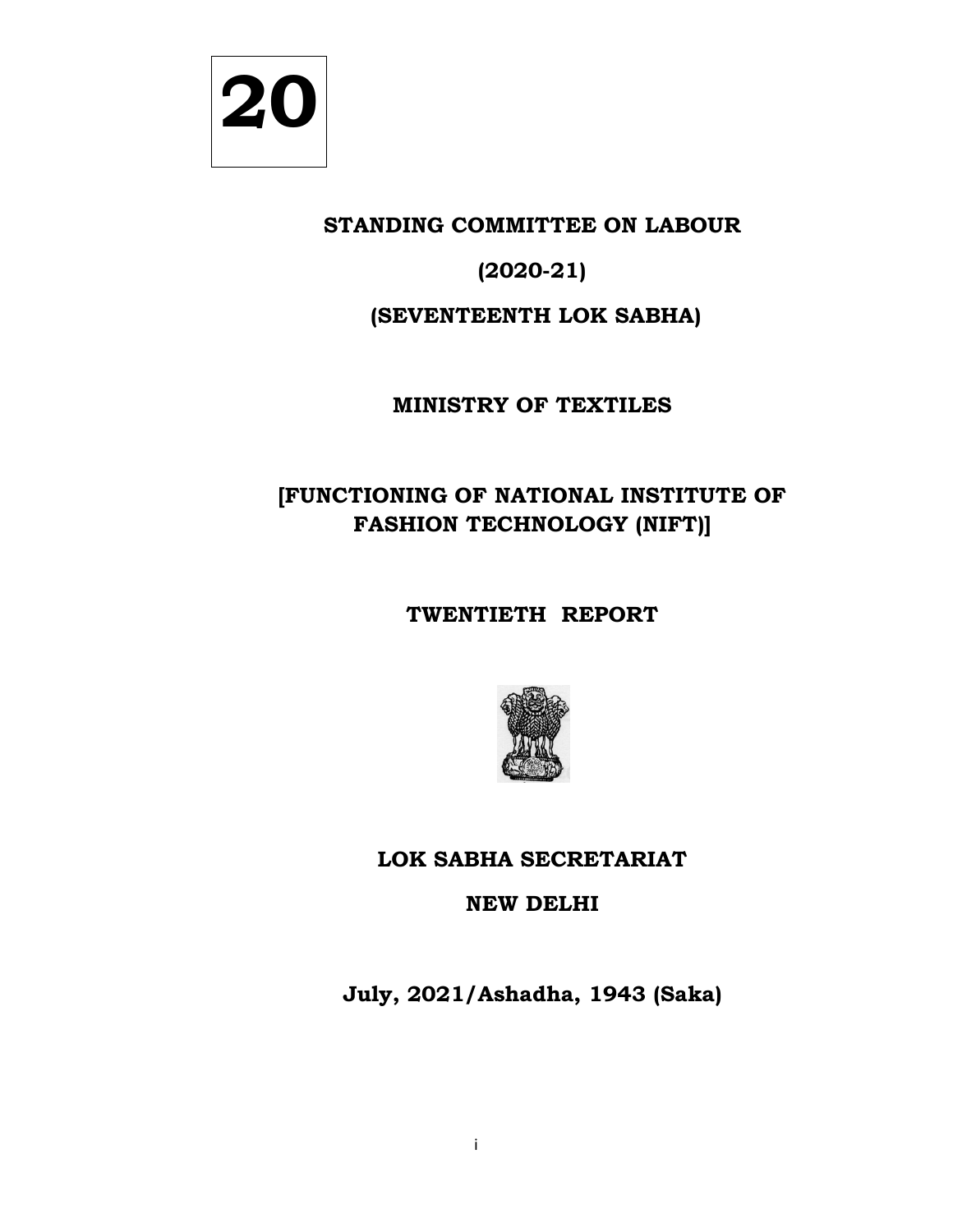#### **TWENTIETH REPORT**

# **STANDING COMMITTEE ON LABOUR**

# **(2020-21)**

**(SEVENTEENTH LOK SABHA)**

#### **MINISTRY OF TEXTILES**

# FUNCTIONING OF NATIONAL INSTITUTE OF!<br>FASHION TECHNOLOGY (NIFT)] **FASHION TECHNOLOGY (NIFT)** ON LABOUR<br>| SABHA**)**<br>TILES<br>|-

*Presented to Lok Sabha on 22.07.2021*

*Laid in Rajya Sabha on 23.07.2021 .07.2021*



## **LOK SABHA SECRETARIAT**

**NEW DELHI**

**July July, 2021/Ashadha, 1943 (Saka)**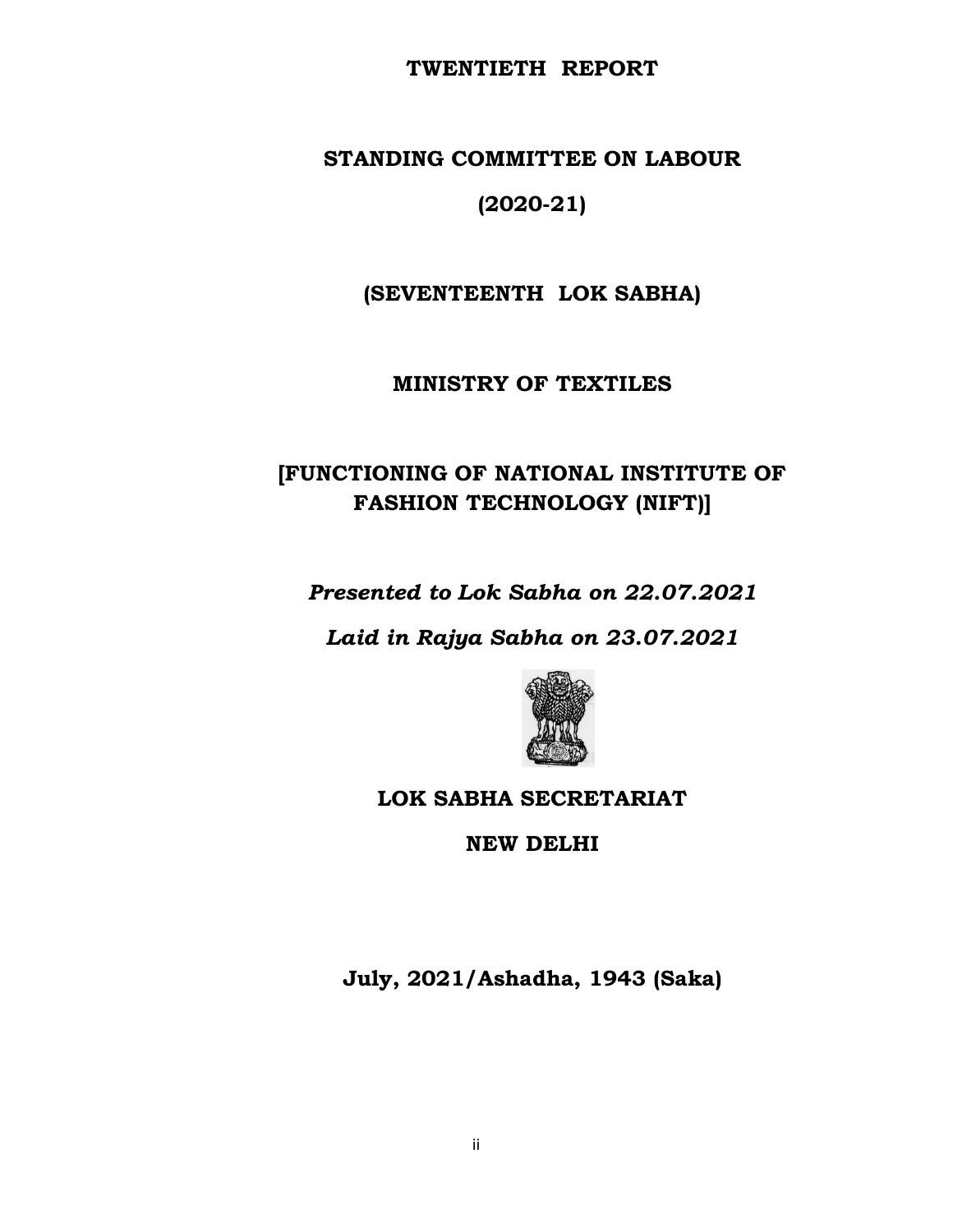#### **CONTENTS**

**PAGE No.** 

|                     |                      | <b>COMPOSITION OF THE COMMITTEE</b>                                           | iv     |  |  |  |  |
|---------------------|----------------------|-------------------------------------------------------------------------------|--------|--|--|--|--|
| <b>INTRODUCTION</b> |                      |                                                                               | v      |  |  |  |  |
|                     |                      |                                                                               |        |  |  |  |  |
| <b>PART-I</b>       |                      |                                                                               | 1      |  |  |  |  |
| I.                  |                      | <b>INTRODUCTORY</b>                                                           | 1<br>4 |  |  |  |  |
| Н.                  |                      | <b>FUNCTIONS AND MANDATE</b>                                                  |        |  |  |  |  |
| III.                |                      | <b>PROGRAMMES AND FACULTIES</b>                                               |        |  |  |  |  |
| IV.                 |                      | RESEARCH AND DEVELOPMENT INITIATIVES                                          |        |  |  |  |  |
| V.                  |                      | CENTRE FOR ADVANCE RESEARCH IN TEXTILES                                       | 10     |  |  |  |  |
| VI.                 | <b>NIFT</b>          | INITIATIVES/MAJOR PROJECTS TO IMPROVE FUNCTIONING OF                          | 10     |  |  |  |  |
|                     | i.                   | CRAFT CLUSTER INITIATIVE AND ITS IMPACT                                       | 11     |  |  |  |  |
|                     | ii.                  | NIFT DESIGN INNOVATION INCUBATOR (DII)                                        | 17     |  |  |  |  |
|                     | iii.                 | VISIONXT-TREND INSIGHTS AND FORECASTING LAB                                   | 18     |  |  |  |  |
|                     | iv.                  | THE REPOSITORY-INDIAN TEXTILES AND CRAFTS                                     | 19     |  |  |  |  |
|                     | v.                   | <b>INDIA SIZE PROJECT</b>                                                     | 20     |  |  |  |  |
|                     | vi.                  | <b>INTERNATIONAL LINKAGES</b>                                                 | 21     |  |  |  |  |
|                     | vii.                 | DUAL DEGREE OPPORTUNITY                                                       | 24     |  |  |  |  |
|                     | viii.                | CENTRE FOR SUSTAINABLE FASHION AT BHUBANESWAR<br><b>CAMPUS</b>                | 24     |  |  |  |  |
| VII.                |                      | <b>OTHER ONGOING PROJECTS</b>                                                 | 26     |  |  |  |  |
| VIII.               |                      | <b>CURRENT INITIATIVES IN WAKE OF COVID-19</b>                                | 27     |  |  |  |  |
| IX.                 |                      | FORWARD LOOKING STEPS TAKEN BY NIFT                                           | 27     |  |  |  |  |
| X.                  |                      | STUDENT SUPPORT AND SCHOLARSHIPS                                              | 29     |  |  |  |  |
| XI.                 |                      | MAJOR UNDERGOING PROJECTS PERTAINING TO NEW<br><b>NIFT</b><br><b>CAMPUSES</b> | 35     |  |  |  |  |
| XII.                |                      | <b>BUDGETARY SUPPORT</b>                                                      | 37     |  |  |  |  |
| XIII.               |                      | <b>REQUIRED SUPPORT</b>                                                       | 40     |  |  |  |  |
| <b>PART-II</b>      |                      | <b>OBSERVATIONS/RECOMMENDATIONS</b>                                           | 43-55  |  |  |  |  |
|                     |                      | <b>APPENDICES</b>                                                             |        |  |  |  |  |
|                     | <b>APPENDIX - I</b>  | Minutes of Sixth Sitting of the Committee (2020-21)                           | 56     |  |  |  |  |
|                     | <b>APPENDIX - II</b> | Minutes of Nineteenth Sitting of the Committee (2020-21)                      | 59     |  |  |  |  |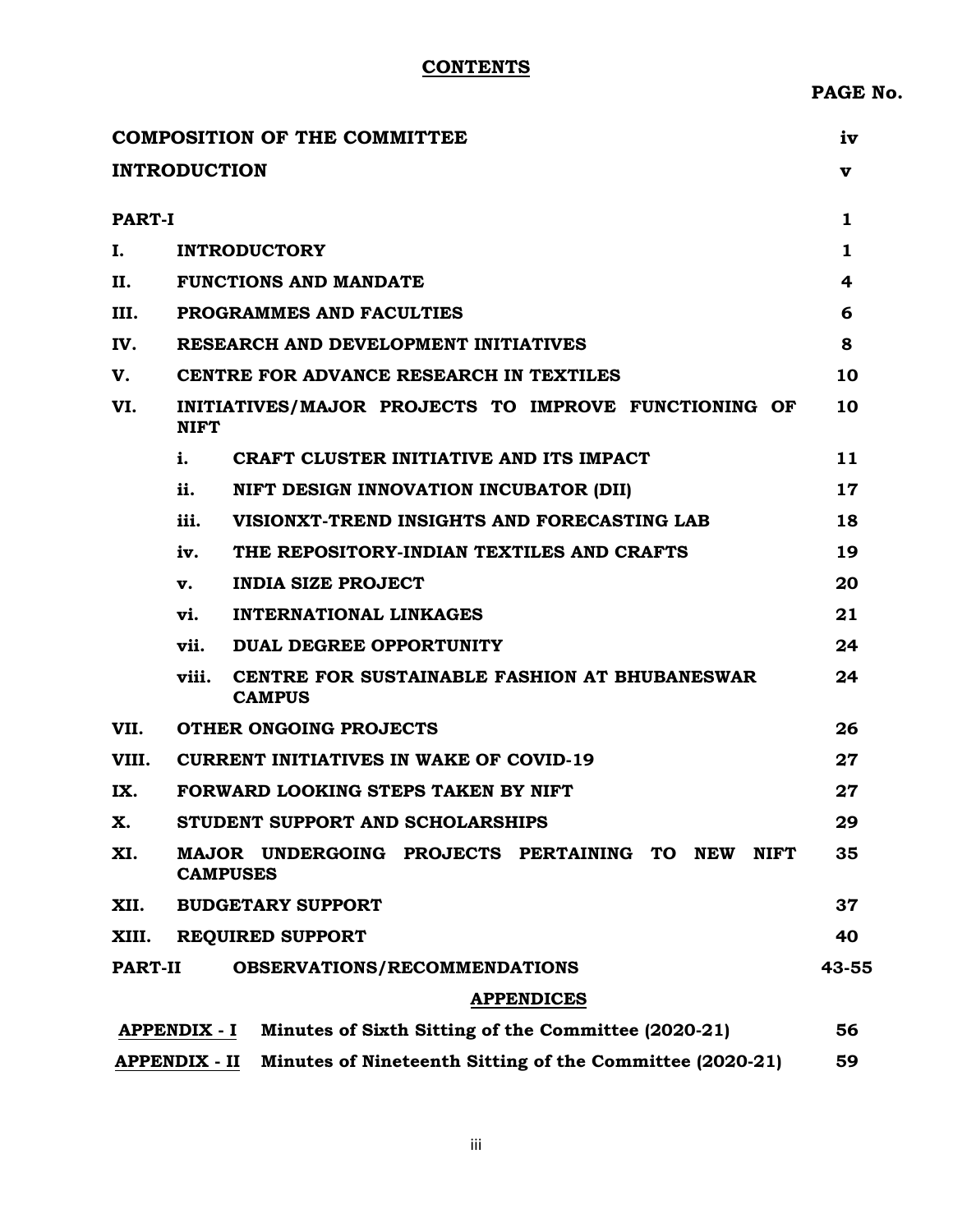#### **COMPOSITION OF THE STANDING COMMITTEE ON LABOUR**

#### **(2020-21)**

#### **Shri Bhartruhari Mahtab - Chairperson**

# **MEMBERS**

#### **LOK SABHA**

- 2. Shri Subhash Chandra Baheria
- 3. Shri Pallab Lochan Das
- 4. Shri Pasunoori Dayakar
- 5. Shri Feroze Varun Gandhi
- 6. Shri Satish Kumar Gautam
- 7. Shri B.N. Bache Gowda
- 8. Dr. Umesh G. Jadhav
- 9. Shri Dharmendra Kumar Kashyap
- 10. Adv. Dean Kuriakose
- 11. Shri Sanjay Sadashivrao Mandlik<br>12. Shri Khalilur Rahaman
- 12. Shri Khalilur Rahaman<br>13. Shri D. Ravikumar
- 13. Shri D. Ravikumar
- 14. Shri Nayab Singh Saini
- 15. Shri Naba Kumar Sarania
- 16. Shri Ganesh Singh
- 17. Shri Bhola Singh
- 18. Shri K. Subbarayan
- 19. @ *Vacant*
- 20.# *Vacant*
- $Vacant$

#### **RAJYA SABHA**

- 22. Shri Dushyant Gautam
- 23. Shri Neeraj Dangi
- 24. Shri Oscar Fernandes
- 25. Shri Elamaram Kareem
- 26.^ Shri Mahesh Jethmalani
- 27. Dr. Banda Prakash
- Shri Naresh Bansal
- 29. Ms. Dola Sen
- 30. Shri M. Shanmugam
- 31. Shri Vivek Thakur

#### **SECRETARIAT**

- 1. Shri T.G. Chandrasekhar Joint Secretary
- 
- 2. Shri D.R. Mohanty Director<br>3. Ms. Miranda Ingudam Deputy Secretary 3. Ms. Miranda Ingudam -
- **\_\_\_\_\_\_\_\_\_\_\_\_\_\_\_\_\_\_\_\_\_\_\_\_\_\_\_\_\_\_\_\_\_\_\_\_\_\_\_\_\_\_\_\_\_\_\_\_\_\_\_\_\_\_\_\_\_\_\_\_\_\_\_\_\_\_\_\_\_\_\_\_\_\_\_\_\_\_** @ Vacancy occurred *vice* Shri P.K. Kunhalikutty resigned *w.e.f* 3rd February, 2021.
- # Shri John Barla ceased to be Member of the Committee w.e.f 07.07.2021 vice he was appointed as Union Minister.
- \$ Dr. Virendra Kumar ceased to be Member of the Committee w.e.f 07.07.2021 vice he was appointed as Union Minister.
- <sup>^</sup> Nominated w.e.f 11th June, 2021 vice Dr. Raghunath Mohapatra expired.<br>Nominated w.e.f. 22rd December, 2020 vice Shri Beierem retired.
- Nominated w.e.f. 23rd December, 2020 vice Shri Rajaram retired.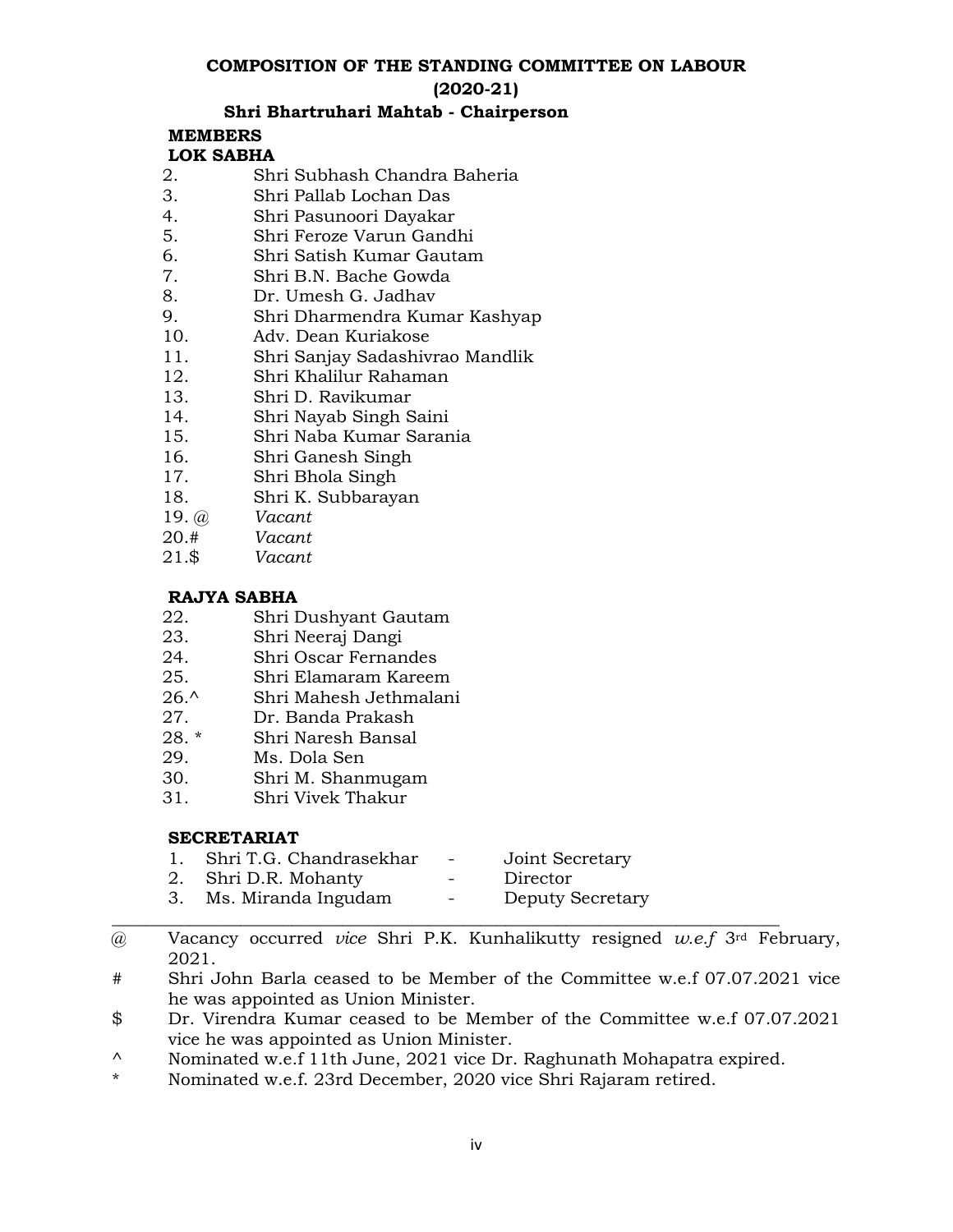#### **INTRODUCTION**

I, the Chairperson, Standing Committee on Labour (2020-21) having been authorized by the Committee, present on their behalf this Twentieth Report on 'Functioning of National Institute of Fashion Technology (NIFT)' relating to the Ministry of Textiles.

2. The Committee took oral evidence of the representatives of the Ministry of Textiles on 2nd December, 2020. The Committee considered and adopted this Report during the sitting held on 8th July, 2021.

3. The Committee wish to express their thanks to the representatives of the above cited Ministry of Textiles for tendering evidence and placing before the Committee all the requisite information sought for in connection with the examination of the subject.

4. For ease of reference and convenience, the Observations/ Recommendations of the Committee have been printed in thick type in the body of the Report.

**New Delhi; BHARTRUHARI MAHTAB** *20th July, 2021 CHAIRPERSON 29 Ashadha, 1943 (Saka) STANDING COMMITTEE ON LABOUR*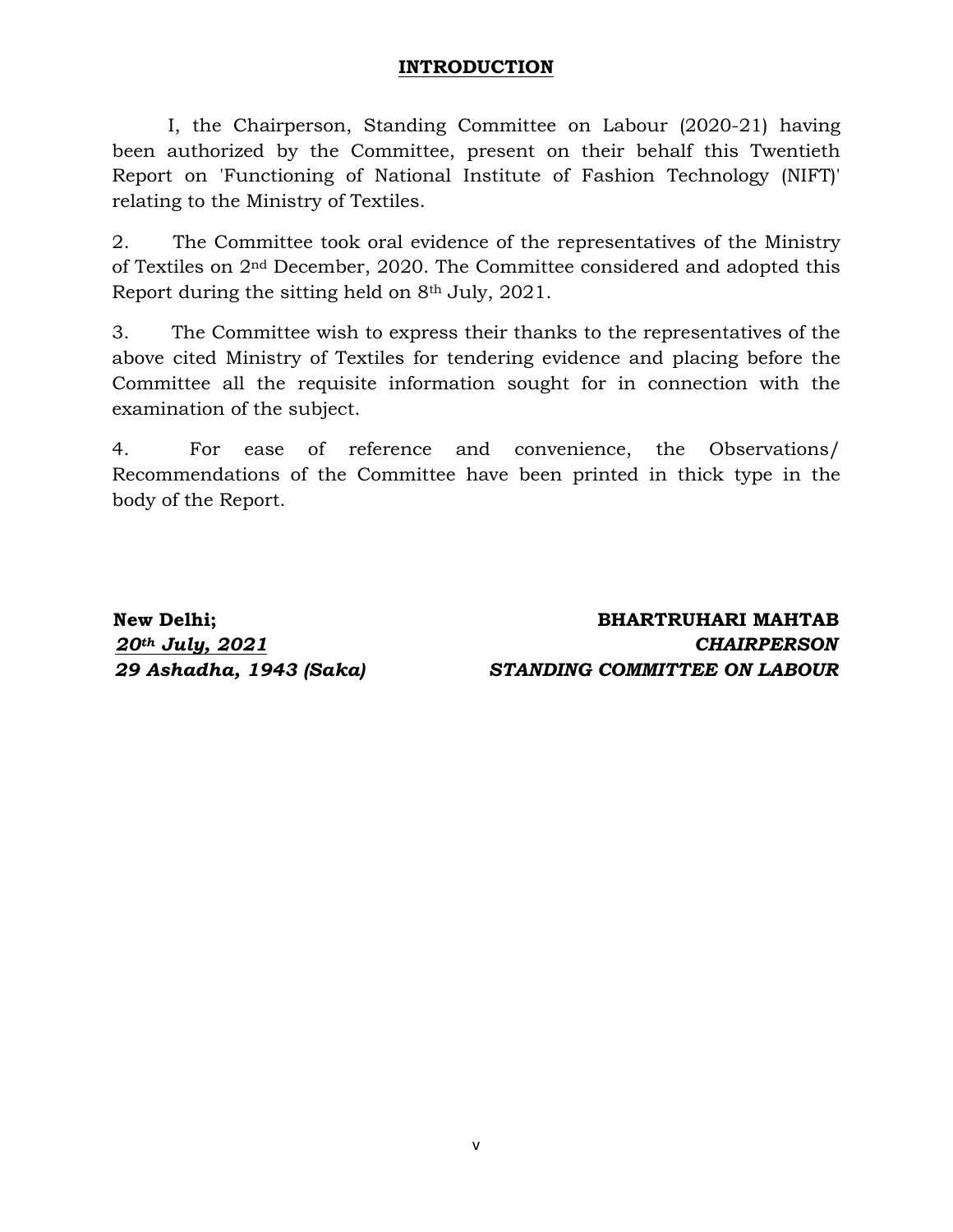#### **PART I**

#### **I INTRODUCTORY**

1. The National Institute of Fashion Technology (NIFT) was set up in 1986, and over the years has established itself as the pioneering institute of fashion education in the Country being in the vanguard of providing professional human resource to the textile and apparel industry. A leader in fashion education, NIFT seeks to integrate knowledge, academic freedom, critical independence and creative thinking. For the last three decades, the Institute has lived up to its reputation as a bastion of academic excellence and as a key enabler of developing competent professionals. It was made a Statutory Institute in 2006 by an Act of Parliament with the President of India as 'Visitor' and 17 full-fledged, professionally managed campuses across the Country *viz.* Bengaluru, Bhopal, Bhubaneswar, Chennai, Gandhinagar, Hyderabad, Jodhpur, Kannur, Kangra, Kolkata, Mumbai, New Delhi, Panchkula, Patna, Raebareli, Shillong and Srinagar.

2. NIFT has strengthened its academic strategy through invigorating thought leadership, research stimulus, industry focus, creative enterprise and peer learning reinforcing the Institute's academic bedrock. Fostering a new generation of creative thinkers, the Institute is empowered to award degrees in undergraduate, post graduate and doctoral studies. NIFT offers Under Graduate programmes in Fashion Design, Fashion Communication, Accessory Design, Knitwear Design, Textile Design, Leather Design and Fashion Technology and Post Graduate Programmes on Design, Fashion Tech and Fashion Management besides also offering Doctoral Programmes, Diploma Programmes and Continuing Education Programmes. Articulating the ideology of world-class learning practices, the Institute has entered into strategic alliances with leading International Institutes. Committed to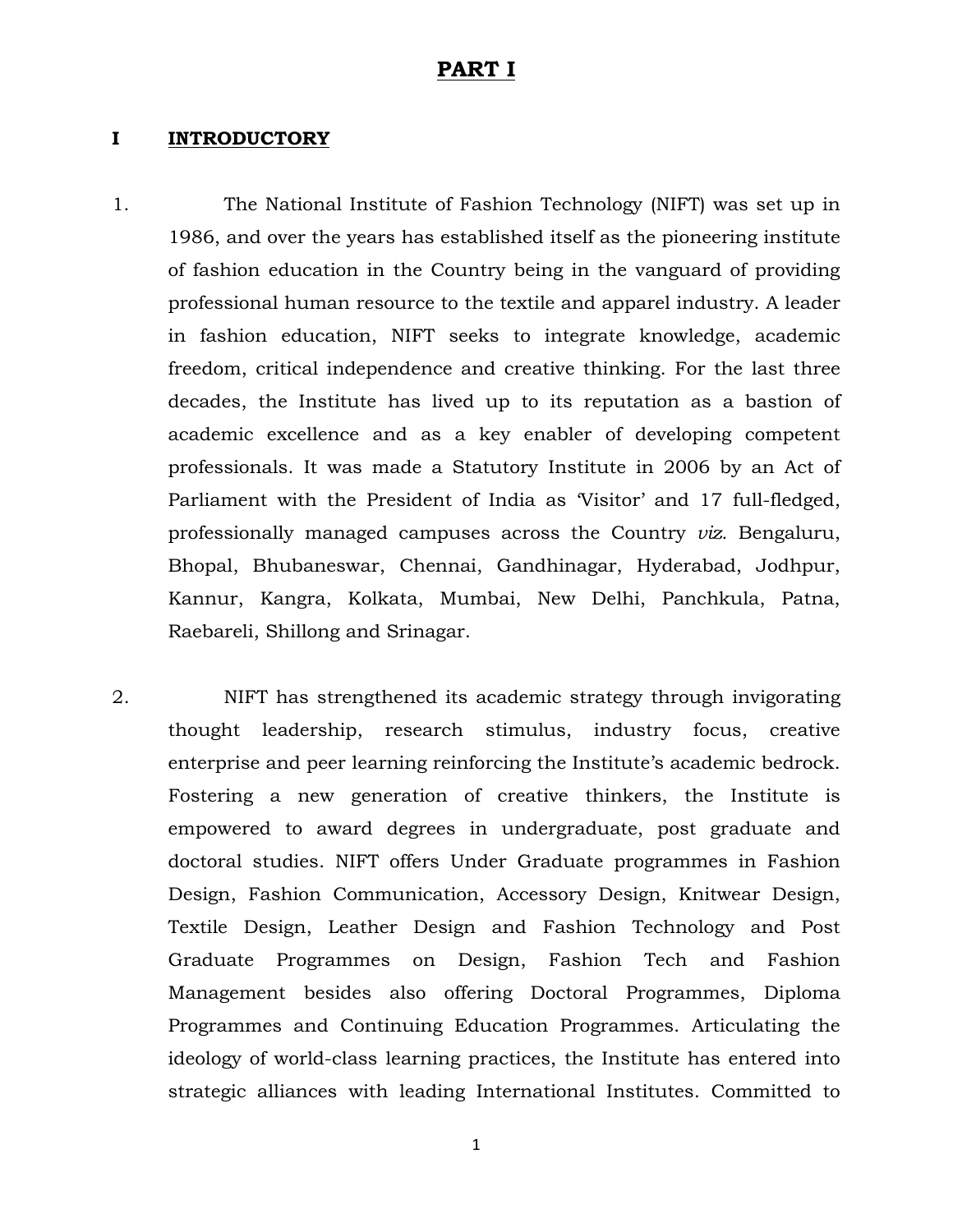academic excellence in fashion education, the vision of the Institute embraces challenges to provide impetus in setting the highest academic standards. While continuing to strive for the best, NIFT has undertaken a major exercise to review and restructure the curriculum with an objective to prepare a curriculum which is inter disciplinary in nature, aiming at holistic personality development of students and augmenting their creative abilities. NIFT has also pioneered significant changes in the industry in terms of strategy, approach, technology upgradation, design intervention and management practices. The future ready new curriculum which opens many pathways for students to position themselves in the industry as holistic professionals has been brought about. Meticulous mapping of professional competency and subject matter is carried out before engaging any external expert in the form of visiting faculty and jury members. The new curriculum also requires the use of specialized labs and infrastructure that will be made available at all the NIFT campuses.

3. To ensure its contribution to the industry, NIFT has been undertaking important and relevant projects like National Sizing Survey of India, Skill Upgradation, Design Development and Product Diversification, product range development, packaging /exhibition, fashion shows among many other endeavours. The academic strategy of NIFT embraces internationalism. The core activities of the Institute have enhanced its international visibility and standing. NIFT has strategic agreements and partnerships with 26 leading international Fashion Institutes and organizations. The international collaborations allow the students to experience 'study abroad' options through exchange programme.

4. The vision of NIFT is to offer at all its campuses, a learning experience of the highest standards in fashion pertaining to design, technology and management and encourage a remarkably creative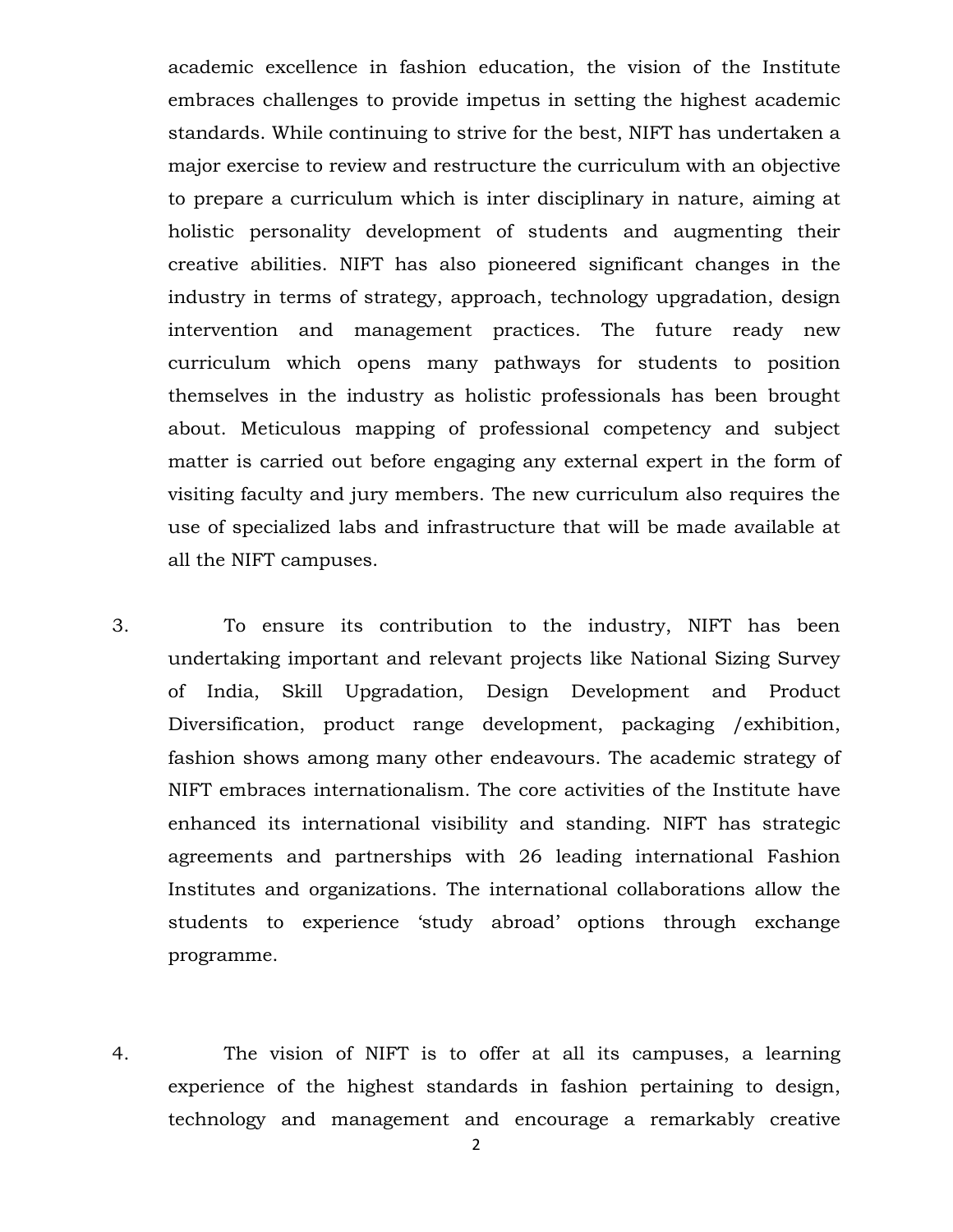student body to draw inspiration from India's textiles and crafts while focusing on emerging global trends relevant to the industries that it serves.

- 5. The Mission of NIFT is broadly to:-
	- Provide a transformative educational environment for talented young men and women to nurture their inventive potential and to acquire distinctive skills valuable to self, industry and society.
	- Offer a stimulating, modernistic and evolving curriculum that spans the vast spectrum of India's artistic heritage yet remain firmly contemporary by incorporating disruptive technologies.
	- Value and celebrate cultural and individual diversity in our students, faculty and alumni, always emphasizing the power of fellowship.
	- Be a global leader in the dissemination of innovative and projectbased pedagogies in design, management and technology for all facets of the textile, apparel, retail and accessories industries, through the promotion of rigorous and cutting-edge research.
	- Enable faculty and students to have intensive interaction with educational institutions, fashion houses, start-up hubs and corporations relevant to our programmes.
	- Bring forth graduates who stay committed to exacting standards of professional excellence and personal integrity.
- 6. With a view to assess the performance of NIFT in monitoring and promoting quality and excellence in education and research in the area of fashion technology as well as the patronage the Institute needs from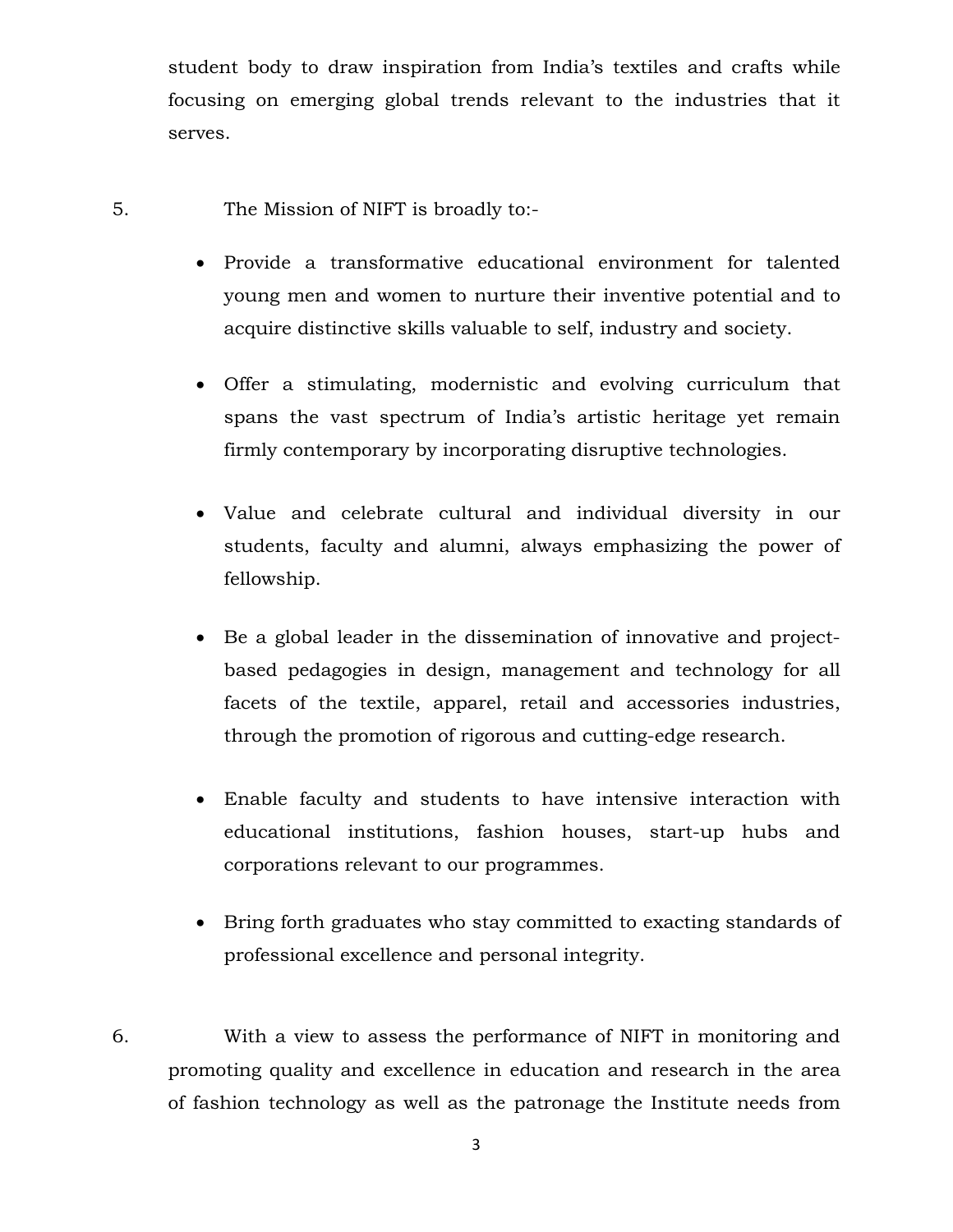the Government to further its endeavour, the Committee took up the subject for examination and report. In the process, the Committee obtained preliminary materials and requisite written replies from the Ministry/NIFT besides taking their oral evidence. Based on such written and oral depositions, the Committee have analyzed various issues concerning the subject matter as enumerated in the succeeding paragraphs followed by the Committee's considered Observations/ Recommendations.

#### **II FUNCTIONS AND MANDATE**

- 7. The salient features of the NIFT Act, 2006, which provides statutory backing to the Institution *inter-alia* include provisions pertaining to President of India being the Visitor of the Institute; Policy Decisions on administration of Institute taken by the Board of Governors; Director General serving as the Principal Executive Officer; Registrar as the Secretary to the Board; besides the Institution being empowered to award Degrees to Under Graduates (UG), Post Graduates (PG) and for Doctoral Studies in the areas of Design, Management and Technology.
- 8. The functions of the NIFT as enumerated in Section 6 of the NIFT Act, 2006 are as follows:-

(i) to nurture and promote quality and excellence in education and research in the area of fashion technology;

(ii) to lay down courses leading to graduate and post-graduate degrees, doctoral and post-doctoral courses and research in area of fashion technology;

(iii) to hold examinations and grant degrees in area of fashion technology;

(iv) to confer honorary degrees, awards or other distinctions in area of fashion technology;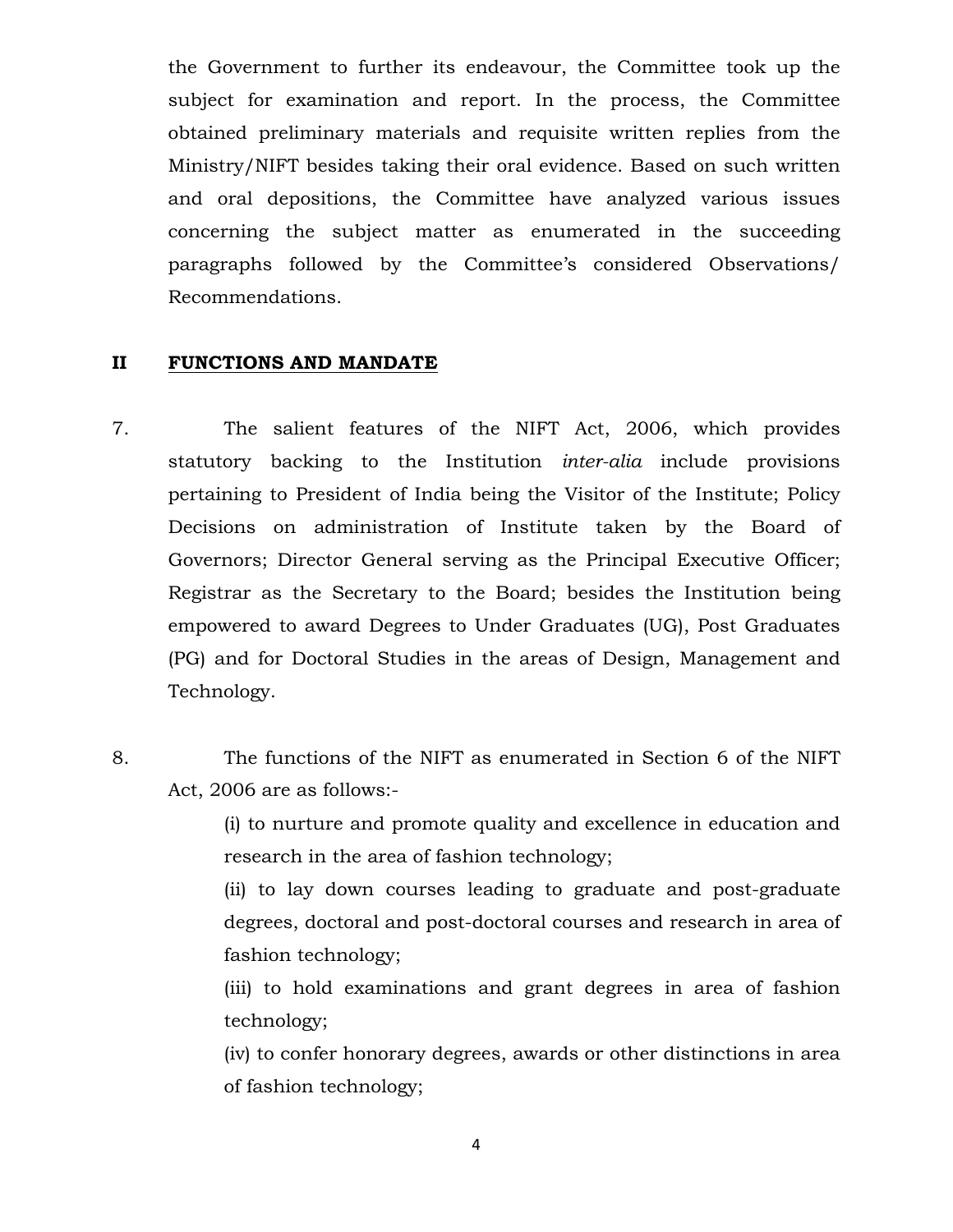(v) to cooperate with educational or other institutions in any part of the world having objects wholly or partly similar to those of the Institute by exchange of faculty members and scholars and generally in such manner as may be conducive to their common objective;

(vi) to conduct courses for teachers, fashion technologists and other professionals;

(vii) to undertake research and studies in area of fashion technology and application thereof, particularly concerning the integration of locally produced materials, the requirements of mass production, improved quality and design and international marketing;

(viii) to collect and maintain literature and materials available in area of fashion technology so as to develop a modern information centre within the Country;

(ix) to create a central faculty of fashion technology resource and analysis for use by the researchers;

(x) to have a centre to experiment and innovate and to train persons in the area of fashion technology;

(xi) to develop an international centre for creation and transmission of information in the area of fashion technology, with focus on educational, professional and industrial commitments;

(xii) to develop a multi-disciplinary approach in carrying out research and training in area of fashion technology so that the larger interests of the profession, academia and fashion industry are better served;

(xiii) to organise national or international symposia, seminars, conferences and exhibitions in selected area of fashion technology, from time to time;

(xiv) to arrange courses catering to the special needs of the developing Countries;

(xv) to act as a nucleus for interaction between academia and industry by encouraging exchange of fashion technologists and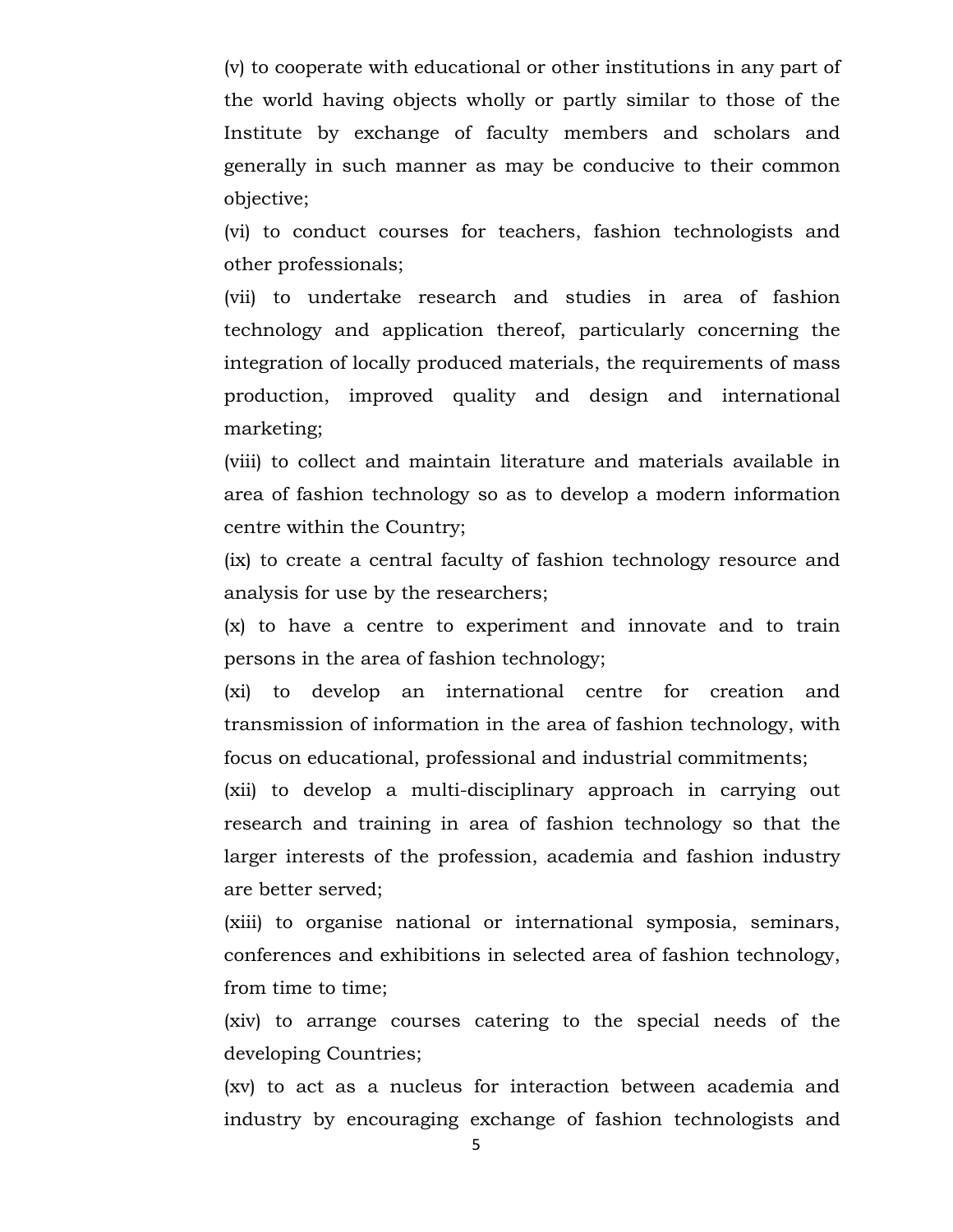other technical staff between the Institute and the industry and by undertaking sponsored and funded research as well as consultancy projects by the Institute;

(xvi) to provide technical assistance to artisans, craftsmen, manufacturers, designers and exporters of fashion products; and (xvii) to carry out any other activity in the area of fashion technology not specifically listed above.

#### **III PROGRAMMES AND FACULTIES**

- 9. The Committee were informed that the strength of NIFT includes 17 Campuses; 2106 Guest Faculty; 43 Research Scholars; 551 In House Faculty; 10 Departments; 781 Employees/Officers; 552 Experts; 12668 Students; 28000 plus Alumni; and 6000 plus Industry Associations. The Committee were also apprised that NIFT Alumni occupied over 70% of the Managerial Positions in Textile and Fashion Industry Association not only in India but in South East Asia and were instrumental in shaping the future of Fashion Business through these key decision making positions.
- 10. Asked to furnish the break-up of the number of seats in various disciplines/categories, the Ministry deposed as under:-

| <b>CATEGORY</b> | <b>B.DES</b> | <b>BFT</b> | <b>MFM</b> | <b>M.DES</b> | <b>MFT</b> | <b>TOTAL</b> |
|-----------------|--------------|------------|------------|--------------|------------|--------------|
| Regular         | 2304         | 397        | 495        | 134          | 112        | 3442         |
| EWS             | 213          | 36         | 45         | 12           | 12         | 318          |
| <b>NRI</b>      | 299          | 50         | 61         | 18           | 16         | 444          |
| Domicile        | 222          | 35         | 49         |              |            | 313          |
| Total           | 3038         | 518        | 650        | 171          | 140        | 4517         |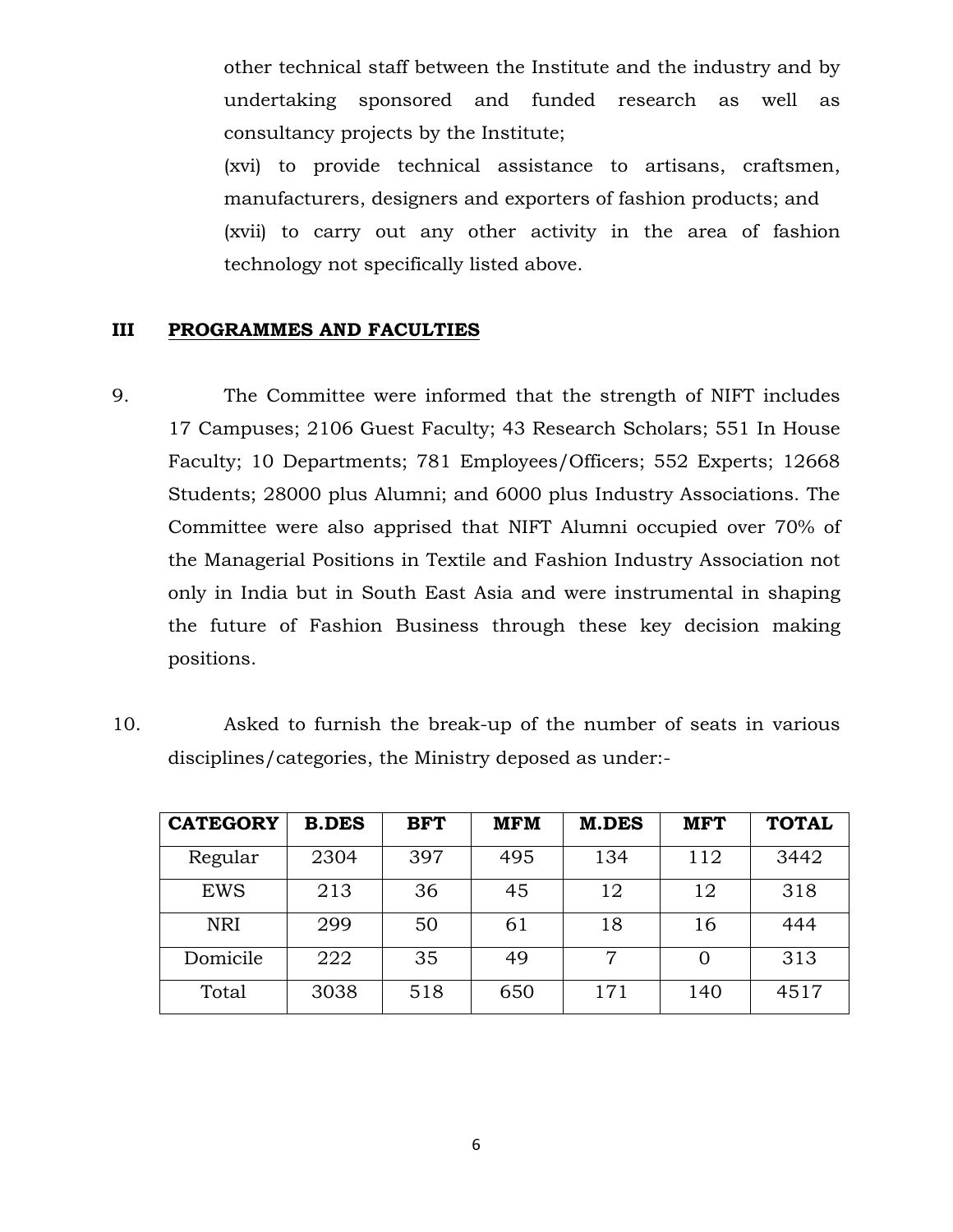11. On a specific query on the sanctioned strength of academic staff and the vacancies, the Ministry furnished the following information:-

|           |  | Academic Posts - Sanctioned and In-Position (Regular, Long Term |  |  |  |
|-----------|--|-----------------------------------------------------------------|--|--|--|
| Contract) |  |                                                                 |  |  |  |

| <b>Name of Post</b> | <b>Sanctioned Total</b> | <b>Total Filled</b> | <b>Vacant</b> |
|---------------------|-------------------------|---------------------|---------------|
| $Sr.$ Prof. $/$     | 209                     | 64                  | 145           |
| Professor           |                         |                     |               |
| Associate           | 209                     | 208                 |               |
| Professor           |                         |                     |               |
| Assistant           | 417                     | 180                 | $237*$        |
| Professor           |                         |                     |               |

\* Recruitment process initiated. Vacancies likely to be filled in 2021-22.

12. Highlighting the existing programme/courses offered at various levels, the Ministry submitted as under:-

I UNDER GRADUATE:

Bachelor of Design

- Fashion Design
- Textile Design
- Knitwear Design
- Accessory Design
- Leather Design
- Fashion Communication

Bachelor of Fashion Technology

#### II POST GRADUATE:

- Master of Fashion Technology
- Master of Fashion Management
- Master of Design Space
- III CONTINUING EDUCATION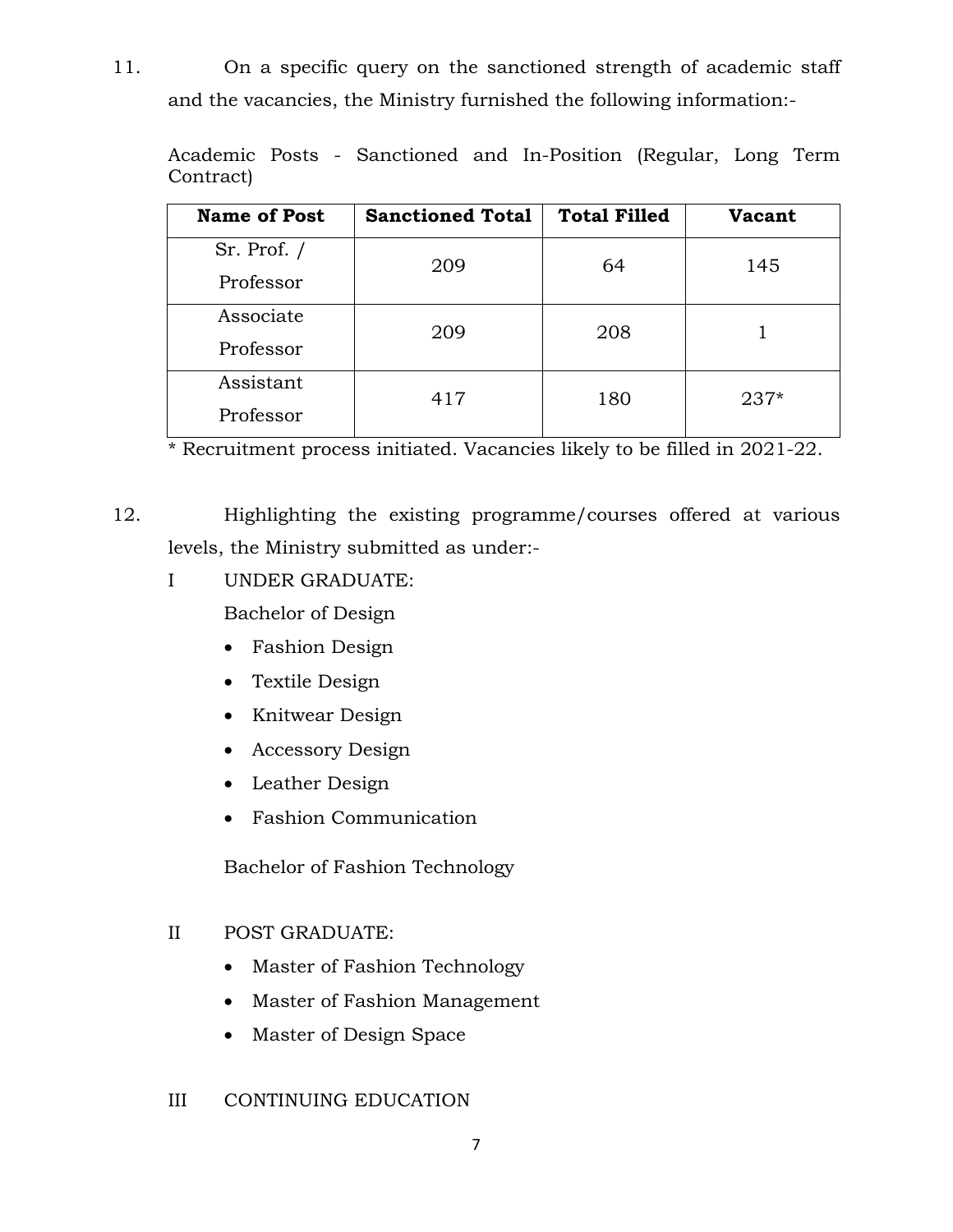- Short duration part time evening/weekend course of 5 days upto 1 year.
- IV BRIDGE PROGRAMME
	- Allows former NIFT Graduates to enhance their Diploma to Degree.
- V DIPLOMA PROGRAMME
	- 1-2 year full time programme.
- VI PhD Programme
	- Both Full time and part time
- 13. The Committee were then informed that the nature of Academic transaction included *inter-alia* Semester System; Major and Minor; Deepening Specializations; Inter Departmental Minors and General Electives; Craft Cluster Initiative; Industry Internships and Connect; Graduation Projects; Collaborative Workshops; Special (Expert) Lectures; Students Exchange etc.
- 14. In response to a specific query, the Ministry submitted that focus of Academic Input of NIFT was on the Top Ten Skills for Millennials *viz.* Complex Problem Solving; Critical Thinking; Creativity; People Management; Coordinating with others; Emotional Intelligence; Judgement and Decision Making; Service Orientation; Negotiation; and Cognitive Flexibility; whereas Learning Outcomes include Knowledge, Skill and Synthesis for curriculum as a whole, for each domain as well as specifically for each subject.

#### **IV RESEARCH AND DEVELOPMENT INITIATIVES**

- 15. Touching upon the Research and Development Initiatives taken by NIFT, the Ministry of Textiles highlighted the various facets as under:-
	- I Doctoral Programme:-
		- Sustainability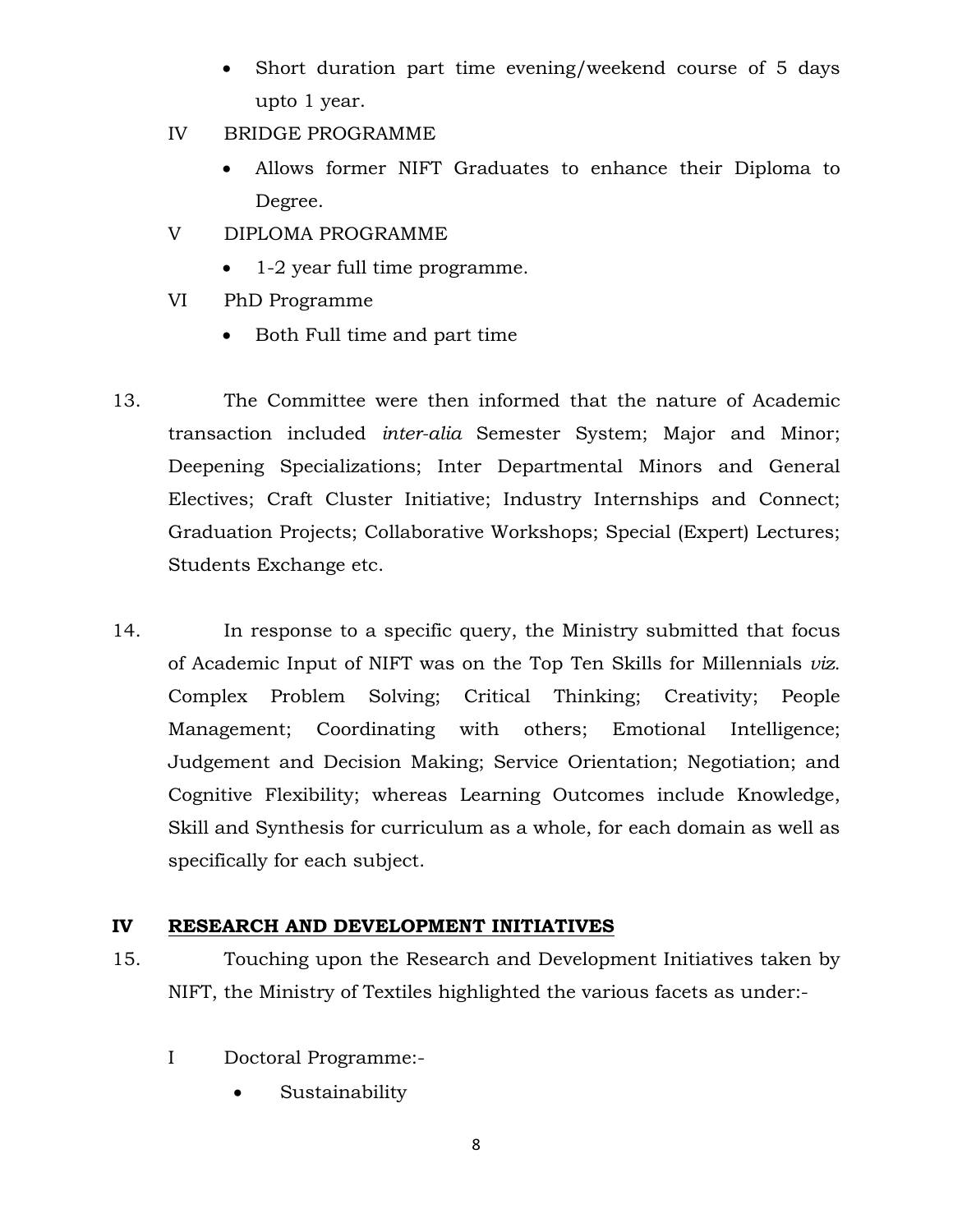- Garment Manufacturing
- Product Development
- Design Education & Innovation
- Market & Trend Studies
- II NIFT Faculty Publications:-

 More than around 780 papers in leading academic research journals

- 20 articles in commercial magazines/newspapers
- 128 books/book chapters

 Approximately 850 paper presentations in seminars and conferences all over the world by NIFT faculty members.

- III Patents filed:-
	- Anti Molestation Jacket (Self Defence Wearable)
	- Computerized Sewing Skill Evaluation System
	- Advances Needle Guard
	- Pedal-Less Attachment for SNLS Sewing Machine
	- Sewing Needle Vending Machine
	- Automatic Detachable Cycle Time & Output calculator for Industrial Sewing Machine
	- On-Machine Broken Needle Collecting Attachment for SNLS Machine
	- Automatic Thread Removal/Suction Machine for Knit Garments
- IV Industry Chairs Tata Trent Chair:- Measure impact of National Brand and Private Labels on customers in terms of footfall, conversion, repeat purchase, loyalty and brand advocacy in the organized Apparel Retail Industry in India.
- V Shahi Chair-Apparel Manufacturing:- To develop and execute high impact research agenda, developing multi-investigator programs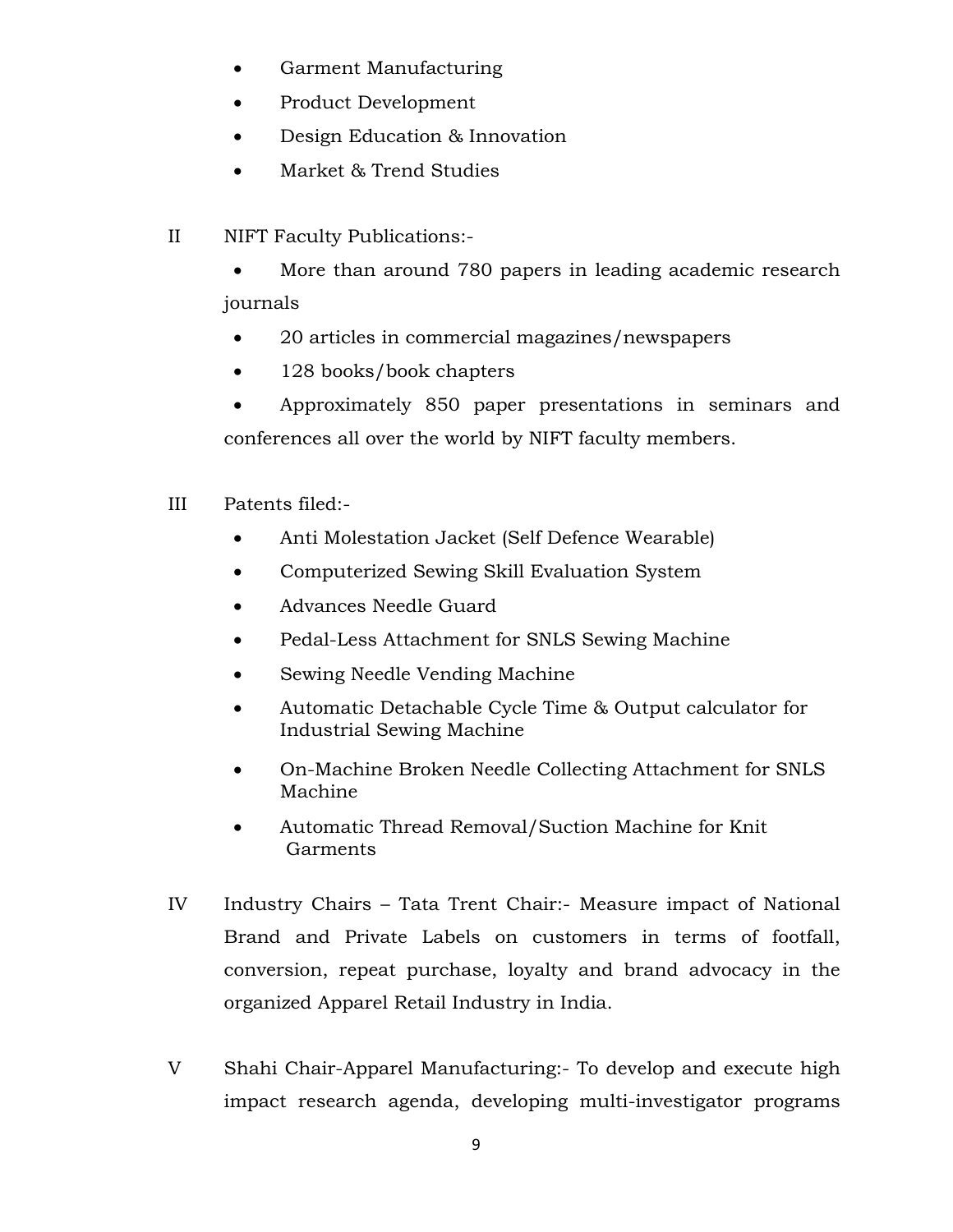and multi-disciplinary laboratories, developing innovative training programs and curricula, fostering collaborations across the industry and academia.

#### **V CENTRE FOR ADVANCE RESEARCH IN TEXTILES**

16. This Centre is proposed to be set-up in the hub of Textile Manufacturing of India, Coimbatore. Envisaged as an Research and Development (R&D) Centre with international level of facilities to support cutting edge research in the textile and clothing sector, its main objective is to support fundamental research, product development, and technology transfer; to facilitate outreach, economic development, engagement and extension, coupled with research and teaching; and to work with Industry, Government and partners through fundamental research, product development, testing and fabrication services. The focus areas and verticals include Fibre Engineering Lab; Advance Wet Processing Lab; Smart Garments Lab; Nonwoven Lab; and Digitization and Automation Lab. It has also been submitted that a Project Report is being finalized.

# **VI INITIATIVES/MAJOR PROJECTS TO IMPROVE FUNCTIONING OF NIFT**

17. Initiatives taken to improve the functioning of NIFT as highlighted to the Committee include *inter-alia* the Craft Cluster Initiative; Major Project Initiatives *viz.* NIFT Design Innovation Incubator; Visionxt-Trend Insights and Forecasting Lab; Repository Indian Textiles and Crafts; India Size Project; International Linkages; Dual Degree Opportunity; and Centre for Sustainable Fashion at Bhubaneshwar Campus.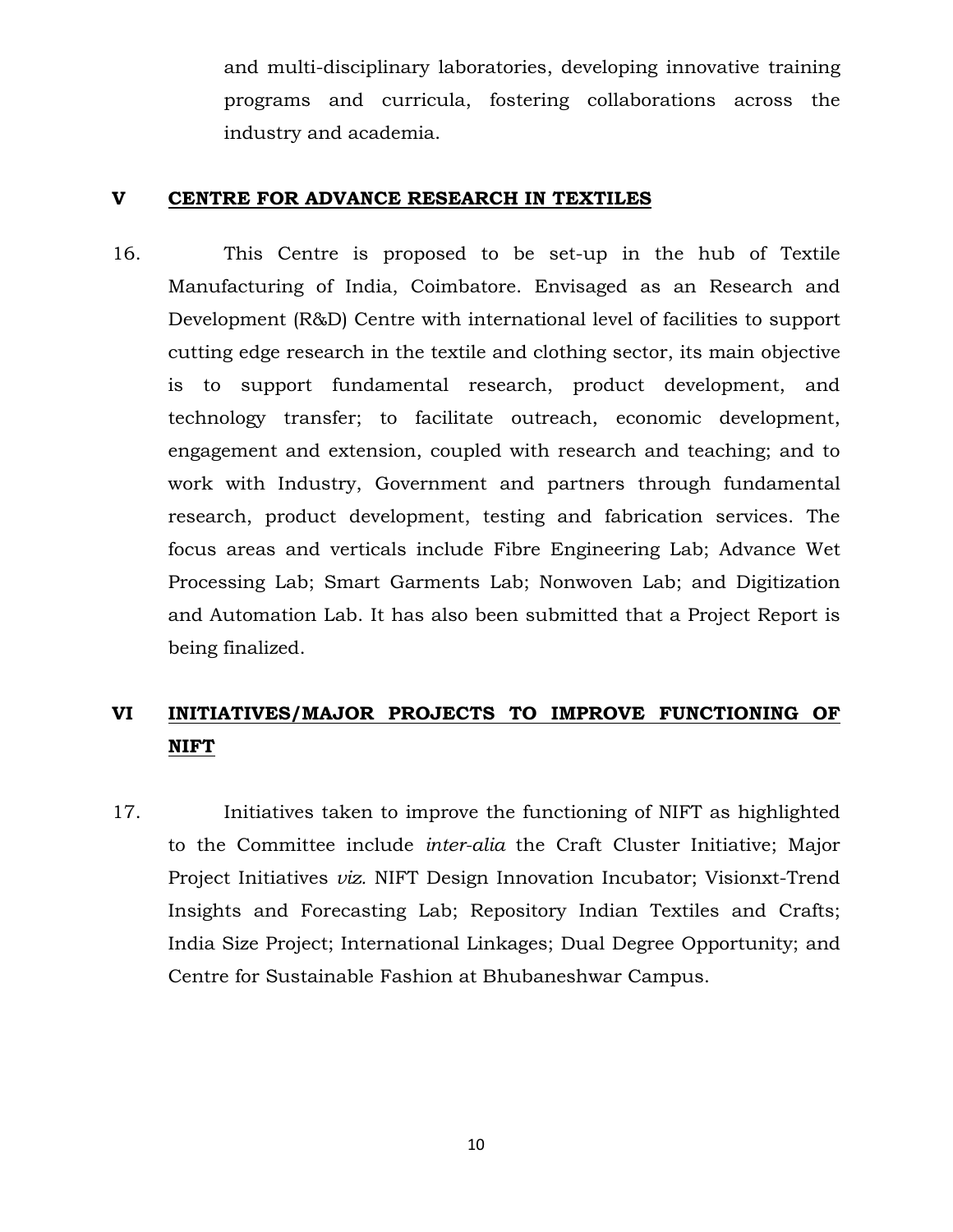#### **(i) CRAFT CLUSTER INITIATIVE AND ITS IMPACT**

18. The Committee were apprised that as the premier institute in fashion education in India and in tandem with its wider commitment to social and human values, NIFT inculcates a deeper understanding and appreciation of the Indian craft heritage and its potential to contribute to global fashion. As a leader of fashion education in India, NIFT realized the importance of its social responsibilities and continued its endeavor to train designers to appreciate and promote the handlooms and handicrafts of India. The Craft Cluster Initiative programme provided the students of NIFT a systematic, continuous and regular exposure every year to the diversely rich and unique handlooms and handicrafts of India. NIFT has an advantage of connecting with the handloom and handicrafts clusters and forge new partnerships, due to its presence in 17 States across the Country. Under this initiative, various campuses of NIFT have adopted local clusters of handloom and handicraft and carry out activities involving product development, design intervention, knowledge sharing and capacity building. The Ministry further submitted that the students at NIFT specialized in the areas of design, technology, management and communication. According to the specialization, students contributed in varied areas in the clusters like design intelligence, design innovation, product development, supply chain management, brand management, retail entrepreneurships, organizational development and systems design and development. The students also contributed in the areas of process innovation, production planning, and research-based improvisation and quality management. Further, the students assisted artisans to develop distinct identity of the handloom and handicraft clusters through logo, promotional materials like posters, brochures and catalogues. Through this initiative, NIFT has been successful in creating a widespread awareness and sensitivity in assimilating crafts into fashion and vice-versa.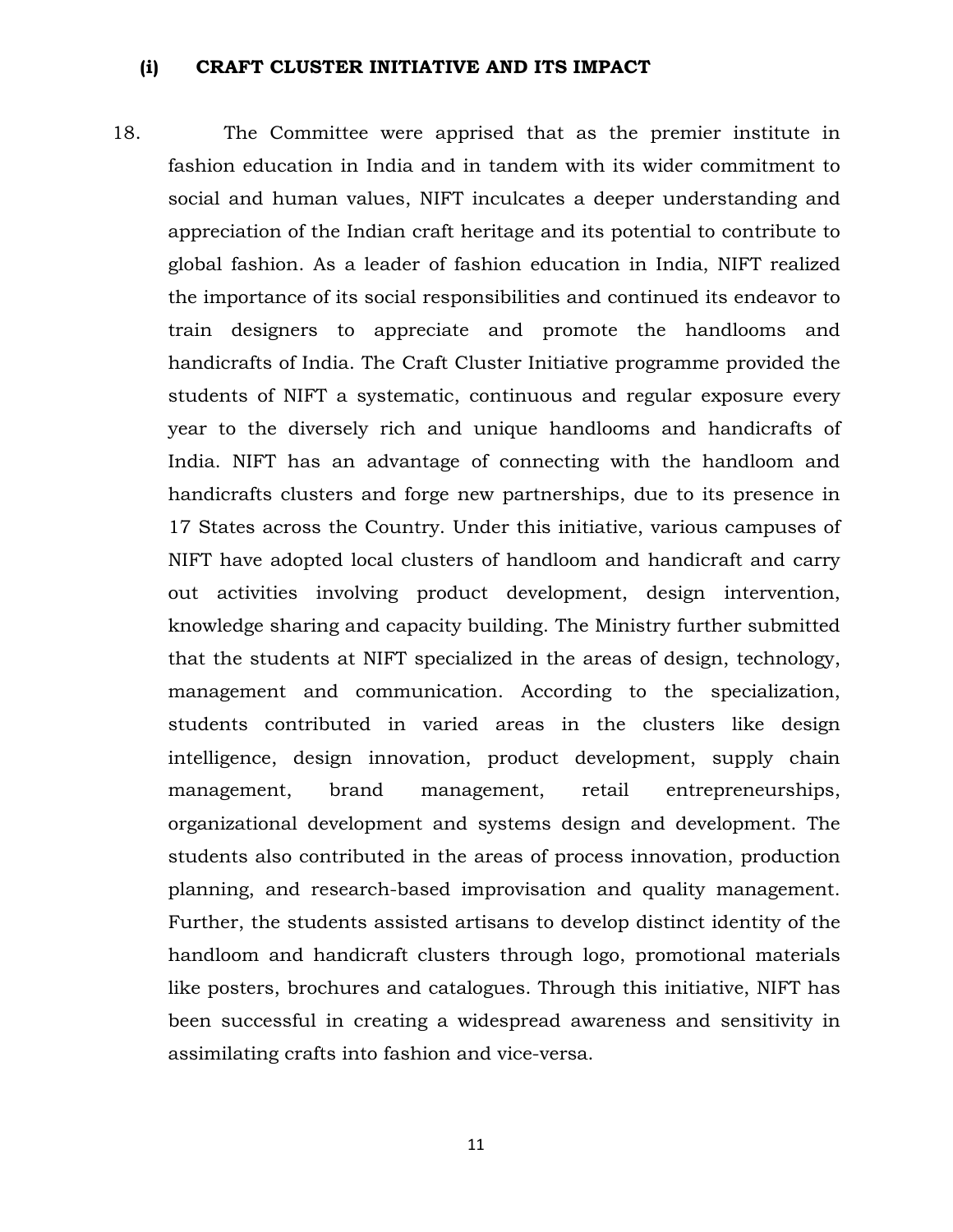19. As regards steps taken by NIFT towards fostering more interaction between students and experienced artisans, the representatives of the Ministry of Textiles deposed in evidence as under:-

*"Sir, you are absolutely right. All those who are master craftsmen are invited and they do workshops with the students. We do not take them in the Artisan Awareness Workshop. They work for craft based product development and craft research development and they come and teach the students. Our students cannot go and teach them anything, they come only after learning from them. The awareness that we can give to our artisans and craftsmen, we can give that today's generation, you are absolutely right that fashion comes again after four hundred years, but it does not come in that form, so to today's generation which colour is pleasing, what is the demand of today's generation, without telling them, because when they go and work with them, they learn a lot from them. The children who come to us here, children of all classes come, children of every class come, and there are some people who have never seen the village. For ten days when they go and stay in the village, their whole life changes.*

*You talked about designing uniforms for Anganwadi women. We did not say this in our presentation, but NIFT does and has been doing almost everything to design their uniforms, for many years. We make a uniform for whoever approaches or tells us."*

20. On the aspect of Craft intervention, the representatives of the Ministry further deposed as under:-

*"NIFT with active support from the offices of Development Commissioner-Handicrafts and Handloom has developed and implemented a new Craft Cluster Initiative Program which is dovetailed with academics with the aim to:-*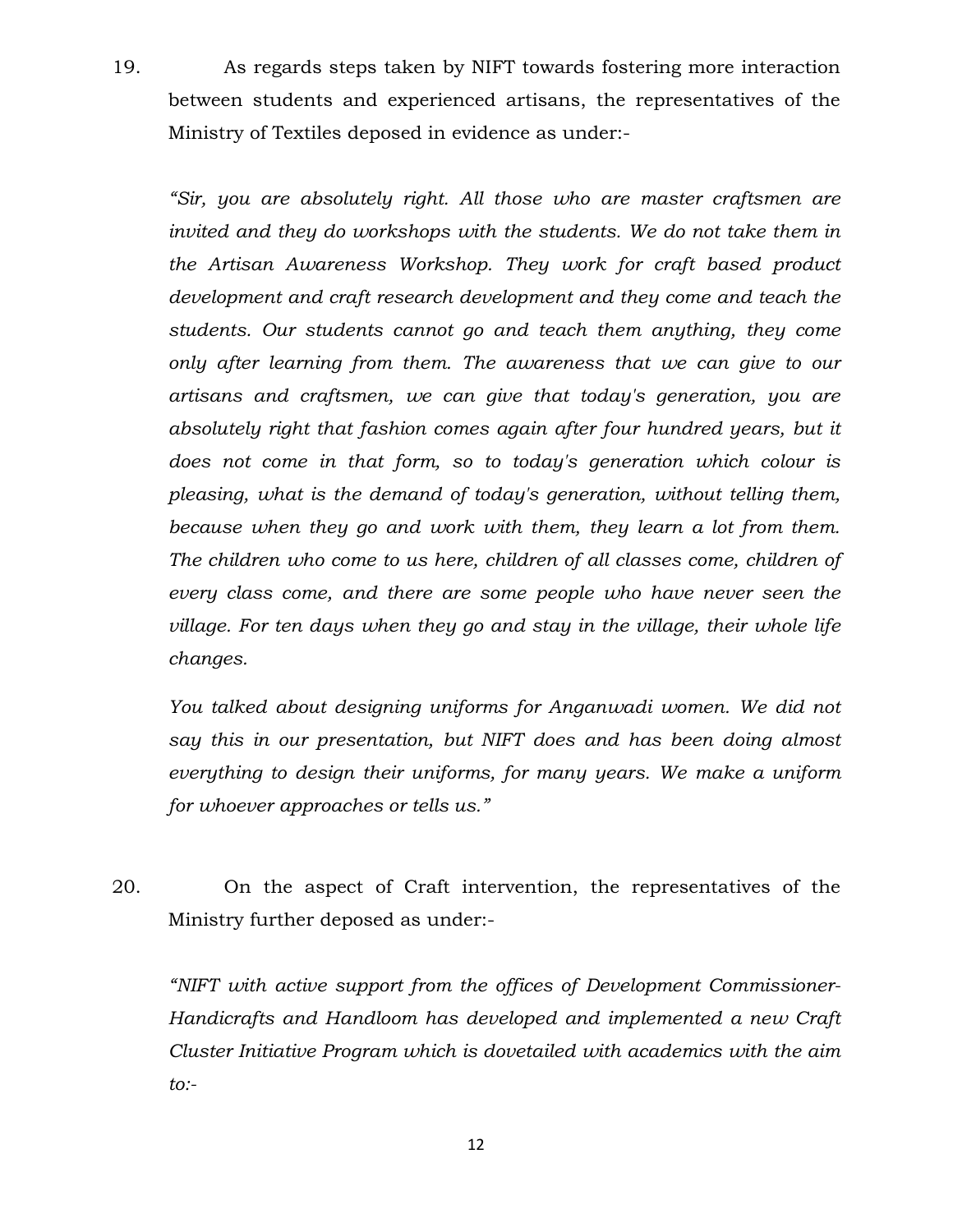- *Provide the students with continuous exposure to the handloom and handicraft clusters.*
- *Reach out to the artisans and craftsmen at the grass root level*
- *Create a widespread awareness and sensitivity in assimilating crafts into fashion and vice-versa.*

*Further, approximately 7000 students across NIFT campuses are working in 70 craft clusters of handloom and handicrafts with over 1200 artisans every semester. Activities undertaken include:-*

- *Craft Demonstration by artisans at NIFT campuses*
- *Craft Research and Documentation*
- *Craft Based Design Project*
- *Artisan Awareness Workshop at NIFT Campuses*
- *Showcase of Craft Cluster Activities by organizing Craft Bazaar at NIFT Campuses*
- *Apart from the above activities DC(HL) and DC(HC) also sponsor Craft Based Graduation Projects"*
- 21. Highlighting areas of Industry Interaction, the representative of the Ministry apprised as under:-
	- Forecast Technology & skill requirements of the Industry based on business and technology trends.
	- Industry specific Certificate & Diploma Programmes offering professional education to Industry
	- $\bullet$  Intellectual Collaboration through expert lectures, technical workshops, seminars and conferences.
	- Classroom projects sponsored by the Industry to address real time challenges and to work on cutting-edge research and develop solutions than can have a global impact.
	- Internship, Graduation Research Projects and full time placement.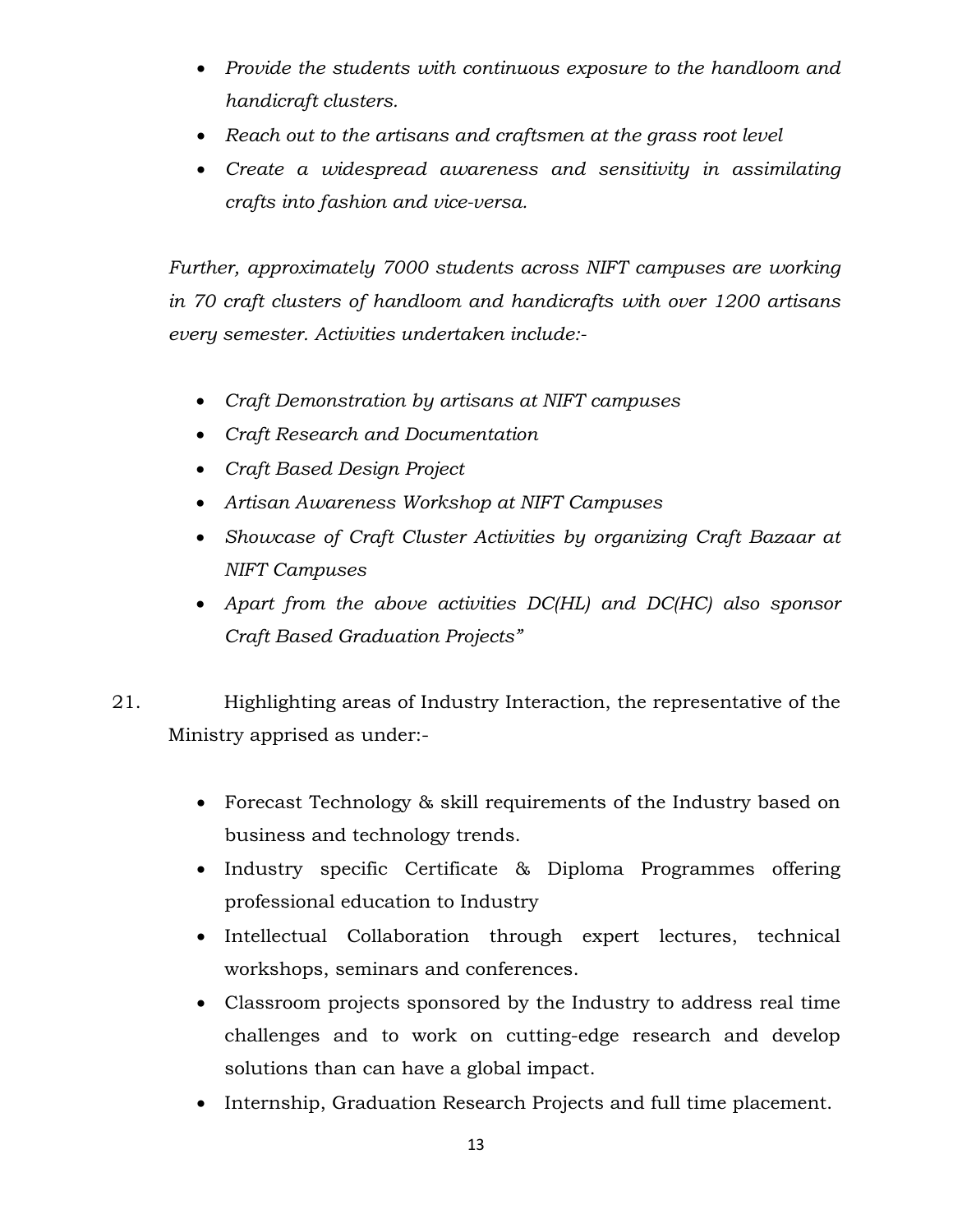- Joint Research and Consultancy *viz.*, Research Chair, Co-Innovation labs etc.
- Industry Consultancy with research focused initiatives.
- Faculty Industry Attachment.

22. On being asked to elucidate and give concrete examples of success of craft cluster initiative, the Ministry submitted as under:-

*"The Craft Cluster Initiative has been a successful academic endeavour across various disciplines at NIFT. The initiative has given an opportunity to NIFT and its students to interact with artisans based in the different clusters of India. The craft sensitization has familiarized students about Indian textile/craft traditions, evoking a deep sense of regard towards sustainable cultural practices. The know-how of the heritage and culture has surely instilled a sense of pride among younger generations. The initiative has benefitted the artisans through co-creation of contemporary and viable designs, thereby boosting their sales. The conduct of artisan awareness workshops has led to knowledge dissemination and better understanding of design and urban markets. The initiative has also exposed students to various handloom and handicraft clusters, inspiring them to amalgamate handcrafted skills in their design collections. Young NIFT graduates have started working closely with craft clusters and some of them have initiated craft-based start-ups, thereby providing new markets to the artisans. The initiative has also led to rich documentation of the textile and crafts of India that would be made available to the world through a digital repository that is being developed by NIFT. The Repository endeavours to showcase creativity and diversity of traditional Indian textiles, clothing and crafts and their continuity in contemporary India. The knowledge portal would also create an integrated database of craft practitioners to promote and provide direct access to Indian and international stakeholders."*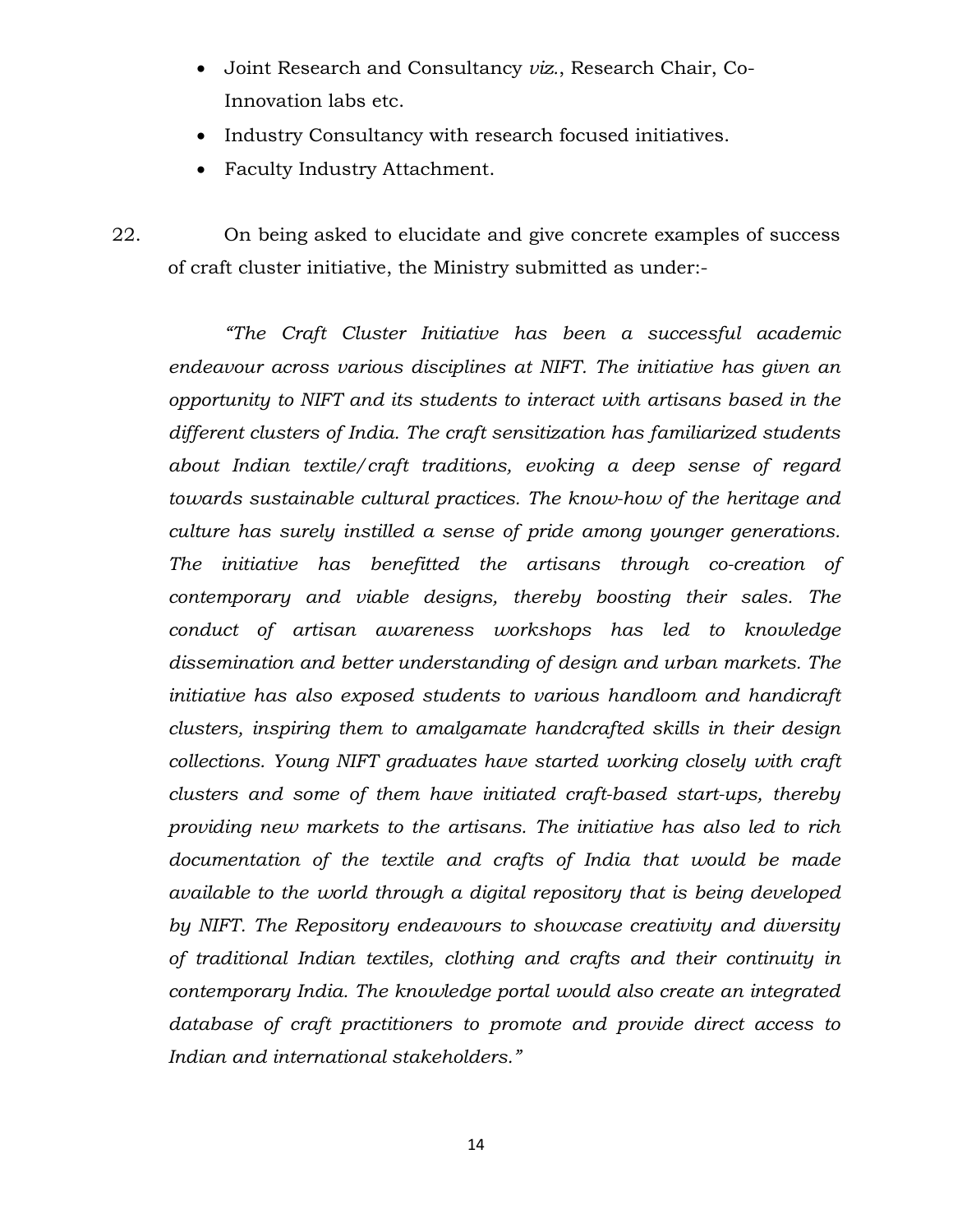#### 23. The Ministry further submitted as follows:-

*"There are many success stories of NIFT alumni, who have strived to amalgamate traditional craft skills in contemporary fashion, thus promoting the textile heritage of India on a global platform and providing livelihood to several artisans. To name a few, celebrity designer Sabyasachi extensively uses Indian textiles and popularised the Indianness through color, cut and craft on global platforms. Designer, Sanjay Garg, who started with four weavers in Chanderi cluster, now employs over 450 weavers to create exquisite handloom saris. Another designer, Anavila Misra known for her exquisite linen saris has been engaged with the craft clusters of West Bengal and Jharkhand. She has always acknowledged the contribution of the artisans for design development. Well known designer Rajesh Pratap Singh's collaboration with Arvind for producing khadi denim demonstrates the strong connect between traditional crafts and the apparel industry. Many NIFT alumni have made efforts to showcase Indian handlooms and handicrafts on international runways. For instance, Suket Dhir has incorporated Benarasi and Jamdani weaves in his collections, that are acclaimed globally. NIFT alumni have always made efforts to build conscious sustainable fashion through indigenous handcrafted skills. Upasana Design Studio, an Auroville based conscious clothing studio by Uma Prajapati showcases the power of the handloom heritage combined with ethical practices. Another designer, Shashikanth Naidu exclusively works with Kalamkari projecting the richness of the craft on a contemporary silhouette. Shravan Ramaswamy works extensively with handlooms of Andhra Pradesh and Telangana. His expertise lies in merging tradition with contemporary ethnic fashion. Another designer Aneeth Arora interprets international aesthetic using local material and skills, taking inspiration from immediate surroundings to make a product that is globally relevant. Many NIFT alumni are deeply involved in the revival of the languishing textiles and*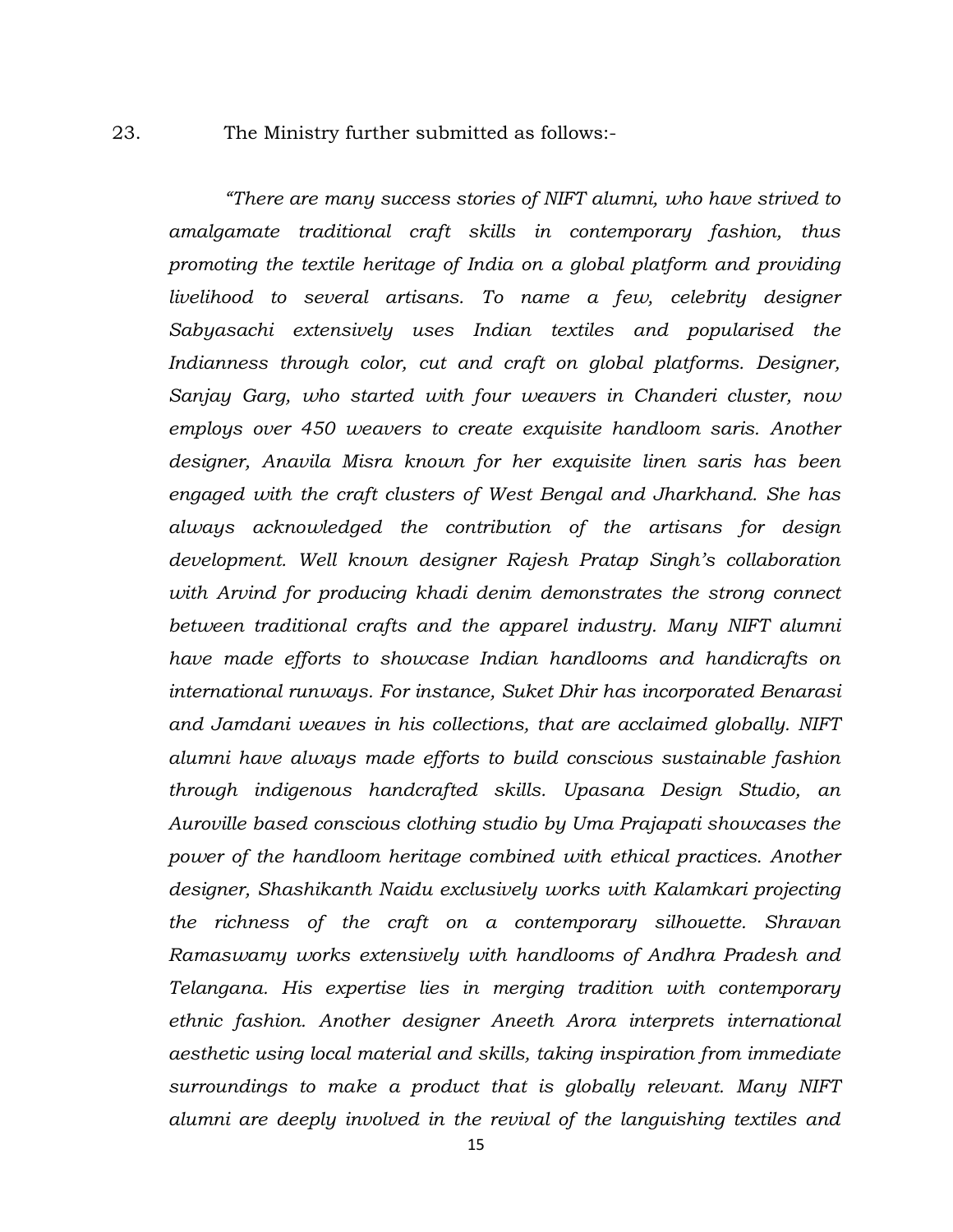*crafts of India. For example, textile designer, Poonam Pandit has made efforts to revive the languishing Goan handloom weaving clusters. Through design intervention, the clusters have started developing new products, leading to both domestic and international sales. Designer, Pankaja Sethi has been working with Adivasi women and weavers of Odisha for nearly two decades, co-creating experimental handloom weaves, catering to the urban markets. Another designer, Lipsa under the label Galang Gabaan also promotes Odisha textiles, merging with high fashion trends to create ready-to-wear line of clothing. Knitwear designer, Samant Chauhan closely works with Bhagalpur weavers and is also known for development of handloom denim in association with Ministry of Textiles. NIFT by way of integrating the craft cluster initiative into their curriculum, ensures that design, management and technology students are sensitized to the craft sector and in the future are able to effectively contribute in reviving, preserving and promoting the rich textiles and crafts of India."*

24. Asked to share measures taken to include India's heritage in the curriculum, the Ministry submitted as under:-

*"NIFT students are given in-depth knowledge on the rich textile heritage of India. Students study Indian Handlooms, Handicrafts and Costume in the design disciplines. History of Indian Textiles covers the textile traditions of India for woven, dyed, painted and embroidered textiles. History of Costume (indigenous & contemporary India) forms an important part of the curriculum encapsulating the heritage costumes of various States of India. Sustainability, crafts in fashion and textile heritage of India is imparted as the basic foundation in the initial semesters of the design disciplines. Craft research and documentation is a mandatory input across all streams of education at NIFT. Students are sensitized to appreciate the environment, process and product through visits to craft clusters. The interaction with the artisans additionally enhances experience that further provides real time experience. The curriculum delves into the historical and cultural significance of the textile*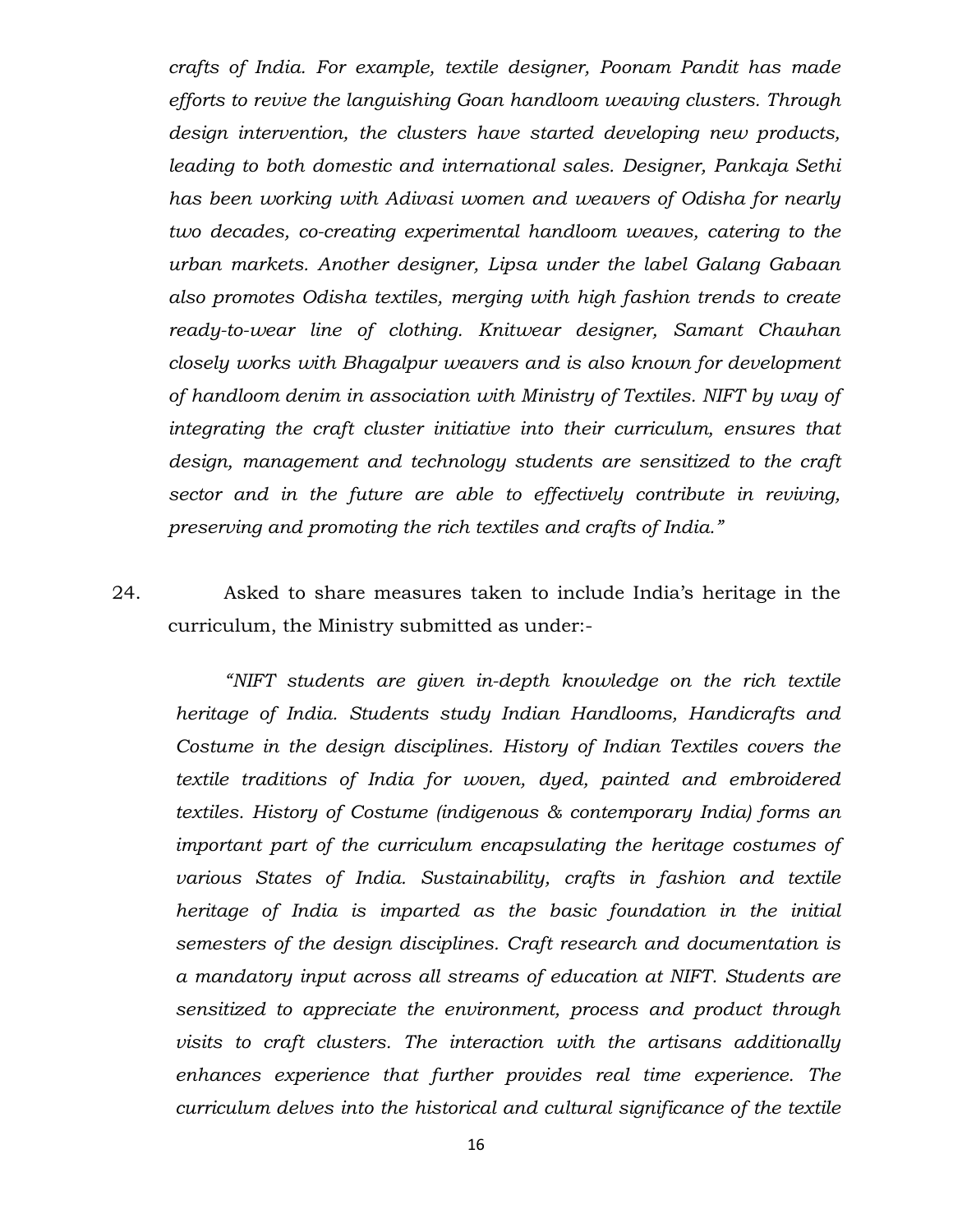*traditions and encourages them to explore contemporary designs enhancing the craft essence. Another subject, Heritage Couture and Indian Apparel Design & Development, focuses on explorations to bridge tradition with modern fashion in terms of textile, technique and silhouette. Students also undertake design intervention through a craft-based design project in the final year within the craft clusters which they had earlier visited. The collaborative project involves innovative experimentation with the artisans. The Institute encourages students to undertake their final year Graduation Projects with the craft clusters thus supporting artisans and infusing new designs to sustain the craft legacy of India."*

25. In response to some pointed queries, the Ministry deposed as follows:-

*"NIFT undertakes consultancy projects with various Government and Non-Government Organisations. These Projects provide exposure to faculty and experiential learning to students. It benefits various stakeholders by upgrading technical skills and adds design value. Details of some projects are as under:-*

#### **(ii) NIFT DESIGN INNOVATION INCUBATOR (DII)**

*Setting up a "NIFT Design Innovation Incubator" (DII) for facilitating innovation and entrepreneurship and to cater to the requirements, proposed to set up incubation facilities (Regional Incubators) in Mumbai, New Delhi and Chennai campuses of NIFT;*

- *Collaborative Research: With World's Best Industry and Academia to address future direction.*
- *Product Development: Through innovative technology, new design process.*
- *Enabling Ecosystem: Basic research leading to Intellectual Property.*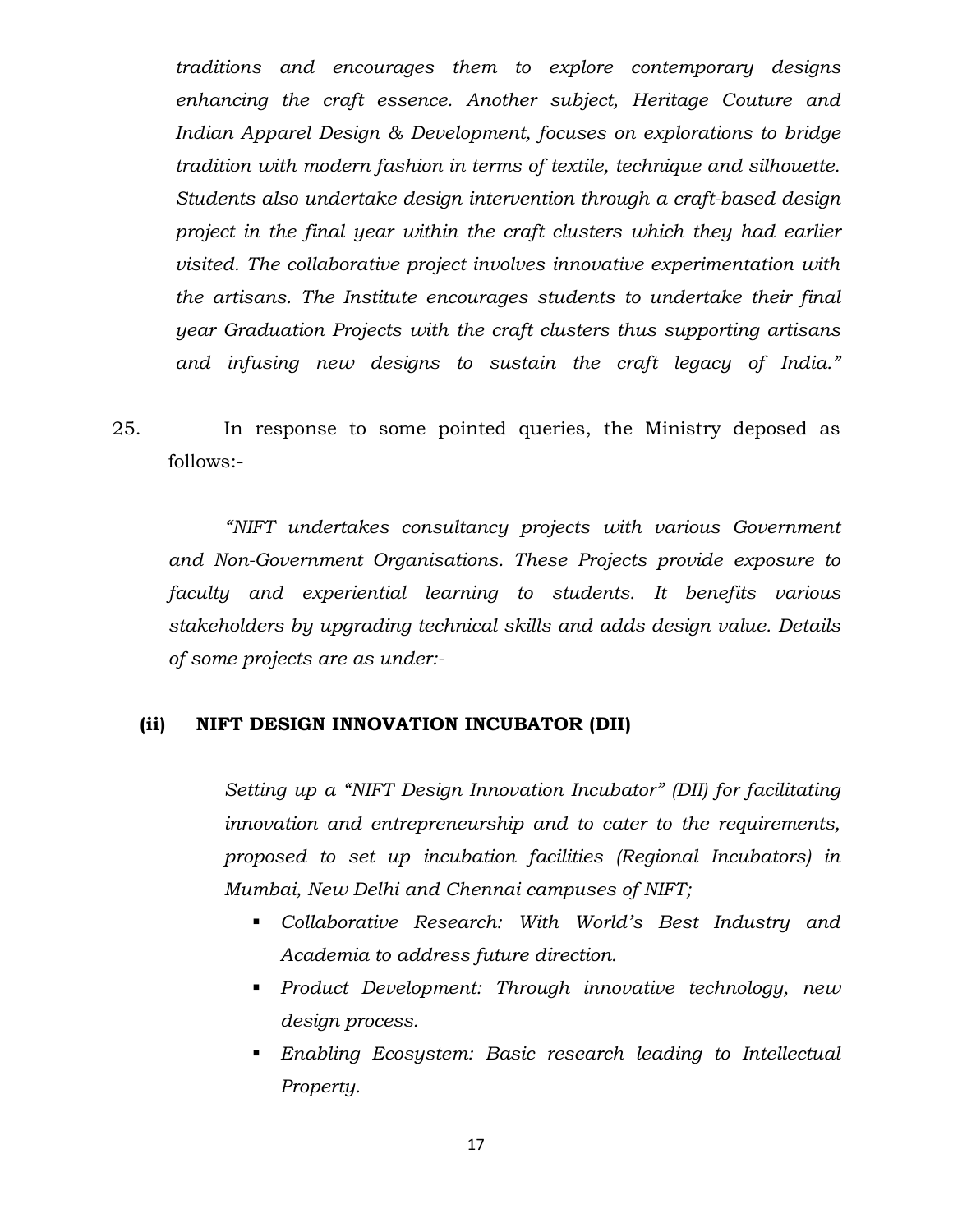- *Industry-Alumni-Student Interaction: Space for active experimentation, testing and prototyping.*
- *State of Art Machinery & Equipment: An integral value to NIFT.*
- *Monetization: Contribution to start up economy.*
- *Deliverable: 50-60 entrepreneurial by ventures employing over 1500 people.*
- *Delhi Incubation Centre will be operational by early 2021.*

#### **(iii) VISIONXT-TREND INSIGHTS AND FORECASTING LAB**

*This project was sanctioned by Ministry of Textiles, Govt. of India to create a first ever Artificial Intelligence enabled indigenous fashion forecasting service that endeavours to design seasonal directions for our Country. The trend forecasting service would be aligned to our national and sub-national socio-cultural constructs and market requirements.*

- *Support Indian Fashion Industry with AI Enabled first ever indigenous trend direction and fashion forecast facility.*
- *Capture diversity and regional flavours of Indian trends, help businesses plan their products better and enable strategize market development in the tier 3, 4 and 5 townships.*
- *Cover micro to macro trends to capture heterogeneity and aspiration of the diverse market.*
- *Integrate big data into design intelligence for better predictive probability.*
- *Address growing multifold fashion consumption by aspirational younger population.*
- *Funded by Ministry of Textiles.*
- *Capacity Building commenced and AI integrated trends insight system being developed for India.*
- *First Youth Trends Insight book for India is ready.*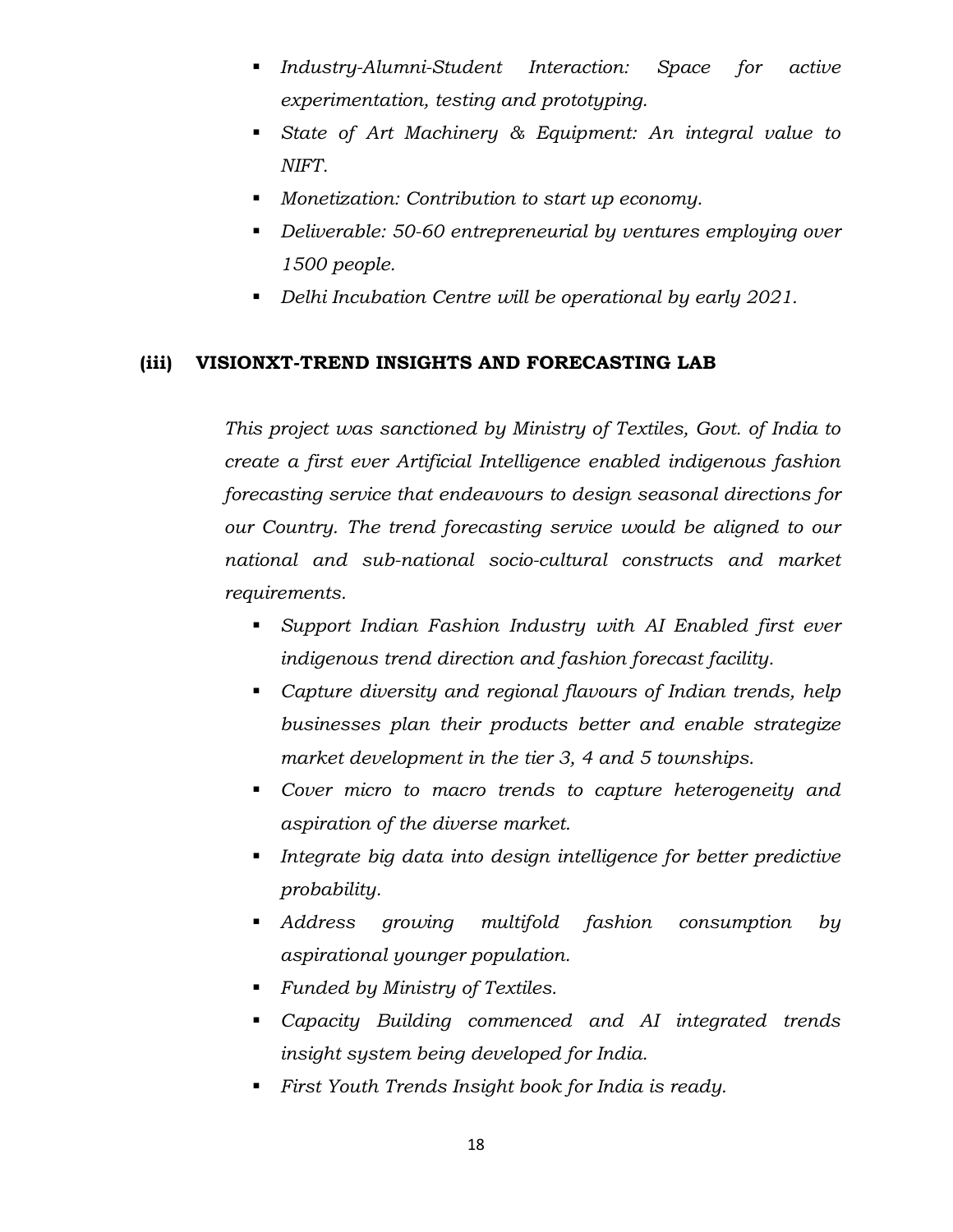#### **(iv) THE REPOSITORY-INDIAN TEXTILES AND CRAFTS**

*This project was sanctioned by Ministry of Textiles Govt. of India under NIFT Cluster Initiative with funding support by DC (Handlooms) & (Handicrafts). The project is to provide a digital platform/portal, a virtual museum of textiles and apparel including designer archives, a craft repository with individuated information on crafts-persons, their communities, their work processes and products, Case Studies and research in the areas of crafts and textiles – from NIFT, the crafts Museum, the Weaver Service Centres and private collections.* 

- *Showcase creativity and diversity of traditional Indian Textile, clothing and crafts and their continuity in contemporary India from a virtual/digital platform.*
- *Offer creative resource and information services to researchers, entrepreneurs and crafts persons including weavers.*
- *Interactive platform by achieving indigenous knowledge on textiles and crafts, research and industry trends.*
- *Provide information on new developments and current events relating to crafts, clothing and textiles.*
- *Project metadata, templates completed and soft launch of Portal in mid, 2021.*

*The Craft cluster Initiative of NIFT is supported by the DC Handlooms and the DC Handicrafts, Ministry of Textiles. The body of textile and craft knowledge generated through the Craft Cluster Initiative will be channeled into a national knowledge portal titled Indian Textile & Craft Repository. It is also proposed that this repository house the virtual registers of the textiles and crafts resources, which are available in the Weaver Service Centres, the Crafts Museums, similar institutions and private collections. The repository would develop a virtual museum of textiles, and textile*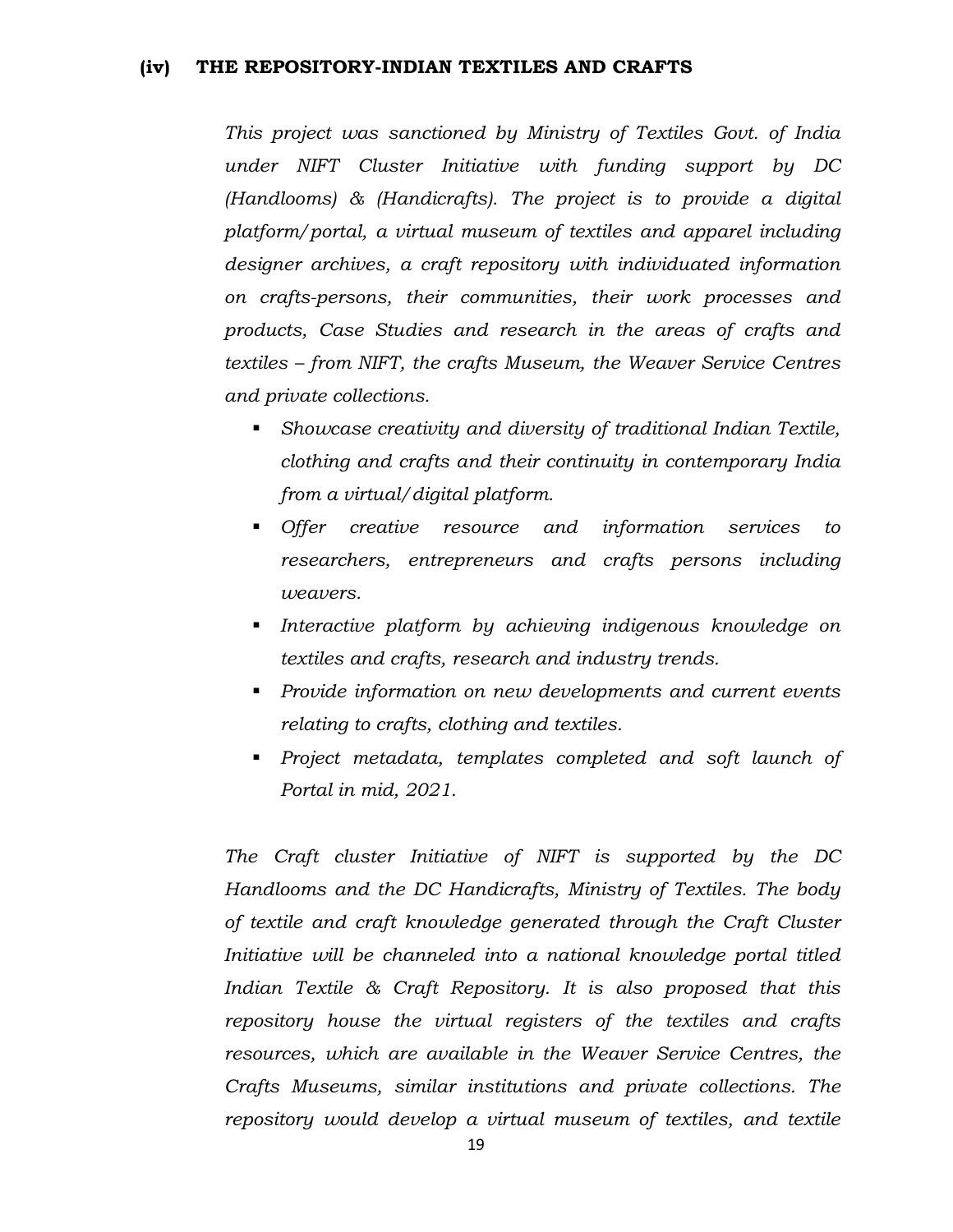*crafts, a designer archive, indigenous case studies, and also act as aggregator of online information on related research. The repository is intended to provide an interactive platform where information about individual crafts persons and their products can be shared. TCR would comprise various sub-repositories and would offer seamless access to learning and creative resources along with multiple information services to researchers, entrepreneurs, crafts people and craft enthusiasts. The Textile and Craft Repository would be aligned/merged with the portal of the National Centre of Textile design (which is mandated to maintain a portal providing public access to such information) on completion.*

#### **(v) INDIASIZE PROJECT**

*Under this project, NIFT is undertaking an extensive anthropometric research study to develop a comprehensive body size chart for Indian population. The proposed study aims at not only standardizing garment size charts for the Indian apparel sector but the findings of the study will have ramifications across various sectors such as automotive, aerospace, fitness & sport, art, computer gaming etc. where the insights from this data can produce ergonomically designed products which are well suited for the Indian population.*

- *Develop India Size Chart for ready to Wear Garment.*
- *Body Measurement through 3D Body Scanner.*
- *Sanctioned under R&D scheme of Ministry of Textiles.*
- *Funding Support – GOI – 70% & NIFT/Industry-30%.*
- *Steering Committee – Ministry of Textiles.*
- *Scanners Procured*
- *Pilot Study with 350 people completed.*
- *Implementation Plan in place.*
- *Data capturing to commence in January 2021 at Delhi, Chennai, Mumbai, Hyderabad, Kolkata and Shillong.*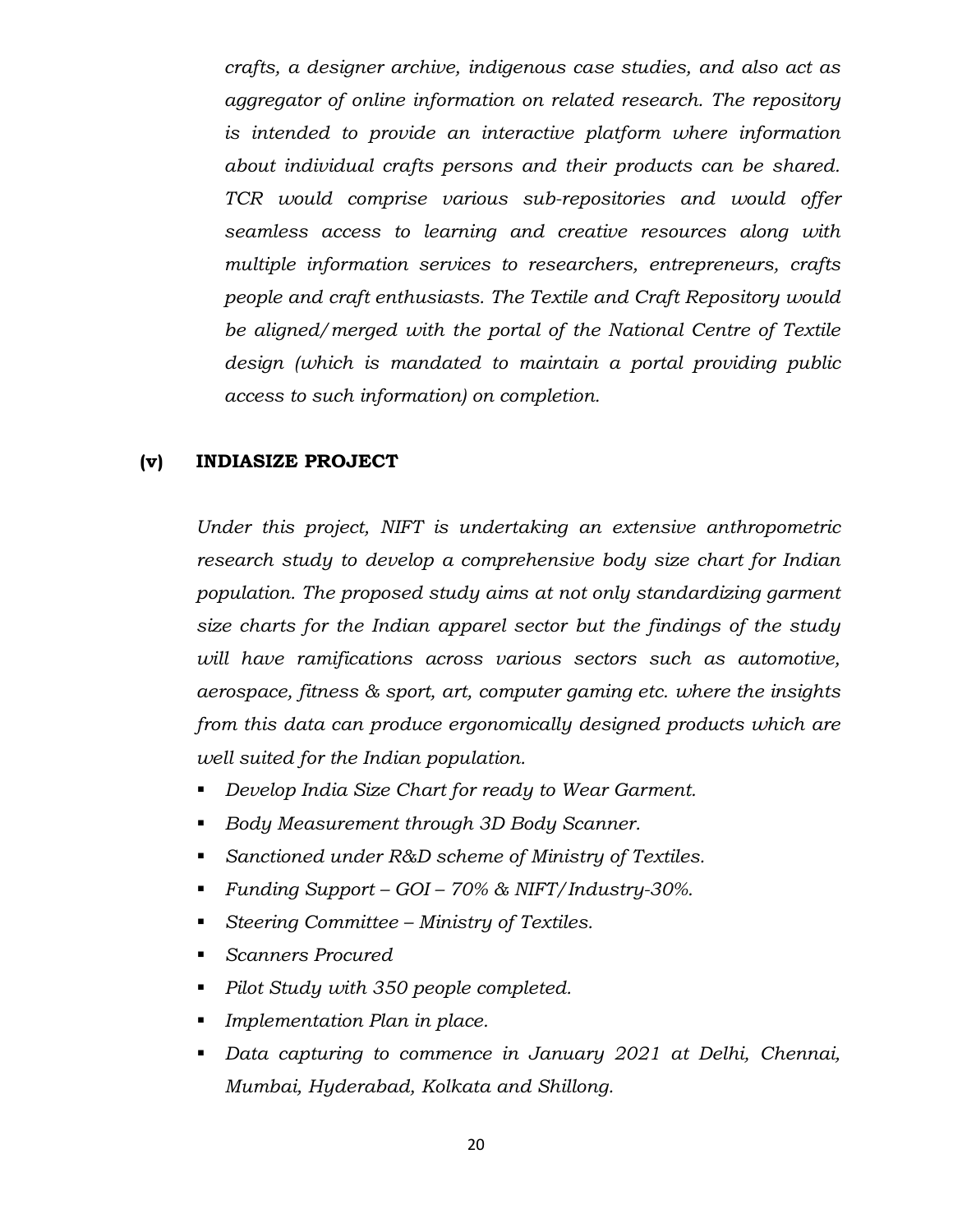- **•** Development of Size Chart for Indian Population by the end of *2022."*
- 26. On the India Size Project, the representatives of the Ministry deposed in the oral evidence as under:-

*"Sir, wherever you look, you will find that it is written Euro 6, Euro 8, UK 7. Our India does not have any standard size of its own. Through this project, we are setting the size of India, because our waist is a bit small. The size of UK, Europe or USA is much bigger than us, so we are not able to fit. We don't even know what our size is. Through this medium, in the year 2022 we can tell that India 7 means 39 waist or so and so etc.*

*Sir, this is very important. This is the problem due to which we do not have any size of our own. We will develop it and make it popular in the year 2022 by declaring a size of the whole of India."*

#### **(vi) INTERNATIONAL LINKAGES**

27. As regards international linkages, the Ministry elaborated as under:-

*"The academic strategy of NIFT embraces internationalism. Over the years, NIFT has consciously enhanced its international visibility and standing among other reputed fashion institutes abroad. NIFT has strategic agreements and partnerships with 26 leading international fashion institutes and organizations that share the same academic direction. On one hand this gives NIFT students a unique opportunity to integrate with the global main - stream of fashion by opting for the exchange programme with collaborating partner institutes and on the other, presents the international students with plethora of similar 'study abroad' options under exchange programmes at NIFT. This provides excellent opportunities to NIFT as well as international students to interact with students from various geographies, encouraging them to broaden their vision and understand different cultures. Some of the key institutes with whom NIFT has an association are Queensland University of*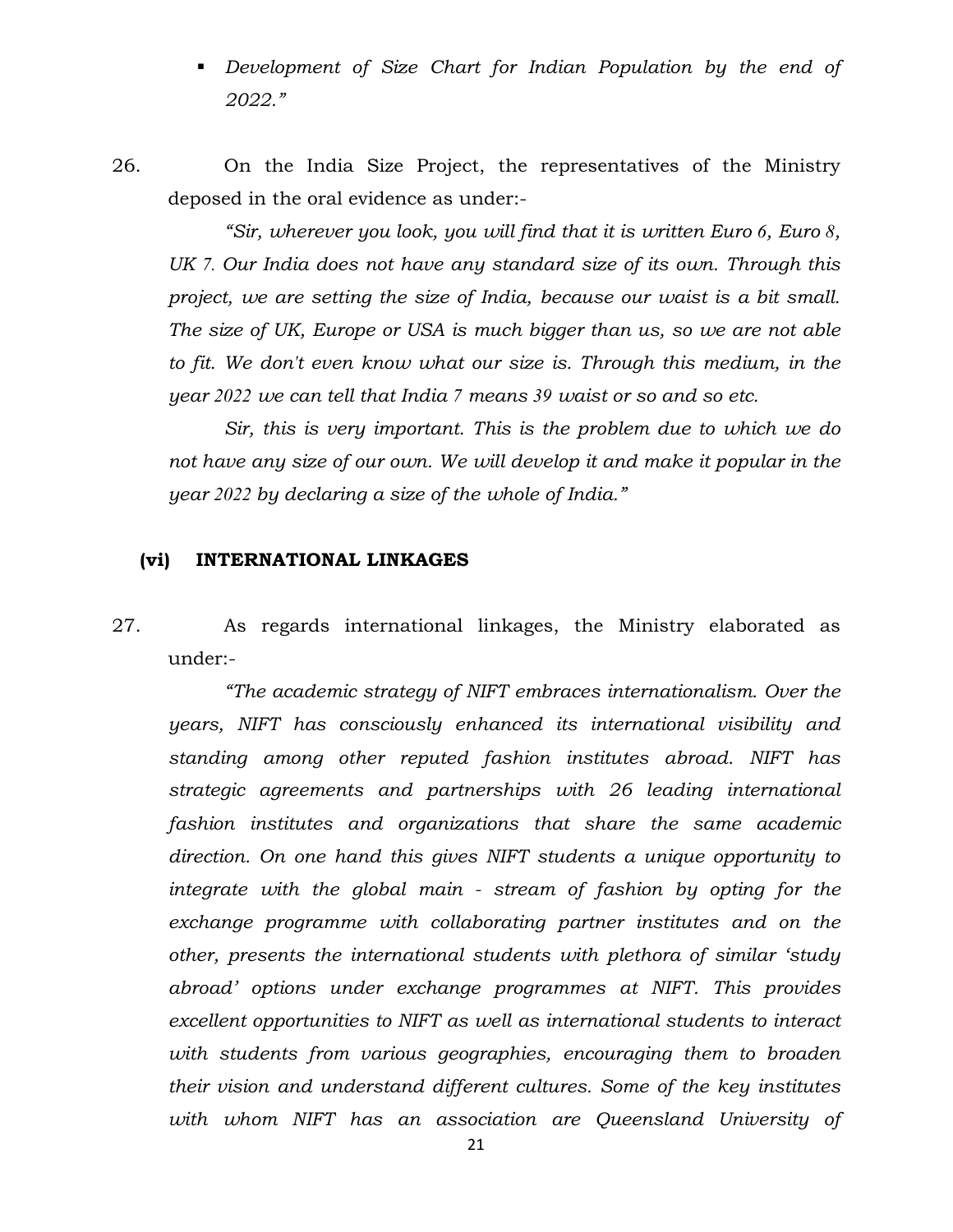*Technology, Australia; De Montfort University, UK; Glasgow School of Arts, UK; Swiss Textile College, Switzerland; ENSAIT, France; NABA, Italy; ESMOD, Germany; Saxion University of Applied Sciences, Netherlands; Amsterdam Fashion Institute, Netherlands; Bunka Gauken University, Japan; University of Northampton, UK; Politecnico di Milano, Italy; KEA-Copenhagen School of Design and Technology, Denmark; North Carolina State University, USA; Savannah College of Art and Design (SCAD), USA etc.*

*NIFT has consciously enhanced its international visibility and standing among other reputed fashion institutes abroad. NIFT has strategic agreements and partnerships with 26 leading international fashion institutes and organizations that share the same academic direction through:-*

- *Exchange Program with collaborating partner institutes.*
- *Study abroad options under Exchange Programs to international students at NIFT.*

*NIFT's Global Ranking:-*

- *NIFT has received three badges of Excellence in the Global ranking of Fashion Schools by Business of Fashion, for Best Overall, Best in Global Influence (a school's global reputation and influence), and Best in Long Term Value (student preparedness for the real world).*
- *Leading Indian Publications have been ranking NIFT as number 1 in fashion education in the Country. 9 NIFT Campuses are in the top 10.*
- *NIFT was ranked at Number 12 in the CEO world listing of top 110 Fashion Schools."*
- 28. On being asked to furnish the details of the Institutes with whom NIFT has international linkages, the Ministry submitted the following information:-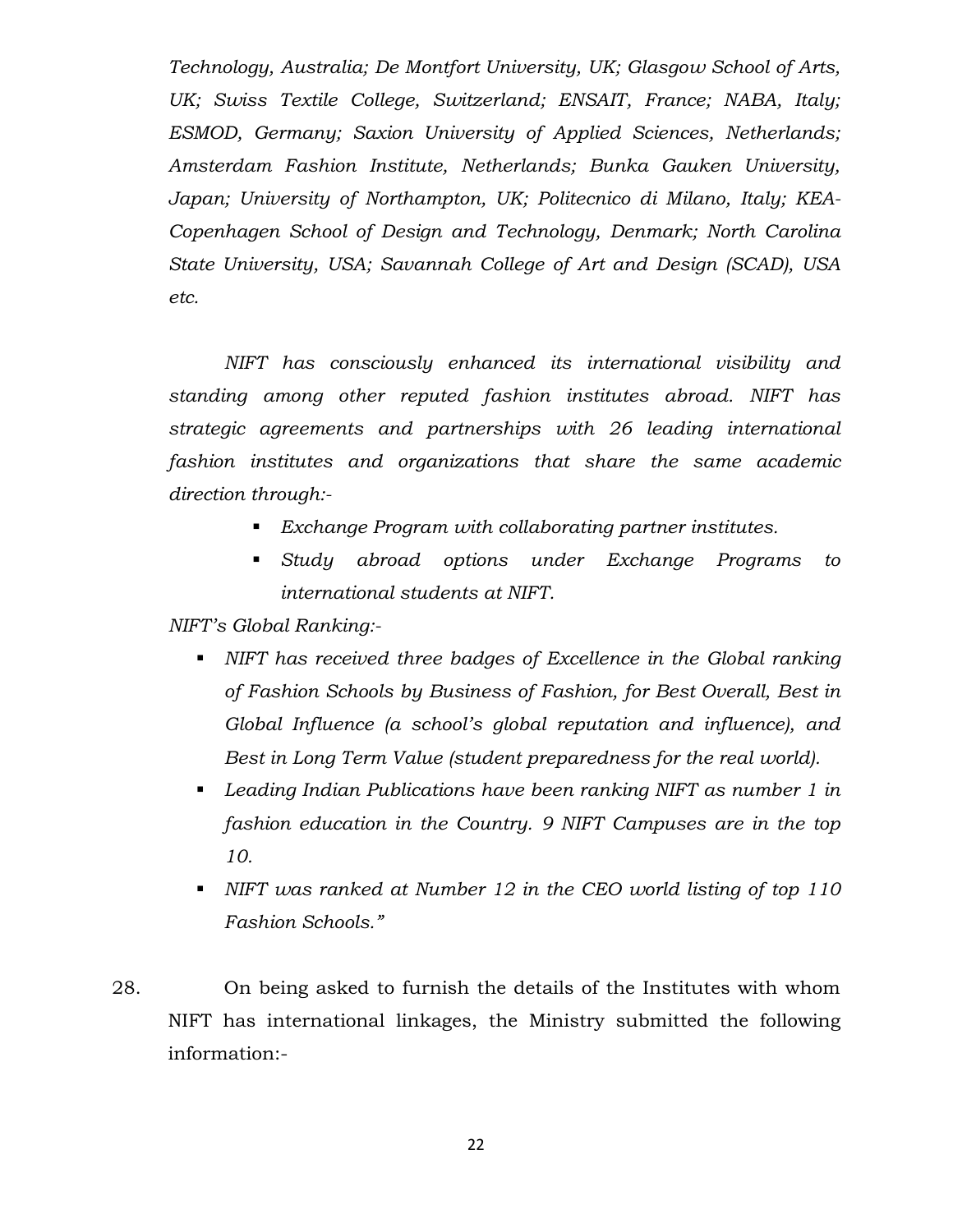#### LIST OF 26 INSTITUTES WITH WHOM NIFT HAS INTERNATIONAL LINKAGES

| S No.          | <b>International Universities</b>                                      | Country/Area |
|----------------|------------------------------------------------------------------------|--------------|
| 1              | Queensland University of Technology<br>(OUT)                           | Australia    |
| $\overline{2}$ | Royal Melbourne Institute of Technology<br>(RMIT)                      | Australia    |
| 3              | Manchester Metropolitan University<br>(MMU)                            | UK           |
| $\overline{4}$ | Ecole Superieure des arts et techniques de<br>la mode (ESMOD)          | France       |
| 5              | SchweizerischeTextilfachschule STF<br>(earlier STC)                    | Switzerland  |
| 6              | The Fashion Institute of Technology (FIT)                              | <b>USA</b>   |
| $\overline{7}$ | The State University of New York College<br>at Buffalo                 | <b>USA</b>   |
| 8              | Amsterdam Fashion Institute (AMFI)                                     | Netherlands  |
| 9              | Saxion University of Applied Sciences                                  | Netherlands  |
| 10             | Ecole Nationale Superieure des Arts et<br>Industries Textiles (ENSAIT) | France       |
| 11             | Instituto Europeo di Design (IED)                                      | Italy        |
| 12             | Nuova Accademia di Belle Arti (NABA)                                   | Italy        |
| 13             | De Mont Fort University (DMU)                                          | UK           |
| 14             | Glasgow School of Arts (GSA)                                           | UK           |
| 15             | BGMEA University of Fashion &<br>Technology (BUFT)                     | Bangladesh   |
| 16             | Bunka Gakuen University                                                | Japan        |
| 17             | The Fashion and Design Institute (FDI)                                 | Mauritius    |
| 18             | Donghua University                                                     | China        |
| 19             | University of Northampton                                              | UK           |
| 20             | Ecole Duperre                                                          | France       |
| 21             | Politecnico di Milano (PDM)                                            | Italy        |
| 22             | Shenkar College of Engineering & Design<br>& Art                       | Israel       |
| 23             | KEA- Copenhagen School of Design and<br>Technology                     | Denmark      |
| 24             | North Carolina State University                                        | <b>USA</b>   |
| 25             | The Savannah College of Art and Design                                 | USA          |
| 26             | Nottingham Trent University                                            | UK           |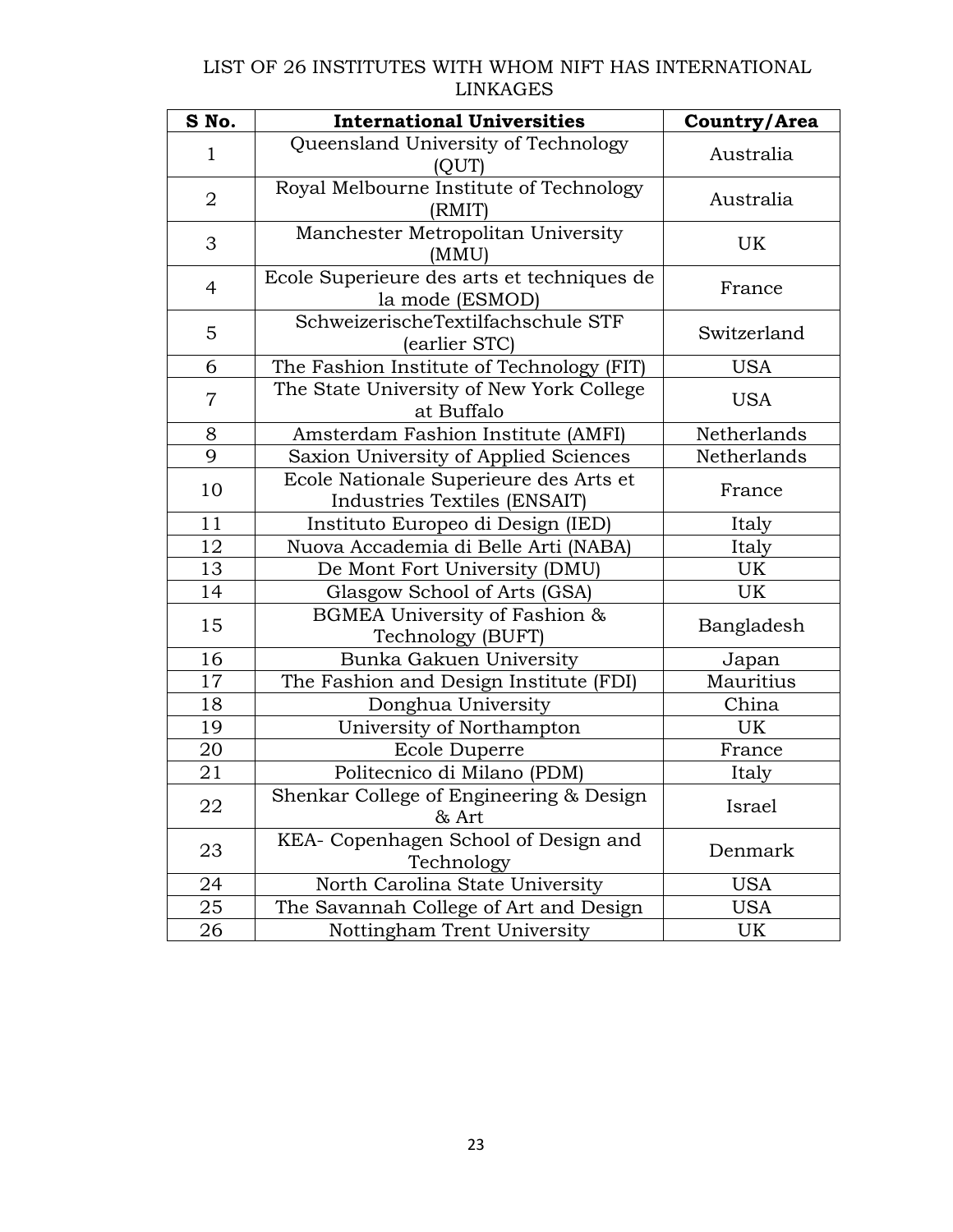#### **(vii) DUAL DEGREE OPPORTUNITY**

29. Regarding Dual Degree Opportunity, the Ministry apprised as under:-

*"Strategic partnership of NIFT with Fashion Institute of Technology (FIT), New York, USA allows selection of meritorious students from NIFT for a unique opportunity to obtain a Dual Degree from both NIFT and FIT. Students from NIFT undertake two years study at the home Institute intercepted by study of one year at FIT. Thereafter, the students resume their studies at NIFT to obtain the Dual Degree from both the institutes."*

30. In response to a specific query on the number of students who have been benefited from the dual degree scheme, the Ministry furnished the following information:-

| S.No.          | Year of Exchange | Outgoing<br>students | Incoming students |
|----------------|------------------|----------------------|-------------------|
|                | 2015-16          | 61                   | 46                |
| $\overline{2}$ | 2016-17          | 91                   | 48                |
| 3              | 2017-18          | 68                   | 56                |
| 4              | 2018-19          | 29                   | 18                |
| 5              | 2019-20          | 41                   | 26                |

No. of students benefited from dual Degree Scheme

# **(viii) CENTRE FOR SUSTAINABLE FASHION AT BHUBANESWAR CAMPUS**

31. As regards the proposal to set upa a Centre for Sustainable Fashion At Bhubaneswar, the Ministry apprised as follows:-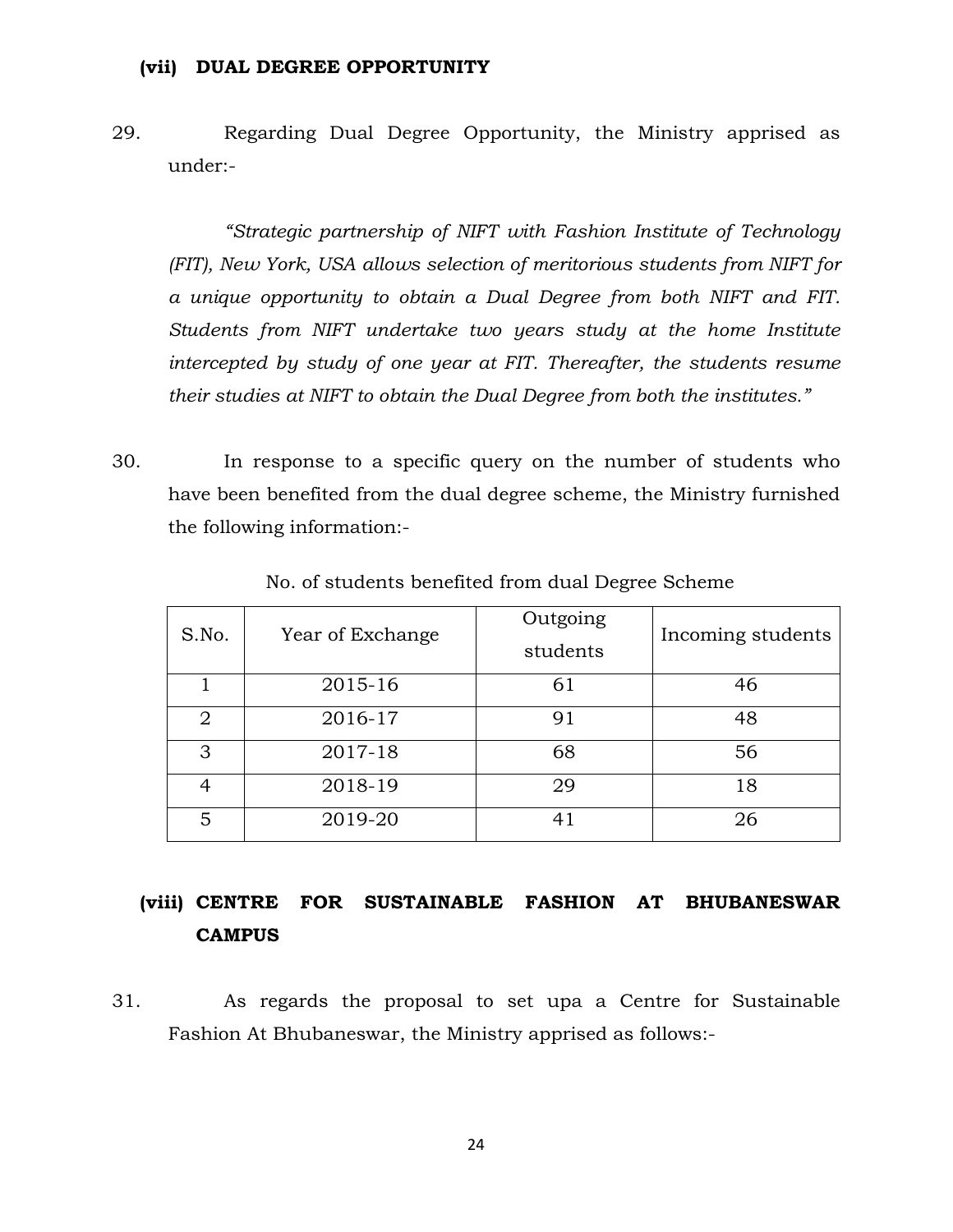*"NIFT Bhubaneswar proposed to have a "Centre for Sustainable Fashion (CSF)" based on the unique richness of handloom, natural dye and natural Fibre base. NIFT Bhubaneswar identified about 60 different locally grown dye yielding plants and 10 different natural Fibre plants and planted almost all of them in the campus. The unique proposition made by the campus revolves around the concept of "Farm to Fashion". This is the only institution today in the world where the students can see the entire value chain of eco-friendly fashion."*

32. On being asked to furnish details of the Positive initiative of 'Farm to Fashion' at NIFT Bhubaneswar to be replicated at other campuses, the Ministry responded as under:-

*"Eco-conscious consumers have started exercising their choices on what to wear and what not to wear. The demand for sustainable fashion has increased by leaps and bounds both in the domestic and international markets. This has created a huge gap between demand and supply of sustainable fashion. The biggest challenge in overcoming this gap is in integrating sustainable fashion industry with eco-friendly materials and processes through research, development, academics and training. We do not have institutions that offer educational programmes, training, research and development support for integration of the entire eco-friendly fashion value chain. NIFT, Bhubaneswar has created 'Farm to Fashion' as a concept to make sustainability the future of fashion industry. Considering age-old traditional knowledge in handloom, handicrafts, production and application of natural dyes, production and use of different types of natural fibres, NIFT Bhubaneswar explored the possibility of creating a mini-model to demonstrate the entire eco-friendly value chain in the Campus. 60 different varieties of natural dye yielding plants available in the State of Odisha were identified with the help of artisans, farmers and experts from different places. Similarly, 10 different local varieties of fibreyielding plants in the State were identified. These plants have been successfully grown in the Campus. Feeder plants like Mulberry, Arjun &*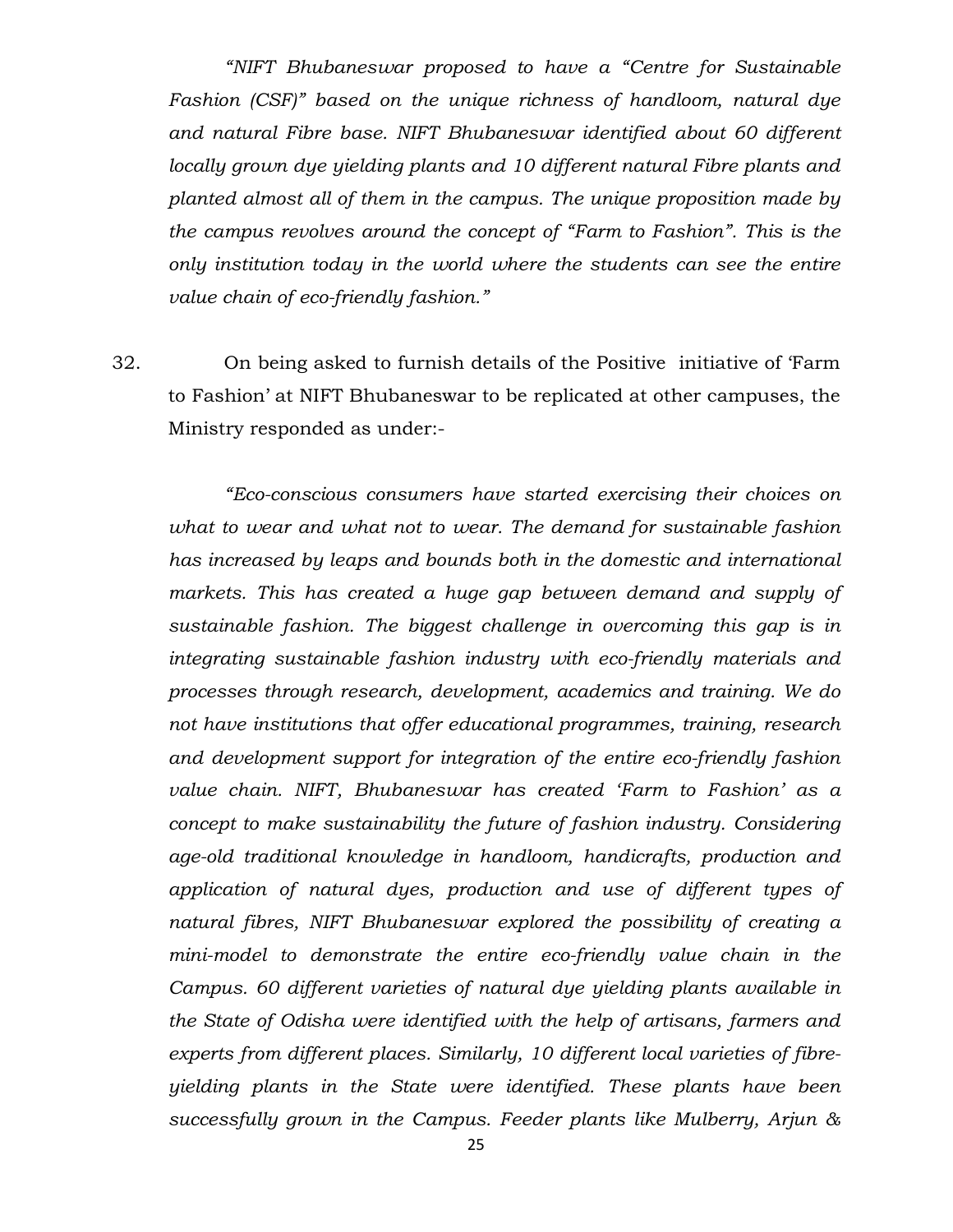*Asan trees in the campus were planted so as to have a full-fledged mini production unit of Ahimsa Silk (Non-violent Silk) of three different varieties like Mulberry, Tussar and Eri. For sustenance and growth of flora in the Campus bee boxes were kept for pollination. Perma-culture, compost production, and rain-water conservation was simultaneously adopted to support the initiative. This unique initiative has tremendous opportunities for collaboration with handloom clusters, weavers, NGOs, State emporiums and corporates for making Odisha a hub for sustainable fashion. The biggest advantage would be to students and industry whereby they can see and learn the complete value chain of eco-friendly fashion. The future of fashion rests on sustainability. This initiative will prepare the required human resources to support and drive the fashion industry. All NIFT Campuses have been asked to initiate similar "Farm to Fashion" projects based on their location, typographical uniqueness and availability of resources. NIFT Kangra has already initiated action in 6 acres of unutilized land."*

#### **VII OTHER ONGOING PROJECTS**

- 33. Other ongoing projects of NIFT as highlighted to the Committee are as under:-
	- *"(a) 'Digital Platform for Craft Based Enterprises' for MeitY.*

*(b) 'Centre of Excellence for Khadi' at NIFT in collaboration with KVIC for Ministry of MSME.*

*(c) Implementation of USTTAD Scheme for design intervention, product range development, branding of Ministry of Minority Affairs.*

*(d) E-Content for Fashion Design and Technology Subjects – Phase II for 09 MOOC Courses under NMEICT Scheme of MHRD.*

*(e) International Project for Capacity Building and benchmarking of Ethiopian Textile Industry Development Institute (ETIDI).*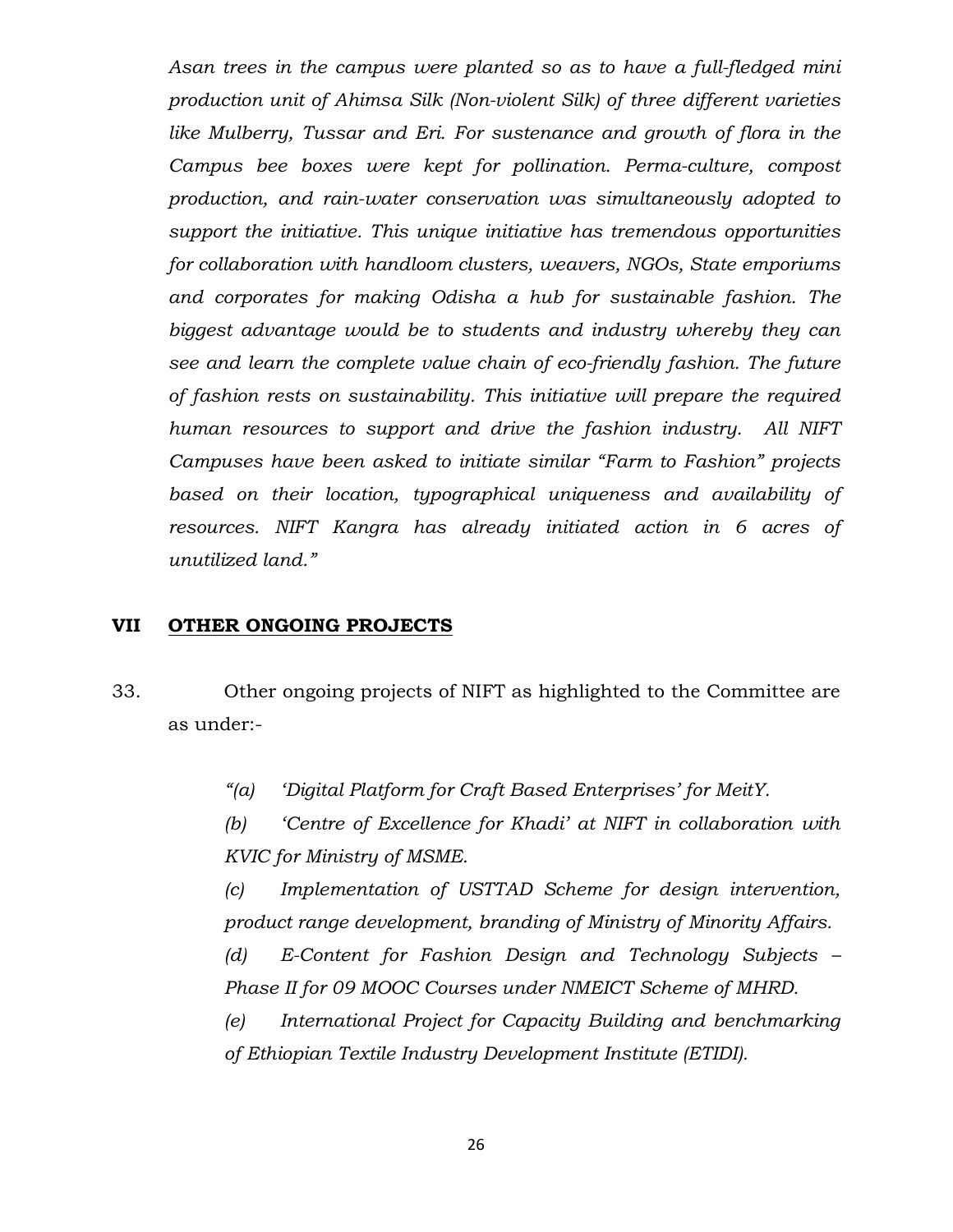*(f) Knowledge partner in implementing the branding of value added Handloom products scheme for Department of Handlooms and Handicrafts, Government of Kerala.*

*(g) Knowledge partner for setting up of an Incubation Centre in Apparel Manufacturing at Gwalior alongwith IIDC and Government of Madhya Pradesh.*

*(h) 'Integrated & Holistic Development of Bhagalpur Mega Handloom Cluster' for Government of Bihar."*

#### **VIII CURRENT INITIATIVES IN WAKE OF COVID-19**

- 34. In response to a specific query on the current initiatives taken up by NIFT in the wake of Covid-19, the Ministry submitted that the following initiatives were taken:-
	- *"(a) Curriculum transaction completely through online mode using various platforms;*
	- *(b) Over 100 webinars have been conducted in last eight months, including several with international experts;*
	- *(c) Examination and evaluation on online platforms;*
	- *(d) PhD defense conducted online;*
	- *(e) Craft Documentation and Industry Internship being done through online mode;*
	- *(f) Admissions 2020 conducted through online mode including live counseling;*
	- *(g) Students granted fee concession and allowed to pay in three installments"*

#### **IX FORWARD LOOKING STEPS TAKEN BY NIFT**

35. On being asked to furnish details of forward looking steps taken by NIFT, the Ministry submitted as under:-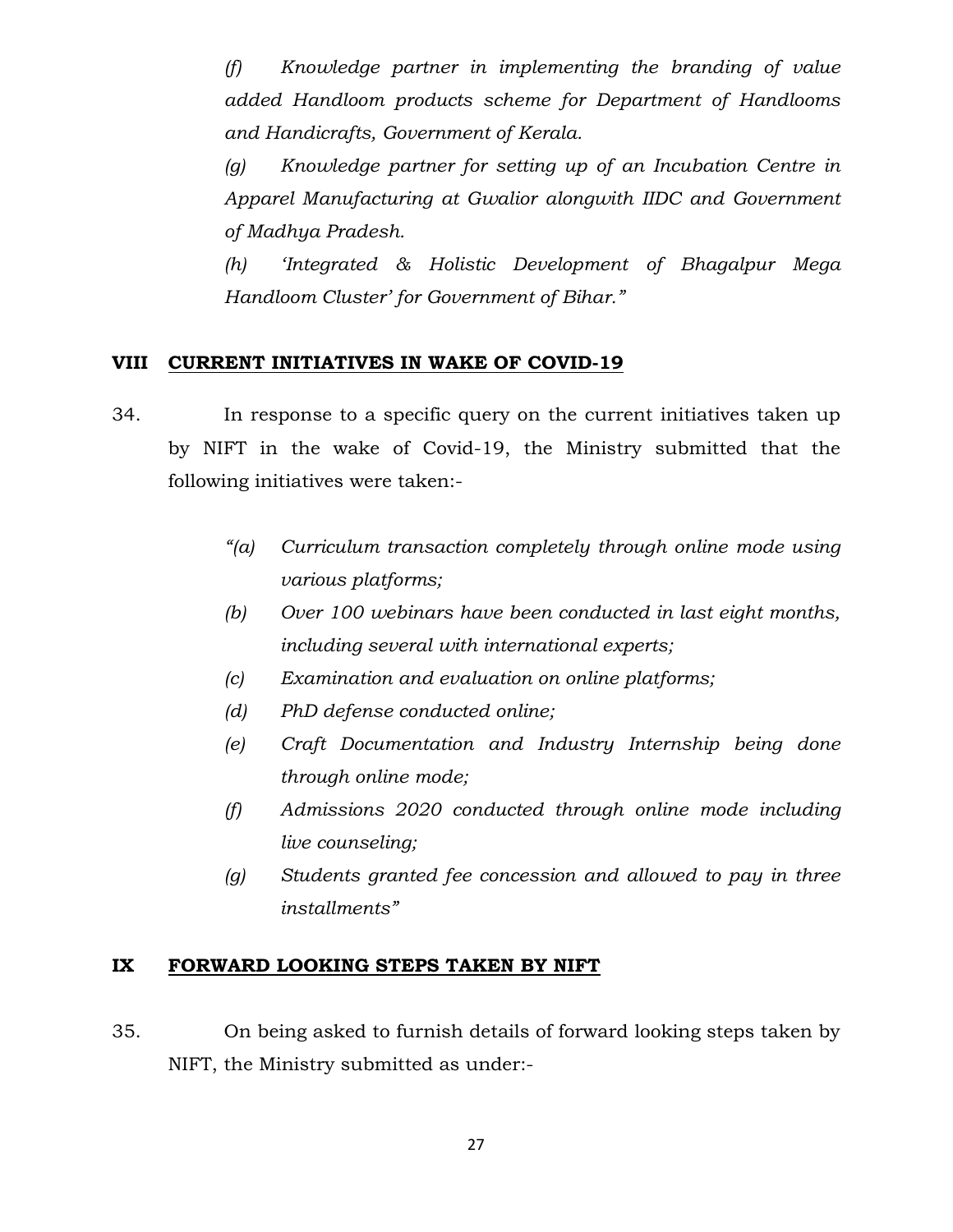*"Curriculum Restructuring: Restructured curriculum with the aim to revamp and provide individuated pathways to the students enabling them to exercise choice and develop capacity of lifelong learning. Introduction of new and emerging subjects keeping in mind the future needs of the industry and holistic development of desirable skill sets for the students.* 

*Communication Strategy: NIFT has redrawn it Communication Strategy to meet the communication needs and objectives of all stakeholders of NIFT. NIFT is using digital medium for its Admission. Multiple platforms like Facebook, Instagram, Twitter, LinkedIn, YouTube channel are used.* 

*NIFT Statute: Statute of NIFT has been finalised with the approval of the President of India as Visitor.*

*New Campuses: 17th Campus of NIFT has started at Panchkula, Haryana from 1st June, 2019. From the current Academic session July-Dec, 2020, 3 regular courses have been launched.*

*Implementation EWS Reservation: EWS Reservation has been successfully implemented across NIFT Campuses since July, 2019. NIFT has implemented 10% EWS quota for all academic courses. In order to implement 10% of EWS quota major construction work is envisaged in the following Campuses – Bhubaneswar, New Delhi, Hyderabad, Jodhpur, Mumbai, Kannur, Raebareli. For the above major construction work Rs. 183.12 crore has been approved in-principle by Ministry of Finance. A note for Standing Finance Committee (SFC) for the purpose is under finalization.*

*Projects: NIFT has under taken a few prestigious projects viz. India Size Project; Visionxt; NIFT Design Innovation Incubator; and the Repository – Indian Textiles and Crafts."*

36. On being asked about leather technology and institutional support thereon, the representative of the Ministry deposed in oral evidence as under:-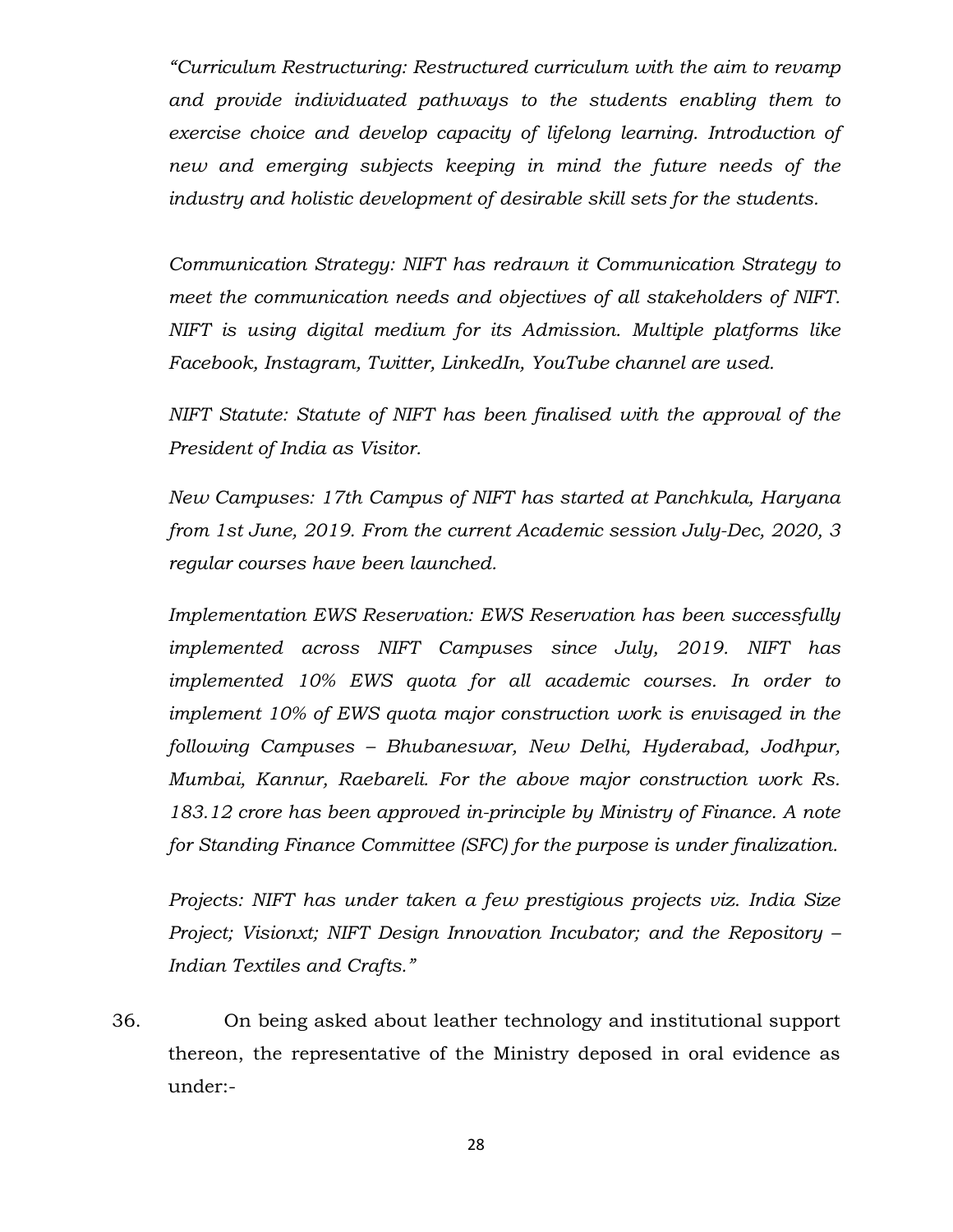*"CLRI, Chennai and Kanpur are the two areas where they have leather technology, plus we have a lot of it in Agra where they make footwear and we have faculty who train leather experts and they have gone abroad. Leather design is a unique programme which is not there in any other Country, in any other part of the world. We have a specialised programme in leather. Sir, these institutes, what we have listed, are live MoUs. We have signed for over 40 to 45. We keep on reviewing every year and these are the Institutes with which we have active exchange."*

#### **X STUDENT SUPPORT AND SCHOLARSHIPS**

- 37. On the issue of Student Support and Scholarships, the Ministry of Textiles deposed as under:-
	- SARTHAK NIFT Financial Assistance Scheme which gives 50%, 75% and 100% waiver of Tuition Fee to students from financially weaker background.
	- UDAAN NIFT Scholarship Scheme for Foreign Studies which gives opportunity to students of economically weaker background to study in foreign Institutes of repute.
	- Merit Based Scholarship at NIFT for which financial assistance is based on student merit.
	- Student Laptop Policy under which interest free loans are offered to students of lower income bracket for purchase of laptops.
	- Student Assistantship Programme of NIFT is designed to aid students who have demonstrated financial need by engaging students in Resource Centre, Labs, CE Programmes.
	- SC/ST Scholarship Assistance to students seeking scholarships from State Governments.
	- Centralized On-Campus Placements are organized every year with placement record of 84.2% last year (2019-20).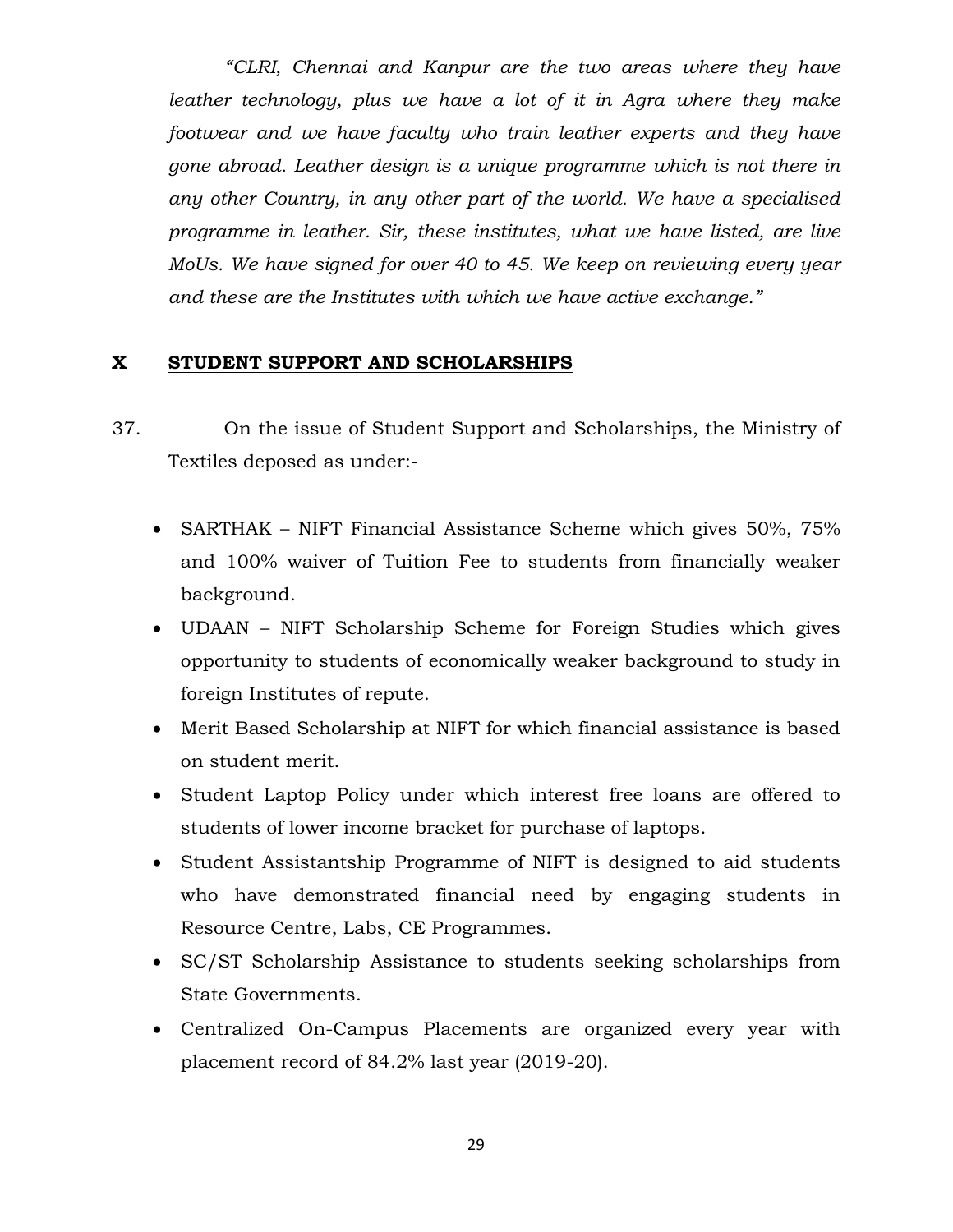38. On the plans of NIFT to open Haats in various States and the ongoing Samarth Scheme, the representative of the Ministry deposed in oral evidence as under:-

*"This is an issue outside NIFT. There is a marketing scheme of DC, Handicraft and DC, Handloom in which we do many fairs, many exposures. Now we have started one more that we have built about 38 urban haats, like Dilli Haat is in Delhi, within the last ten years, about 38 such haats are built in many districts across our India. Urban Haats are everywhere in big districts. But they are in the hands of the State Government and hence their condition is not good. Right now we have told DC, Handicraft and Handloom together that we should have a calendar for every Haat just like the calendar is made in Dilli Haat. Our craftsmen are people. It should not be as if suppose we have an Urban Haat in Lucknow. In Lucknow, from Jammu and Kashmir, from Tamil Nadu, from Gujarat, we bring artisans and sell their goods there. Now no one will buy chickenkari in Lucknow. An effort is going on that we should give a good push to it that there are about 40 urban haats in the whole of India, they come in large quantity from other states as they come to Dilli Haat.*

*Second, when it comes to the skilling or training of our children, we run two-three schemes. We have a scheme running in Noida – 'Samarth'. 'Samarth' is our separate training program, which is outside the Ministry of Skills and run by the Ministry of Textiles. I would request you to study it a little bit and we can discuss about getting this capable mind training to the children of your constituency. There are many centers for this training. There are centers of state government and also centers of industry. We do not drive ourselves. We also give training programs through the Institution of the State Government or those who are in the industry. They also give money for upskilling and next level skilling to the children they have. We give this program to those who are organizations, industry associations. It is not run by people privately. We have done this in "Samarth" that instead*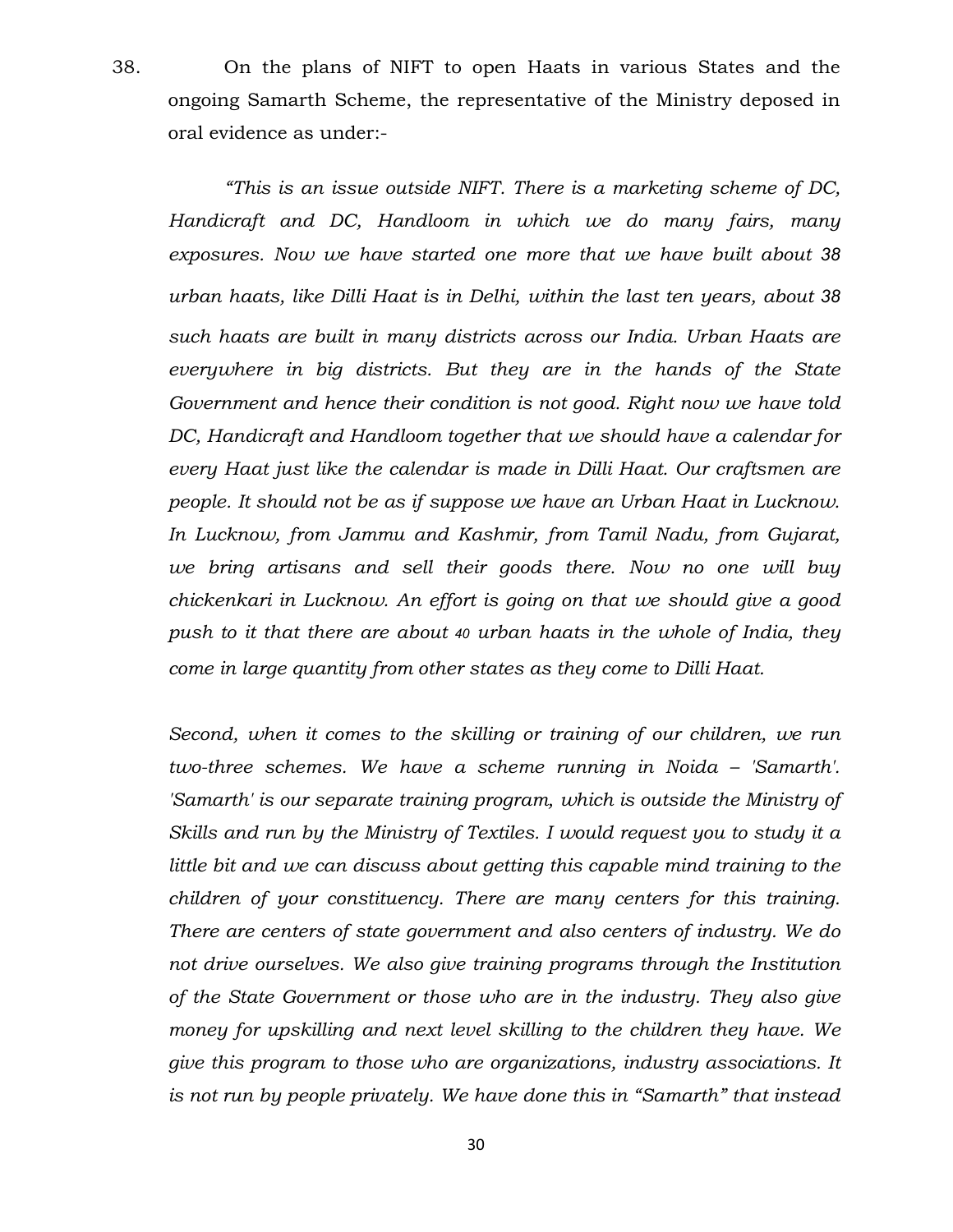*of giving to private institutions, training should be given through the Institution of Industry, Association, State Government and our DC, Handicraft, Handloom."*

39. Asked to furnish the details of Udaan Scheme, the Ministry submitted as under:-

*"NIFT has taken unique initiative to give opportunity to the students belonging to economically weaker backgrounds to study (upto six months) in foreign Institutes of repute with whom NIFT has MoU for semester exchange, dual degree opportunities. The policy "UDAAN"- NIFT SCHOLARSHIP SCHEME FOR FOREIGN STUDIES is effective from 2018-19 onwards. This will enable meritorious students to study at the best Institutes abroad along with studies at NIFT and would cover their travel, tuition fee and subsistence allowance."*

40. In response to a pointed query regarding the number of students given the opportunity, the Ministry stated as under:-

*"The Policy was implemented in 2019 for the 1st time. Limited numbers of students are selected based on availability of suitable opportunities with the Institute, with whom NIFT has collaboration. This is a two-tier selection process at Campus and Head Office. However, in future more number of students would be attracted and apply for the opportunity and NIFT will be able to offer more opportunities in near future."*

41. On the eligibility criteria, the Ministry stated as under:-

*"Regular students belonging to economically weaker sections of NIFT fulfilling the criteria of SARTHAK NIFT Financial Assistance Scheme are eligible for consideration under the UDAAN – NIFT SCHOLARSHIP SCHEME FOR FOREIGN STUDIES. The benefits of this Scheme shall not*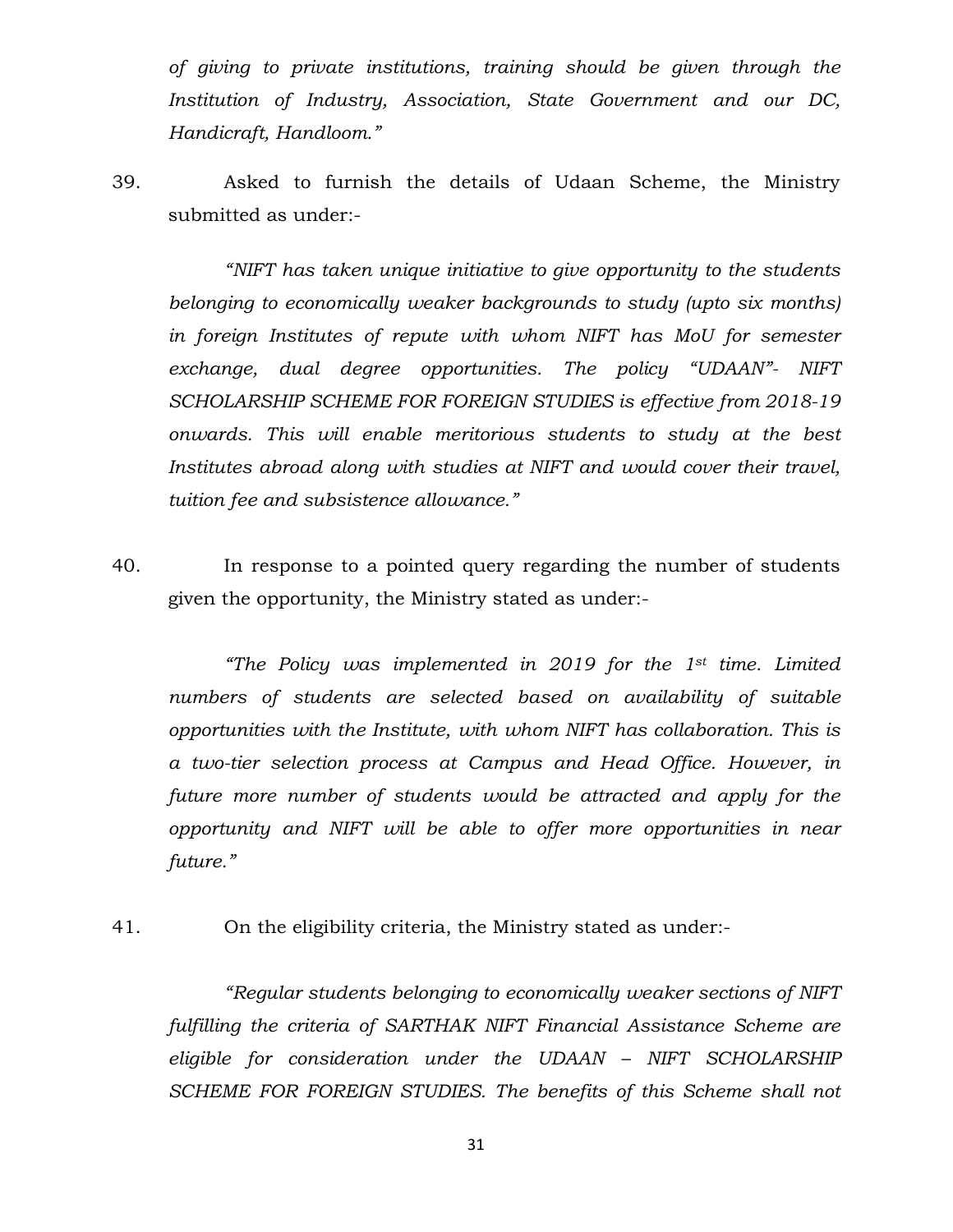*extend to NRI/ NRI sponsored students. Under this scheme, NIFT will provide opportunity to study in Summer Program/Semester Exchange for upto six months with its International Partner Institutes according to the student specialization."*

42. The Ministry further submitted as follows:-

"*The amount under various heads qualifies for 100% financial assistance depending on the eligibility criteria viz. Tuition Fees on actual; Hostel / dormitory charges on actual; Technology Fee; Student Activity Fee; Recreation & Athletics Fee Health Services; Health Insurance; Travel expenses on economy class (as per actual); and Visa Fee. Subsistence allowance was as under:-*

| $S$ .No      | Category of institutes<br>depending on location | <b>Amount of Financial</b><br>Assistance for subsistence<br>allowance |
|--------------|-------------------------------------------------|-----------------------------------------------------------------------|
| A            | European Institutes                             | 5000 US\$ per semester                                                |
| B            | American Institutes                             | 4000 US\$ per semester                                                |
| $\mathcal C$ | Oceanic & Australian<br>Institutes              | 3750 US\$ per semester                                                |
| D            | Asian Institutes                                | 3000 US\$ per semester                                                |
| Е            | Middle Eastern Institutes<br>(Israel)           | 3000 US\$ per semester                                                |

43. On the Udaan Scheme, the representative of the Ministry elaborated in oral evidence as under:-

*"Sir, in our scheme, it has only two students because we have started last year only. Every year, two students are sponsored through this. Sir, it is actually such that already in 26 campuses student exchange program is going on, students are coming. We are supporting all the other expenses only as a special case for two children. This is the first year now, response is good. If more children come, we can take it forward, but for now it is only for two. Sir, we will give separate report about student*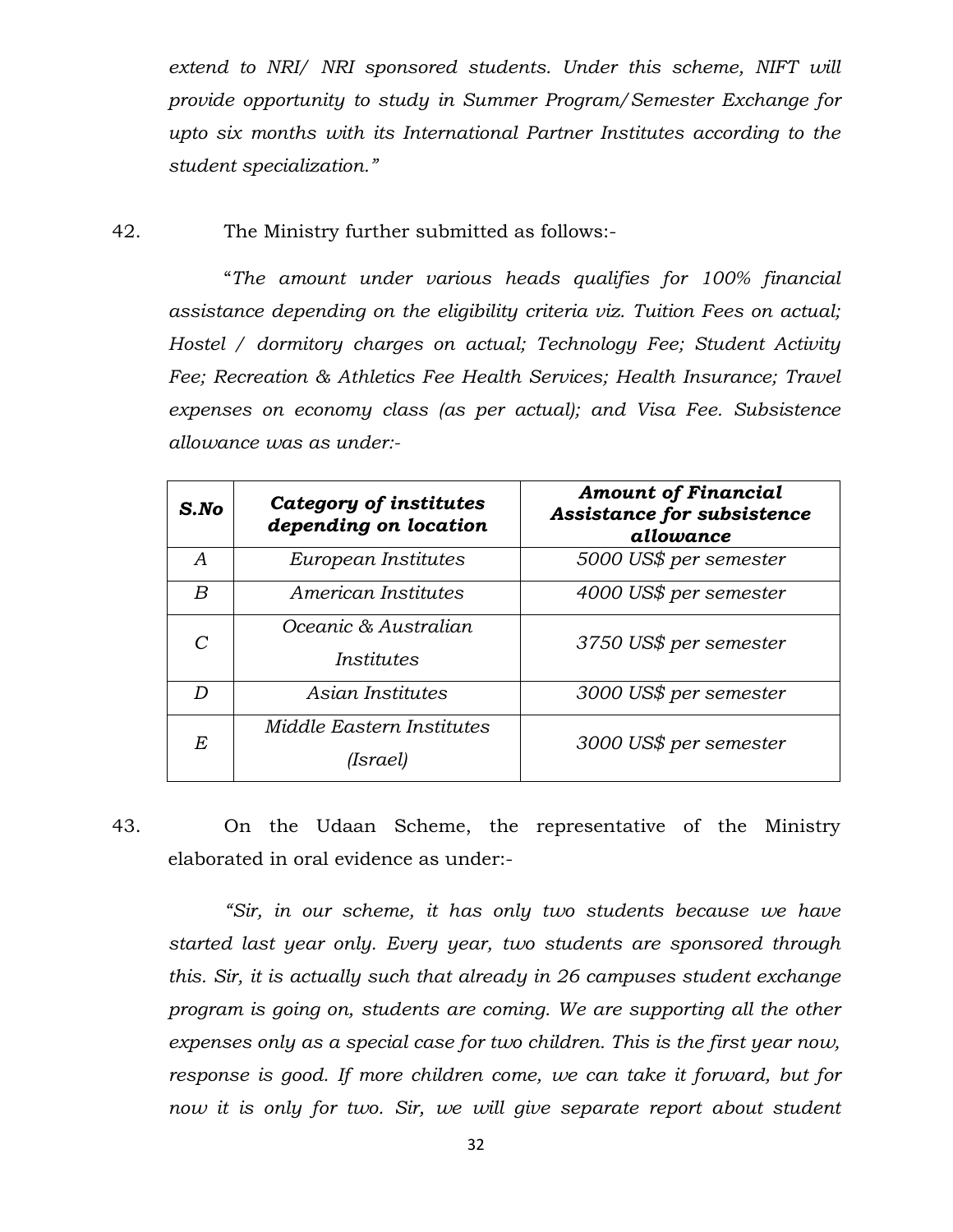*exchange program especially about UDAAN scheme. You must have made some criteria for it. It will also come inside that students of this level can go ahead in it. Some of its criteria must have been made, which has just been questioned by the honorable MP. Sir, the criteria is that we ask for applications from students and those applications are with which institute, like we have dual degree program with FIT New York, there 26 students go and FIT asks for a portfolio from them. An entrance test is conducted at the level of NIFT. Our own students apply and then their portfolios go to FIT and they get selected. The rest like ENSAIT or KEA is in Germany, there are two or three students, then students apply, which is done on the basis of their performance. Sir, what you said is a very small number. See that we are a self sustaining institute. We work on the fees of the students and according to the government institute the fees of NIFT is much less than the fees of any fashion institute in India which you call reputed institutes. We have just started paying these two fees inside that and due to Corona, the exchange is practically closed right now."*

44. On being asked to furnish details of the Student Exchange Programme at NIFT, the Ministry stated as follows:-

*"The academic strategy of NIFT embraces internationalism. Over the years, NIFT has consciously enhanced its international visibility and standing among other reputed fashion institutes abroad. NIFT has strategic agreements and partnerships with 26 leading international fashion institutes & organizations that share the same academic direction. On the one hand, this offers a unique opportunity for NIFT students to integrate with the global mainstream of fashion by selecting the exchange programme with collaborating partner institutes, and on the other, presents the international students with plethora of similar 'study abroad' options under exchange programs at NIFT. This provides both NIFT and foreign students with excellent opportunities to connect with students from different geographies, enabling them to expand their vision and understand different cultures. The 'study abroad' opportunity offered to*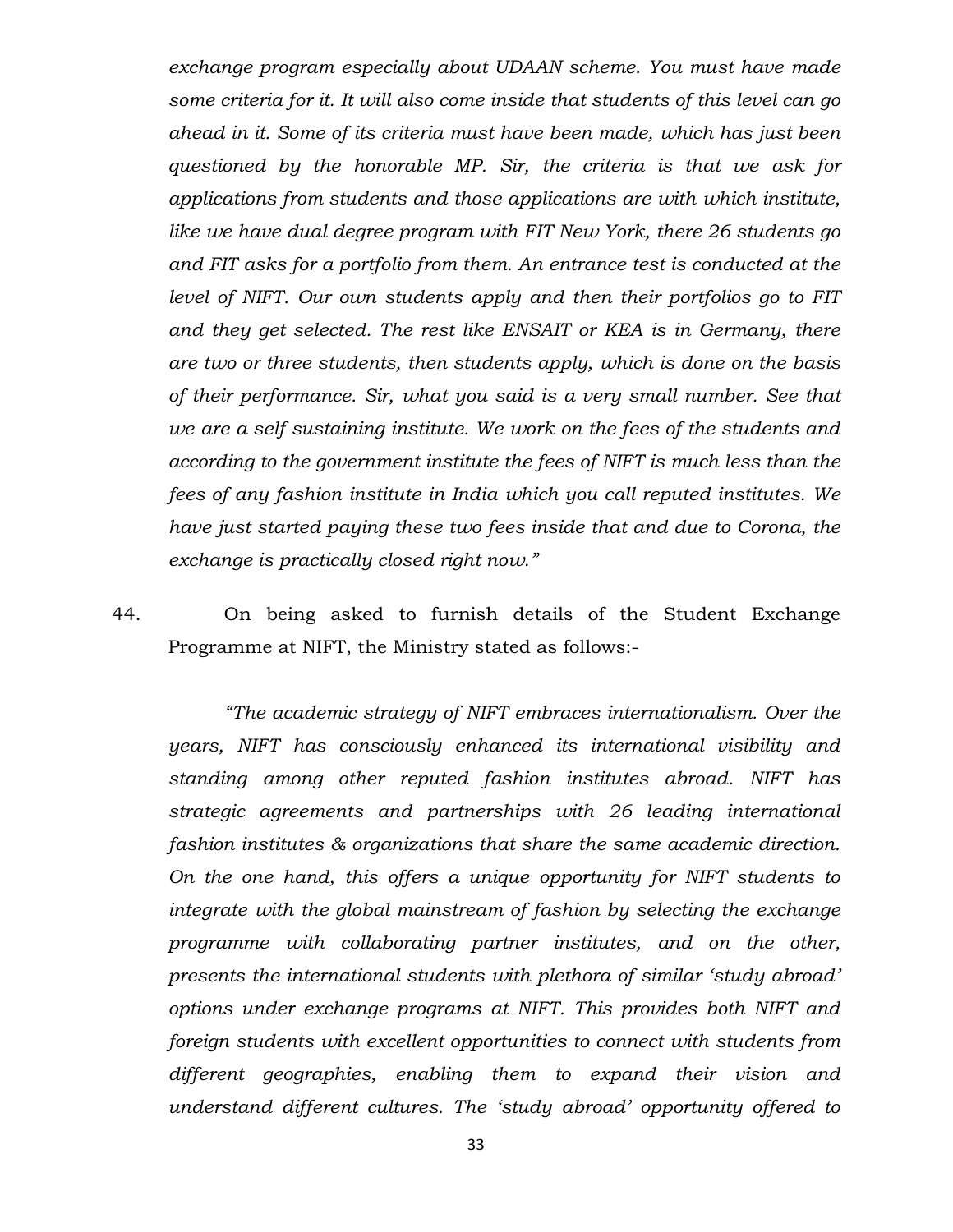*the international students is available across all the 17 NIFT campuses and under various course disciplines."*

45. Elaborating further on the type of Exchange Programmes that NIFT has with Partner Institutes, the Ministry furnished the following detailed information:-

Reciprocal Exchange (Semester Exchange Programme) NIFT has association with ENSAIT, France; Queensland University of Technology, Australia; De Montfort University, UK; Saxion University of Applied Sciences, Netherlands; NABA, Italy; Politecnico di Milano, Italy; KEA - Copenhagen School of Design and Technology, Denmark & BGEMA University of Technology, Bangladesh Glasgow School of Arts, UK, Amsterdam Fashion Institute, Netherlands, ESMOD, Germany for Reciprocal semester exchange programme.

Dual Degree Programme (FIT) Fashion Institute of Technology, New York, U.S.A, offers dual degree to NIFT UG student where students do 3 years at NIFT & 1 year at FIT which is paid & get B. Design degree from NIFT & Associate Applied Science (AAS) Degree from FIT.

Summer Programme – Reciprocal Free seat: NIFT offers reciprocal exchange of short term of duration of 2-16 weeks with **Swiss Textile College.**

Study Abroad Policy with BUNKA – Paid exchange One-way exchange where NIFT students attend one semester at Bunka Gauken University, Japan (Paid Seats).

NIFT organizes special craft cluster tour and retail stores and Industry tours for its various International Partners which is a paid programme.

| S.No. | <b>Year of</b><br><b>Exchange</b> | <b>Outgoing students</b> | Incoming students |
|-------|-----------------------------------|--------------------------|-------------------|
|       |                                   |                          |                   |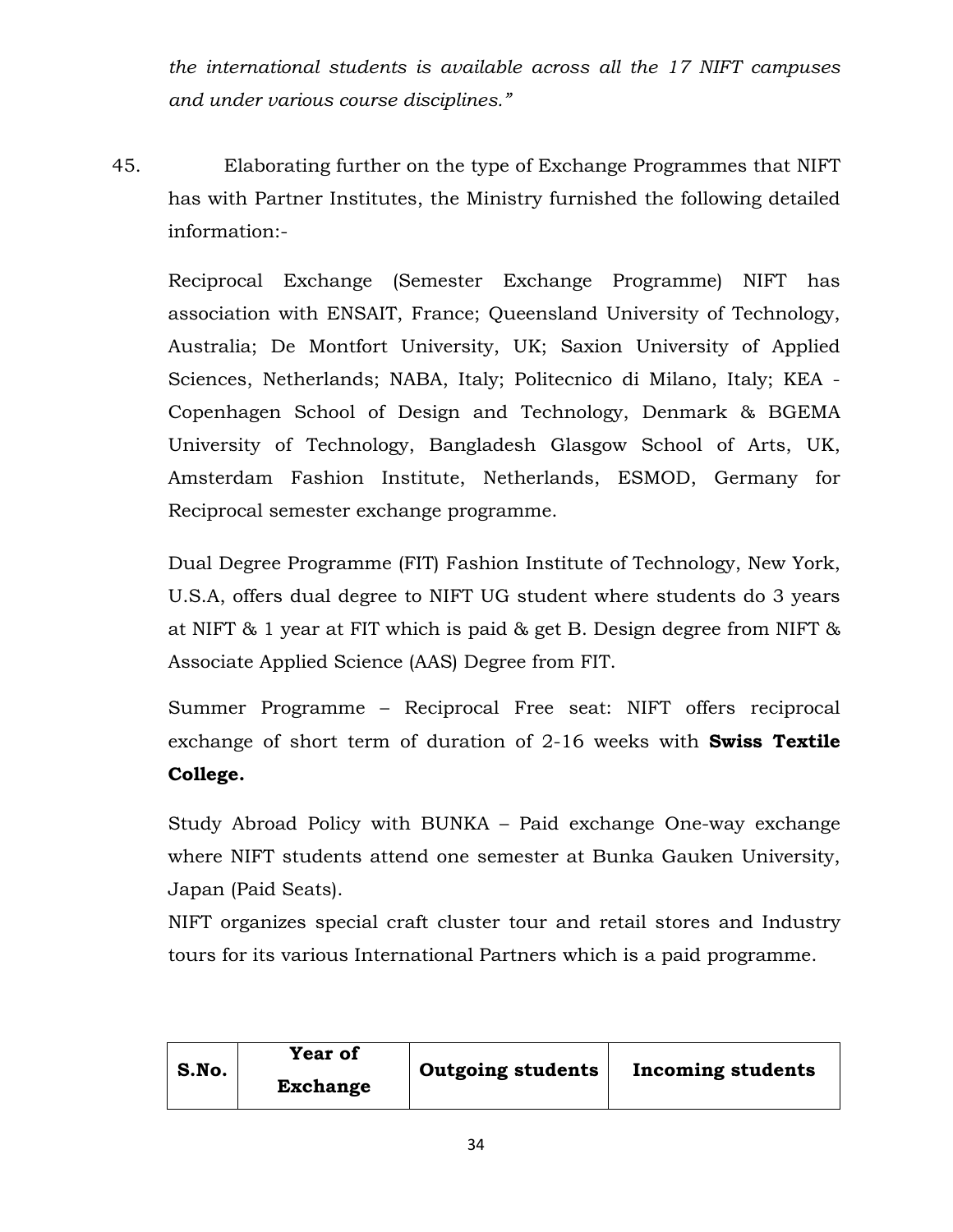|   | 2015-16 | 61 | 46 |
|---|---------|----|----|
|   | 2016-17 | 91 | 48 |
| З | 2017-18 | 68 | 56 |
|   | 2018-19 | 29 | 18 |
|   | 2019-20 | 41 | 26 |

#### **XI MAJOR UNDERGOING PROJECTS PERTAINING TO NEW NIFT CAMPUSES**

- 46. The Committee were also apprised that the stated policy for establishment of New Campus was One NIFT Campus per State after viability assessment by the Evaluation Committee with State Government's liability to provide 20-30 acres of land; Rs. 150-200 Crore for construction of Campus and Rs. 30 Crore for Equipment, Machines & Furniture; and also Annual Revenue Grants to cover deficit till Campus was financially viable.
- 47. On the plans and projections of the Major Undergoing Projects, the Ministry highlighted as under:-

*"(a) Setting up of permanent NIFT Campus at Srinagar, J&K with a total cost of construction Rs.257.89 crore out of this Rs.130.55 crore has been released for construction work.*

*(b) Setting up of permanent NIFT Campus at Shillong, Meghalaya with a total cost of Rs. 105.22 crore [in the ratio of 90:10 (GOI : State Govt)] (Rs.97.72 crore GOI share and Rs. 7.5 crore State Govt. share) out of Rs.97.72 crore (GOI share) Rs.89.92 crore has been released for construction of building and procurement of academic items.*

*(c) Setting up of permanent NIFT Campus at Raebareli, Uttar Pradesh with a total cost of Rs.104.17 crore out of this Rs.103.50 crore has been released for construction of building and procurement of academic items.*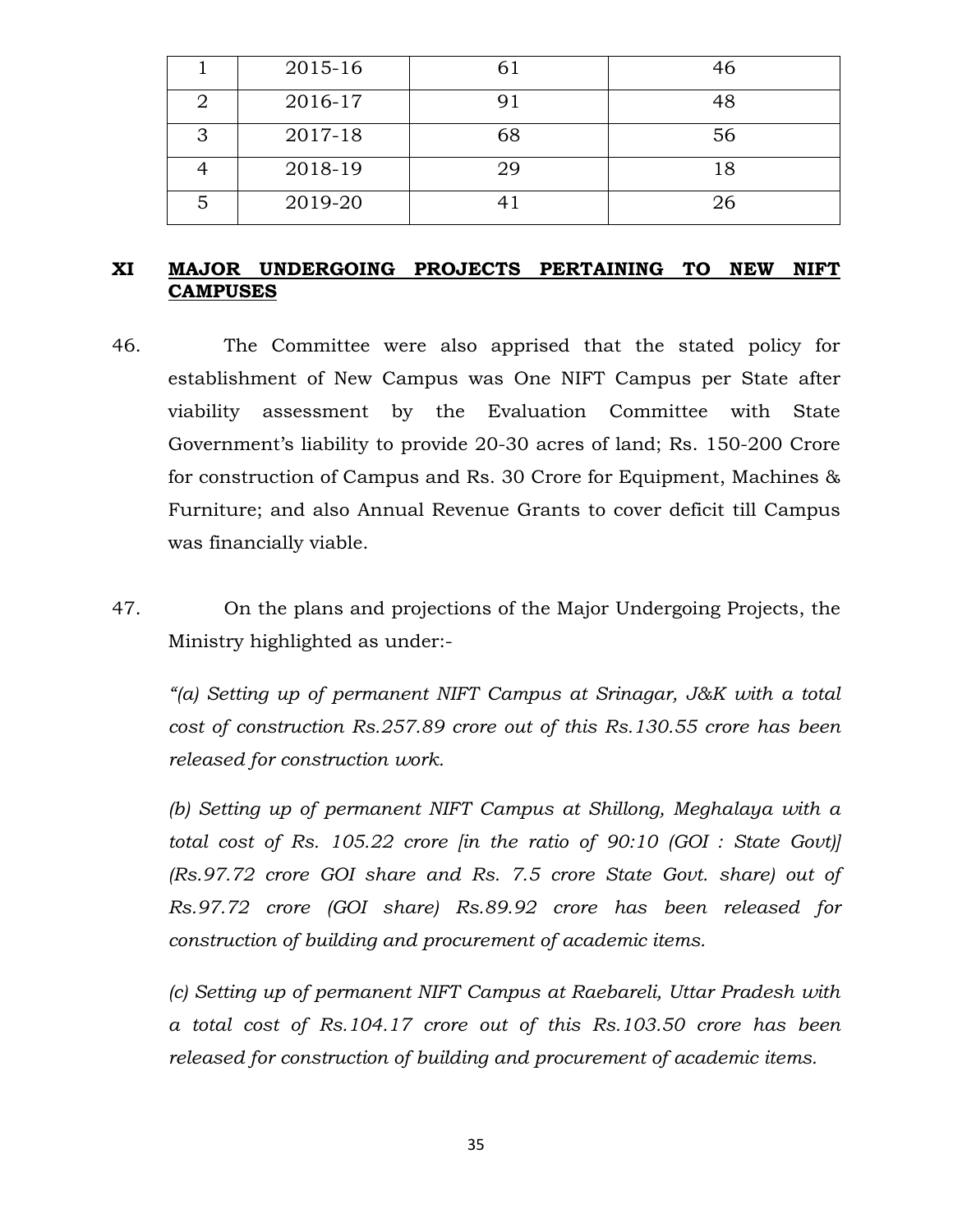*(d) Setting up of extension campus at Varanasi, Uttar Pradesh: with a total cost of Rs.6.00 crore out of this Rs.4.00 crore has been released."*

48. As regards the current status of the Campuses at Rae Bareli, Shillong, Srinagar, Panchkula and Varanasi, the Ministry submitted as under:-

"Status of 5 campuses is as follows:

Shillong: Permanent Building work has been completed and NIFT has taken possession of Administrative, Academic and Resource Centre Building from 1st Jan, 2020. The construction of new Campus is complete by 97.30% .

Raebareli: Campus is functional from permanent building which was constructed and handed over by M/s. ITI limited. The possession of Hostel, Residential and Academic Buildings has been taken over in phased manner from the Academic Session July 2016-2017 onwards.

Srinagar: Campus is functional from its temporary campus. Permanent campus building's construction is in progress. J&K, SIDCO is the construction agency. The Residential Buildings will be completed in 2021 and complete structure will be built in 2022.

Panchkula: Temporary campus started functioning with 2 CE programme from June, 2019. From Academic session 2020-2021, 3 regular courses have been launched from the temporary Campus. Permanent Campus is under construction Haryana Police Housing Corporation is the construction agency. Probable time of completion is June, 2021.

Varanasi: Space has been allotted in new IIHT building Complex. 5 Continuing Education programs are being run. This campus is an extension centre of NIFT Raebareli."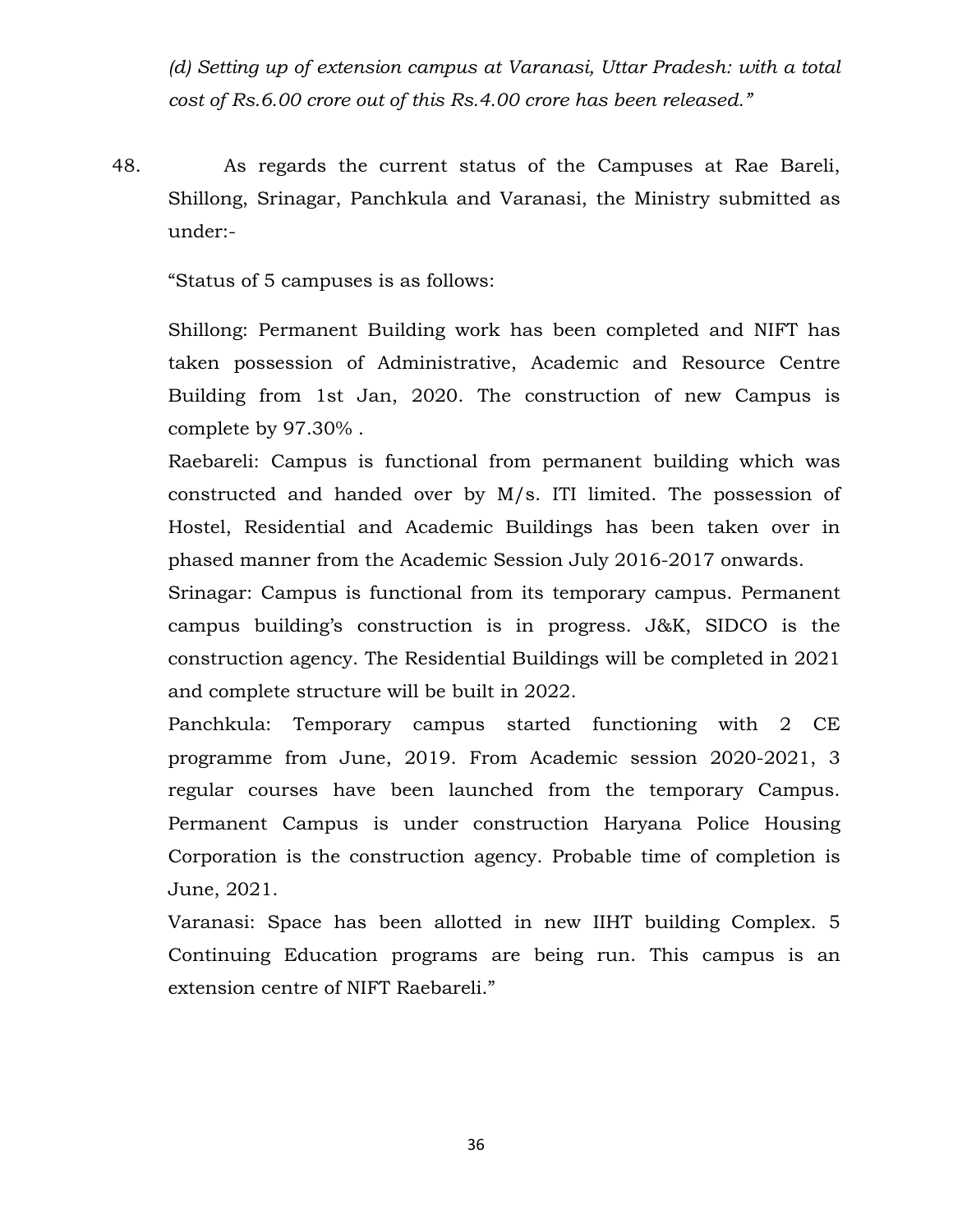#### **XII BUDGETARY SUPPORT**

49. The Committee sought to know the details of funding pattern and Government Grants for NIFT. In response, the Ministry submitted as under:-

*"NIFT received various grants from the Govt. of India from 1986-87 to 2006-07 viz., Plan Grant of INR 215.75 Cr, non-Plan Grant of INR 99.90 Cr and INR 2.00 Cr towards initial establishment of Raebareli Campus. Since 2007-08, NIFT received INR 10 Cr per year for the subsequent period of 5 years towards Block grant which was discontinued in 2012-13. In addition to the above grants, INR 8.80 Cr was received as arrear compensation of the 6th Pay Commission for the period 2008-09 to 2013- 17."*

50. The Ministry further stated that NIFT continued to receive the following Scheme Wise Financial Support from Ministry of Textiles, Government of India:-

| S.No.          | Name of the scheme             | Amount received from F/Y<br>2006-07 to F/Y 2019-20 |  |
|----------------|--------------------------------|----------------------------------------------------|--|
|                | Grant for Implementing OBC     | 343.22 Crs                                         |  |
|                | Ouota                          |                                                    |  |
| $\overline{2}$ | NER Scheme (Shillong)          | 99.92 Crs                                          |  |
|                | Campus)                        |                                                    |  |
| 3              | Setting up of Srinagar campus  | 140.55 Crs                                         |  |
| 4              | Raebareli Permanent Campus*    | 33.83 Crs                                          |  |
| 5              | Raebareli Ext. Centre Varanasi | 4.00 Crs                                           |  |
| 6              | Grant for Implementing EWS     | 183.12 Crs                                         |  |
|                | Quota **                       |                                                    |  |

#### **SCHEME-WISE FINANCIAL SUPPORT**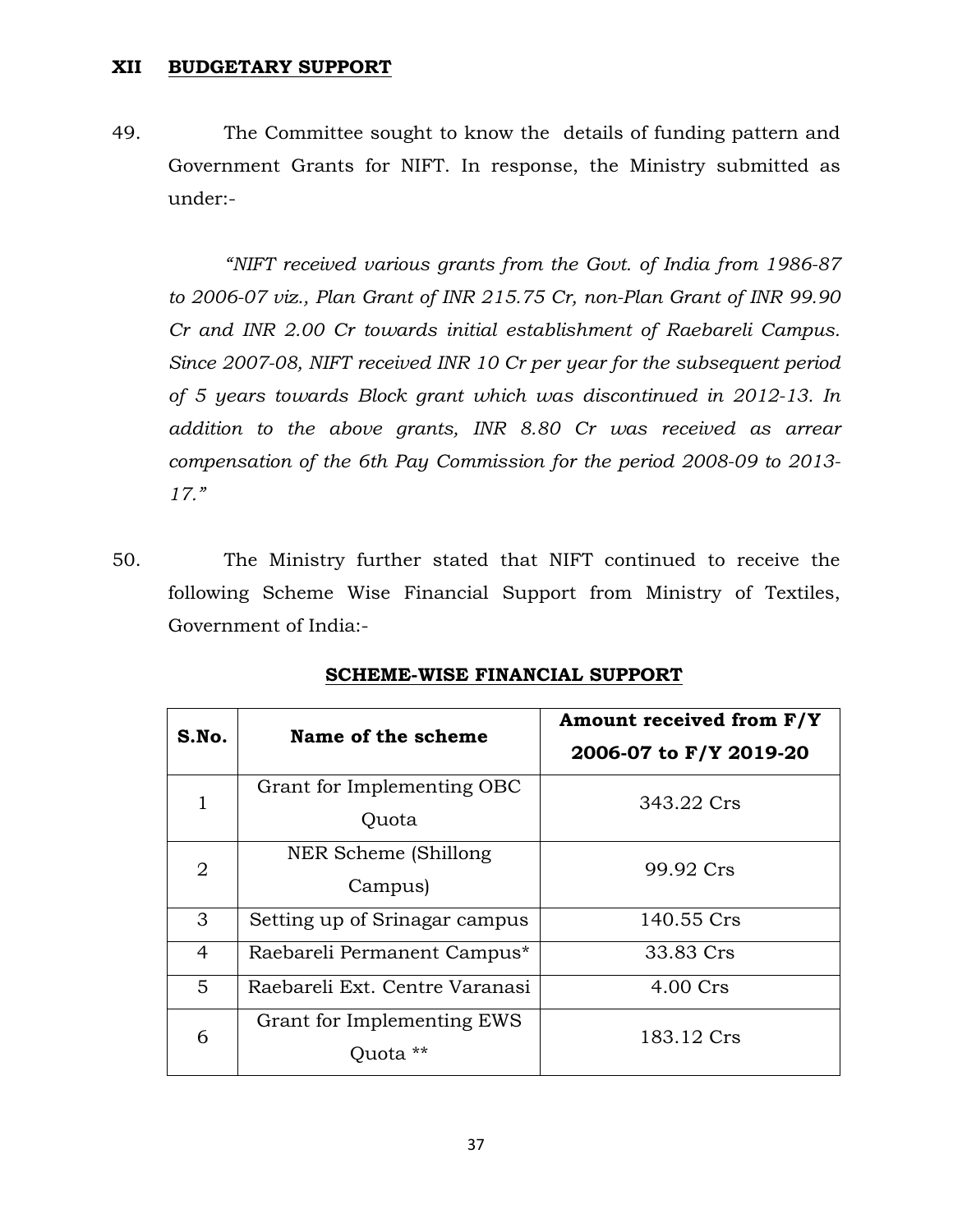\* This is the amount that MOT has released directly to NIFT; however, MOT has also released a grant directly to ITI Ltd for Construction of Building for Raebareli campus.

\*\* Rs.183.12 crore has been approved in-principle by Ministry of Finance. A note for Standing Finance Committee (SFC) for the purpose is under finalization.

51. On being asked to give Synchronisation of Salaries *vis a vis* Income and Expenditure on Guest Lecturers, the Ministry submitted as under:-

*"Campuses while preparing their Annual Revenue Budget also consider the provision of establishment expenses which may occur due to recruitment against the vacant faculty position. In F/Y 2019-20 approx. Rs.10.45 Cr was incurred as Guest Faculty expenses. However, this expenditure will be substantially reduced after filling up the regular vacant post of Faculty which is likely to be completed by 2021-22. Synchronization of Guest faculty Vs Vacant regular vacancy will not be a problem as it is already budgeted by the campuses in the Annual Budget."*

52. In response to a specific query pertaining to the Endowment Fund, the Ministry submitted as under:-

*"After enacting the NIFT Act 2006, the Cabinet approved the Block Grant Scheme for NIFT in 2007, wherein the guidelines of this Scheme governed the generation of the Endowment Fund for NIFT. As per the scheme, NIFT received matching grant from Government of India against the annual savings from their regular non-plan grant and other receipts as reflected in the NIFT Annual Accounts and transferred to the Endowment Fund after approval of the F&AC and BOG. The matching grant was contributed till the Endowment Fund attained the maximum limit of Rs.100 Crores in 2012 which included the contribution of Rs. 50 Crores by the Central Government and Rs. 50 Crores from NIFT's saving. This amount of Rs. 100 Crores has been separately invested in a bank and is to be kept intact and unaffected. The interest earned through this amount is*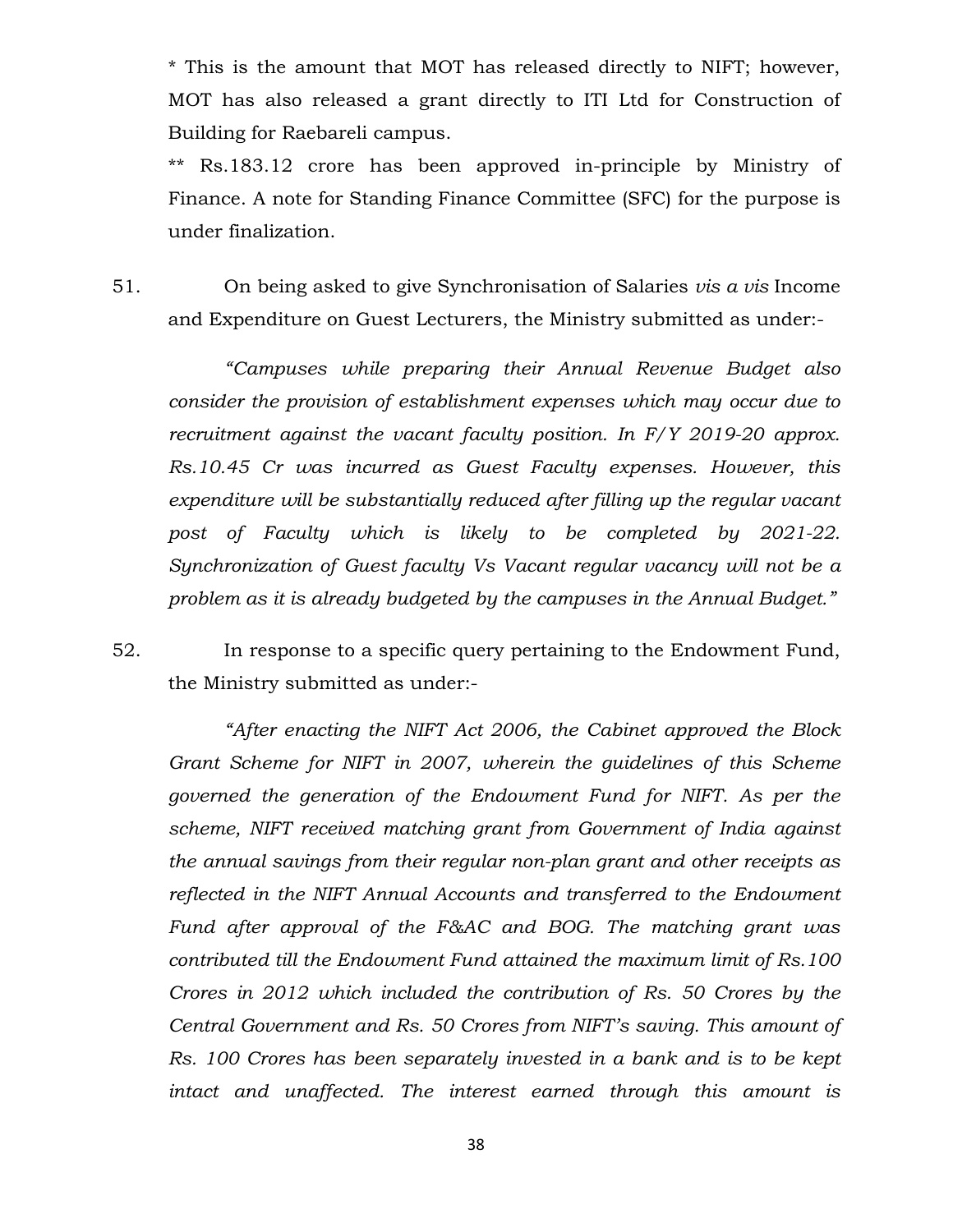*expended as per the Endowment Fund Policy for various procurements at NIFT Campuses."*

- 53. On the aspects pertaining to the Revenue Grant, the Ministry submitted that all revenue expenditures at NIFT was managed through funds generated by NIFT through its internal sources viz., Revenue from fees; Interest earned on FDR; Project Income; Continuing Education (CE) Program Income; Hostel Income; Misc. receipt; and Endowment Fund
- 54. The Ministry categorically stated that NIFT was not funded to meet any revenue and administrative expenditure and no specific grant was sanctioned for this purpose by the Ministry of Textiles.
- 55. The Ministry *inter-alia* further stated as under:-

*"The grants provided by the Ministry of Textiles was very instrumental in achieving this remarkable feat. With several campuses under its umbrella hosting about 3200 Graduates each academic year across campuses and disciplines, sustaining the affordable education students from all economic background is becoming increasingly challenging, especially after the discontinuation of grants. However, leaving no stone unturned, NIFT continues to uphold status-quo and offers best standard and quality education to its stakeholders and the required financial implications are being managed mainly through the tuition fee paid by the students, which increases approximately 10% every year. Following pursuits of other Institutes of National Importance in this Country, the fee collected at NIFT should be utilized for creating State of the Art academic infrastructure, research & development facilities etc. which can aid in creating a competitive and sustained talent pool in fashion domain which will raise the Indian fashion industry to a higher level in global ranking. In current competitive environment, no institution may excel without robust support for research and development. Therefore, it is indeed necessary for NIFT to get funding support to meet the revenue*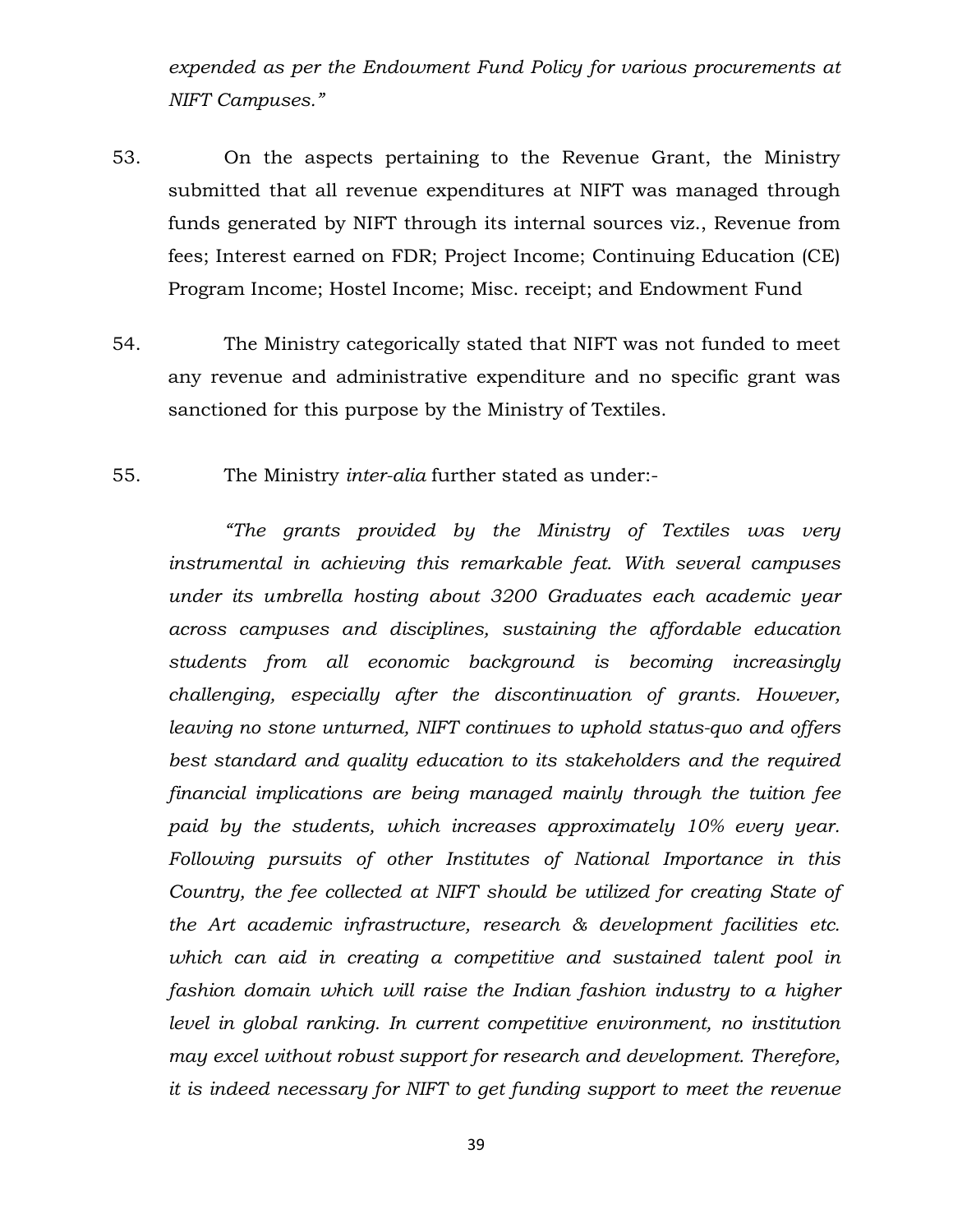*expenditures including administrative overheads and salaries to its employees from the Government of India."*

#### **XIII. REQUIRED SUPPORT**

- 56. Asked to state the specific support NIFT needed from the Government, the Ministry stated that the Institute required the following support:-
	- (a) Full Time Director General;
	- (b) Full time faculty for remote campuses;
	- (c) NIFT National Institute of National Importance;
	- (d) Government Grants; and
	- (e) Listing of Degrees under Section 22 of the UGC Act.
- 57. On being asked to furnish details on the stated proposal for declaring NIFT as Institute of National Importance, the Ministry submitted that the proposal seeks the approval for declaring the National Institute of Fashion Technology (NIFT) as an Institution of National Importance under Entry 64 in the List I of the Seventh Schedule of the Constitution.
- 59. The Proposal details as furnished by the Ministry of Textiles *interalia* highlighted the Background of NIFT; its Statutory Status since 2007 after the enactment of the NIFT Act, 2006 becoming the First Institute in the Country to Award Degrees in Fashion Education; 17 functional NIFT Campuses across the Country; Programmes offered in Fashion Design, Leather Design, Accessory Design, Textile Design, Knitwear Design, Fashion Communication and Apparel Production along with full time Post Graduate Programmes in Design, Fashion Management and Fashion Technology besides Doctoral Degree Programme (PhD) in Fashion since 2009; Internationally Benchmarked Curriculum; the increasing role of NIFT and its alumni in remaining instrumental and shaping the future of Fashion Business; NIFT's Global Connect; Cluster Initiative Programme; Consultancy Projects; and its emergence as the undisputed Vanguard of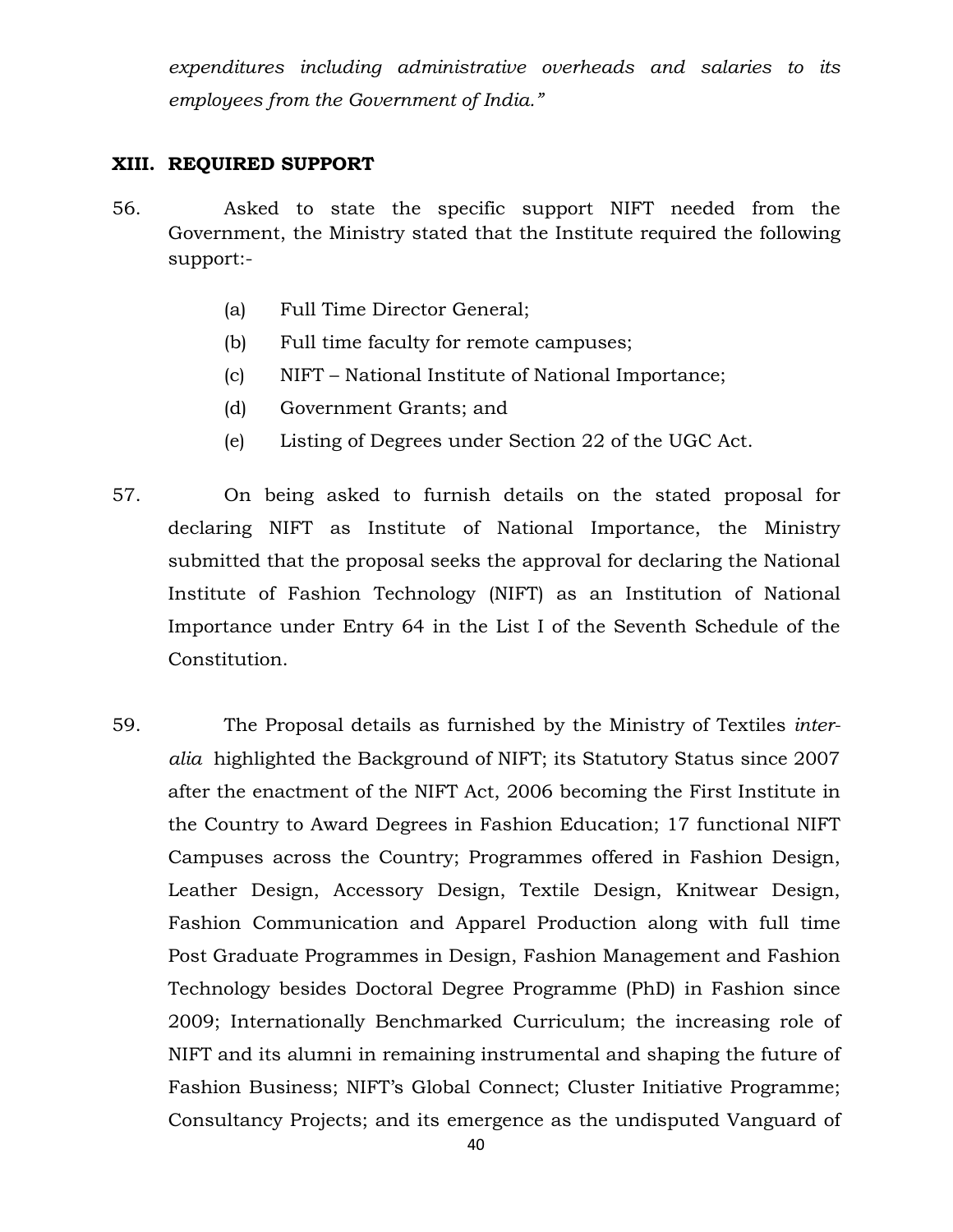Fashion Education in the Country and the imperative need to declare NIFT as an Institute of National Importance so as to explore the full potential of India's heritage as well as its products. The Ministry further submitted that the Pathfinder's Role of NIFT in benchmarking professional Fashion Business Education, proactively anticipating and responding to the emerging business environment was a testimony for the Institute's academic prowess and proficiency. The proposal to declare NIFT as an Institution of National Importance, earlier submitted way back at the time when NIFT Act, 2006 was passed, had not been taken up and therefore, the Ministry of Textiles were submitting their bonafide plea yet again.

60. On being asked to furnish details on the proposal for recognition of NIFT degrees under the UGC Act, the Ministry submitted as under:-

*"NIFT is empowered by an Act of Parliament to award Bachelor's, Master's & Doctorate degrees. However, NIFT degrees are not recognised by the UGC. NIFT alumni while applying for higher education or for the purposes of seeking employment in various Government or other Departments, at times, face problems as the NIFT degrees have not been notified under the UGC Act. In order to address the concern, various communications have been sent to the UGC. NIFT has written several requests to UGC, Ministry of HRD through Ministry of Textiles vide letters dated 24.09.2012, 26.03.2013, 14.06.2013, 11.08.2014, 31.03.2015, 31.03.2016 and 11.07.2016. NIFT has also requested Ministry of Textiles vide its letters dated 4th August, 2014 and Ministry of Human Resource Development (MHRD)/Shiksha Mantralay vide letters dated 10.02.2015, 25.02.2016, 07.06.2016, 13.06.2016 for UGC recognition of NIFT degrees. In response to our requests, NIFT received a letter from Education Officer, UGC dated 4th June, 2014 wherein it is stated that any degree which is not specified under Section 22 of the UGC Act, 1956, shall render such degree as "invalid"."*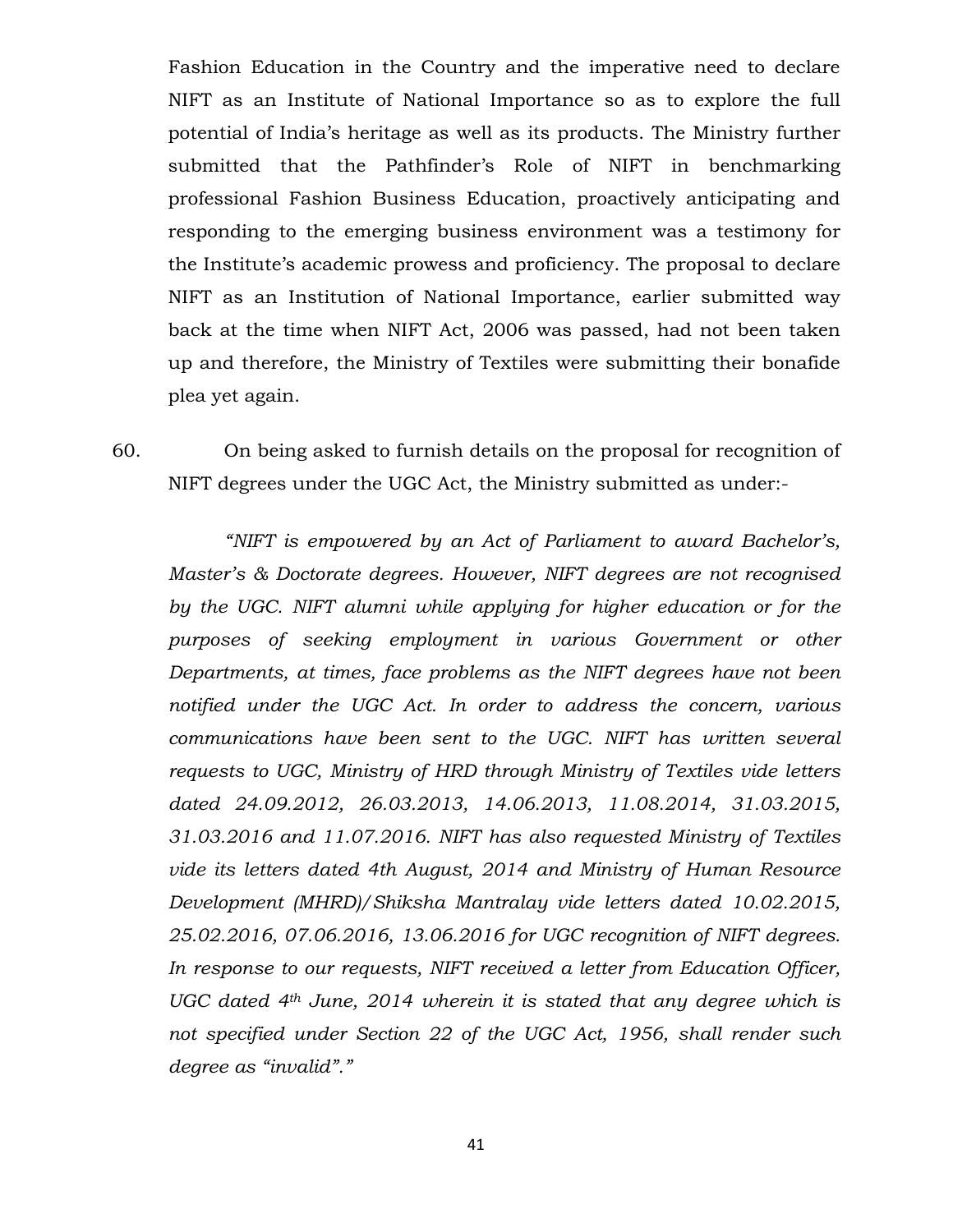61. As regards other constraints faced by NIFT, the representatives of the Ministry deposed during oral evidence as under:-

*"Sir, as DG Sir said, we have started 17 centers by starting one center of NIFT, we have made 17 campuses. Right now it is a big challenge with us that we should maintain quality in these 17 centers as now DG Sir told that there are many such campuses, where we are not getting faculty. We run these through guest faculty. It is our request and also our advice to the Institution that we should not dilute its brand equity. If we spread it very much, everywhere, like it happened in IITs, IIMs, we have proliferated them a lot, so they have 50-60-70% vacancies of faculty. We are not able to bring that institution to that level. Our request now is that we first consolidate these 17 campuses. For the next 5 years, we should run them very well and after that see if it is needed in other smaller places, can we supply, can the faculty come or not. Until then, as a principle, we would not like to proliferate too much, rather consolidate first, and then move ahead."*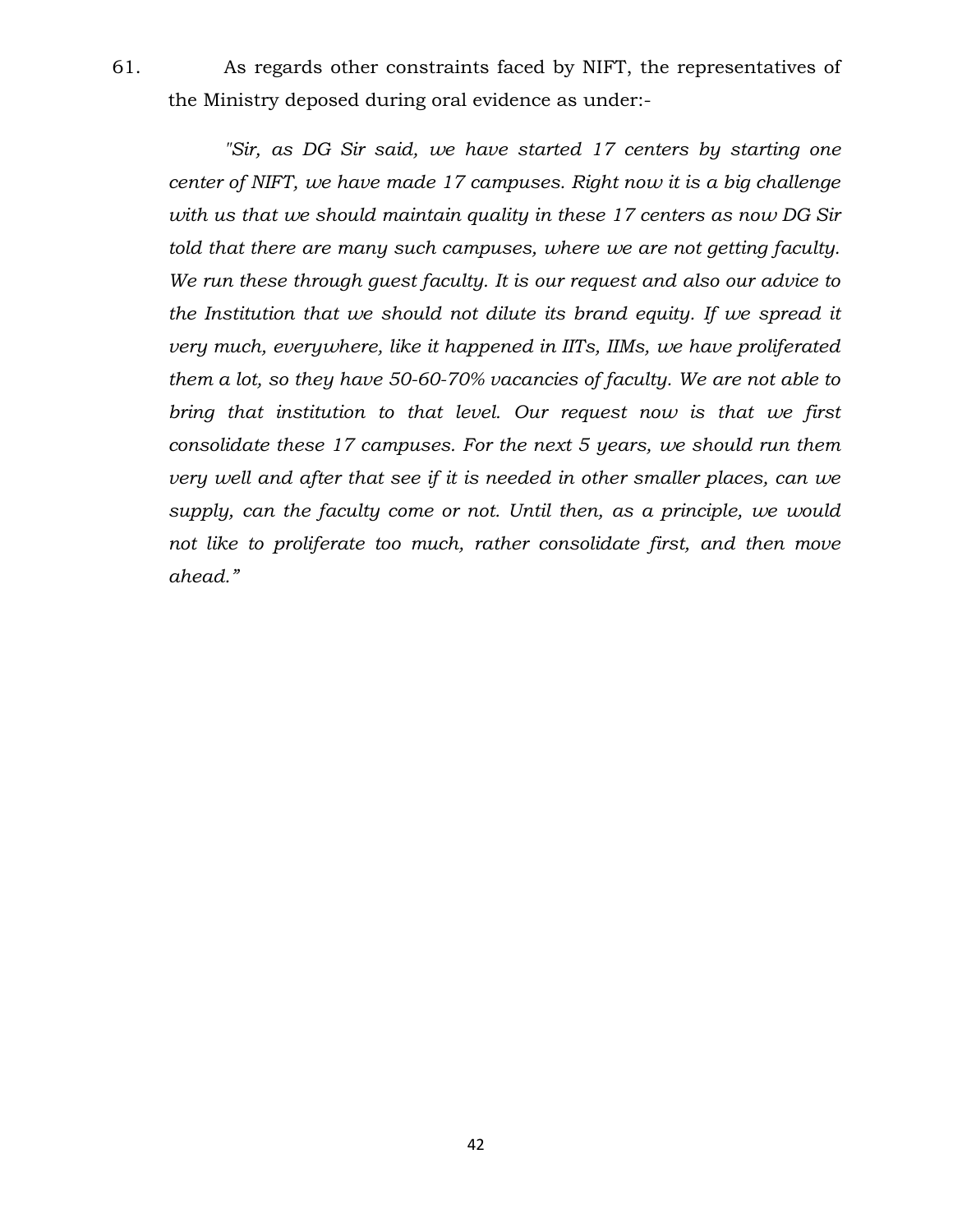#### **PART II**

#### **OBSERVATIONS/RECOMMENDATIONS**

#### **MISSION, FUNCTIONS AND MANDATE OF NIFT**

**1. The National Institute of Fashion Technology (NIFT) set up in the year, 1986 has since been given a statutory backing through the NIFT Act, 2006 and has over the years established itself as the pioneering Institute of Fashion Education in the Country, being in the vanguard of providing professional human resource to the Textile and Apparel Industry. The Committee observe that a wide mandate has been conferred on the Institute vide Section 6 of the NIFT Act, 2006 which lays down the mission, functions and mandate of NIFT as a pioneering Fashion Institute of the Country aspiring to emerge as a global leader. The Committee hope and expect that the Institute would continue to augment its core activities as mandated in the Act not only to enhance its International standing in various areas of fashion technology but also to evolve and encourage a fashion curriculum that promotes experimentation and innovation in fashion education and research, especially keeping in mind the rich cultural diversity of the Country.** 

#### **PROGRAMMES AND FACULTIES**

**2. The Committee find that the core strength of NIFT include** *inter-alia* **17 Campuses, 216 Guest Faculties, 43 Research Scholars, 551 In-House Faculties, 10 Departments, 781 Employees/Officers, 552 Experts, 12668 Students, 28000 plus Alumni and 6000 plus Industry. The Committee appreciate that NIFT Alumni occupy over 70% of the Managerial positions in Textile and Fashion Industry not**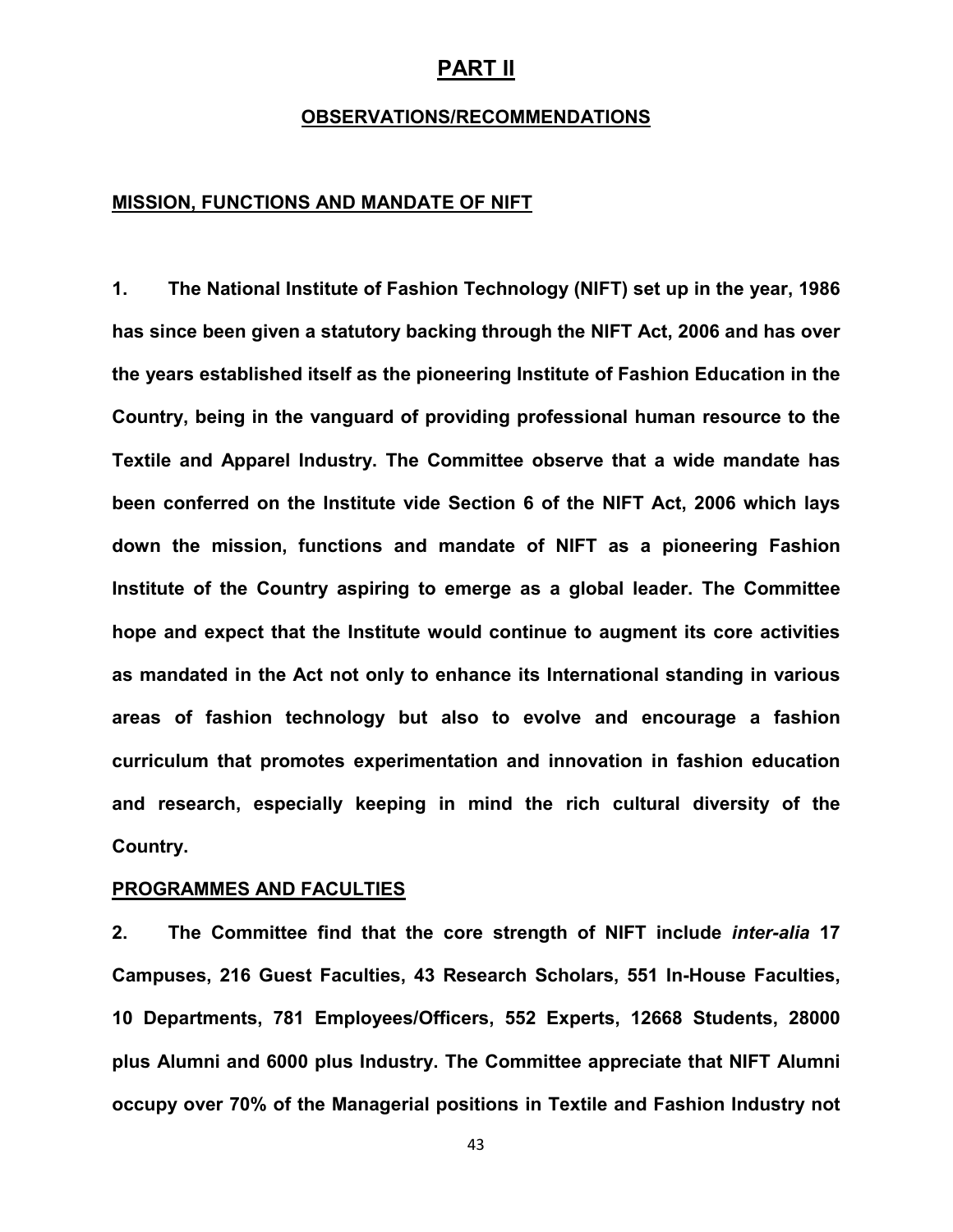**only in India but in South East Asia and remain instrumental in shaping the future of Fashion Business through the key decision making positions that they have occupied. The Committee also find that seats towards NIFT Courses are categorized into Regular, EWS, NRI and Domicile with break ups of 3442, 318, 444 and 313 respectively totalling upto 4517 seats at present. Courses offered by NIFT in the Under Graduate Bachelor of Design include Fashion, Textile, Knitwear, Accessory, Leather and Fashion Communication; Post Graduate Masters Degree include Fashion Technology, Fashion Management and Design Space; Short Duration Part Time Courses in the form of Continuing Education; Bridge Programme, Diploma Programme and PhD Programme. It is encouraging to note that the focus of academic input of NIFT is on the top ten skills for Millennial's which** *inter-alia* **include Complex Problem Solving; Critical Thinking; Creativity; Emotional Intelligence; Judgment and Decision Making; Service Orientation; Negotiation; Cognitive Flexibility; etc. While appreciating the broad span and range of Courses offered by NIFT, the Committee are of the considered opinion that developing Cutting Edge Technologies and gaining expertise as well as super-specializations in intricate areas and aspects of fashion would undoubtedly put the Indian Fashion Industry on a level playing field for which NIFT as the pioneering Fashion Institute has an even greater role to play. The Committee, therefore, recommend that NIFT leverage and expand the courses and programmes offered as per the global standard so as to cater to the high expectations of the Nation and rise further on the Global Fashion Map.** 

**3. The Committee are deeply concerned to find that against the total sanctioned strength of 835 academic posts at the level of Senior Professor, Associate Professor and Assistant Professor there is a vacancy of 383 posts. The**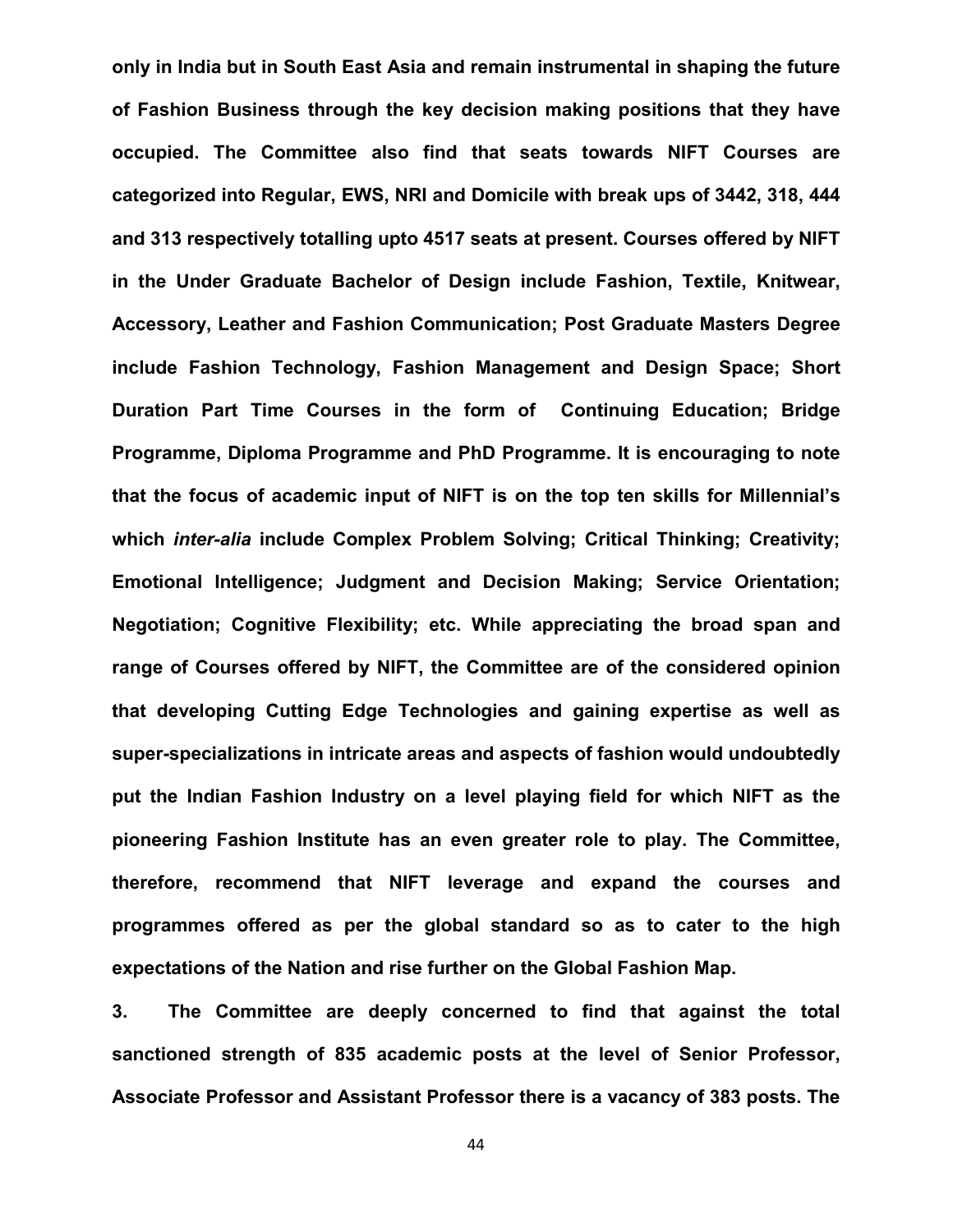**Ministry have clarified that the recruitment process for the vacant posts has been initiated and vacancies are likely to be filled in the FY 2021-22. Keeping in view the fact that such large scale vacancies at Senior Faculty levels of the Institute are bound to adversely affect the academic targets of the Institute, the Committee exhort the Ministry to accelerate the recruitment process so that vacancies are filled within the projected timeline.** 

#### **RESEARCH AND DEVELOPMENT INITIATIVES**

**4. The Committee note that the ongoing Research and Development Initiatives at NIFT include** *inter-alia* **Doctoral Programme on Sustainability; Garment Manufacturing; Product Development; Design Education & Innovation; Market and Trend Studies besides NIFT Faculty publications in leading academic research journals; Patents filed; Industry Chairs etc. The Committee are informed that a Center for Advance Research in Textiles is proposed to be set up at Coimbatore, the hub of Textile Manufacturing in India, as a Research and Development (R&D) Centre with international level facilities to support cutting edge research in the Textile and Clothing Sector having thrust on Fibre Engineering Lab; Advance Wet Processing Lab; Smart Garments Lab; Non Woven Lab; and Digitization & Automation Lab. A Project Report is being finalized on this particular proposal. While taking note of the Ministry's apt endeavour to set up an Advanced Research Center on Textiles, the Committee desire that the Project Report be finalized in the right earnest and within strict timelines so that the laudable efforts towards establishing an international level**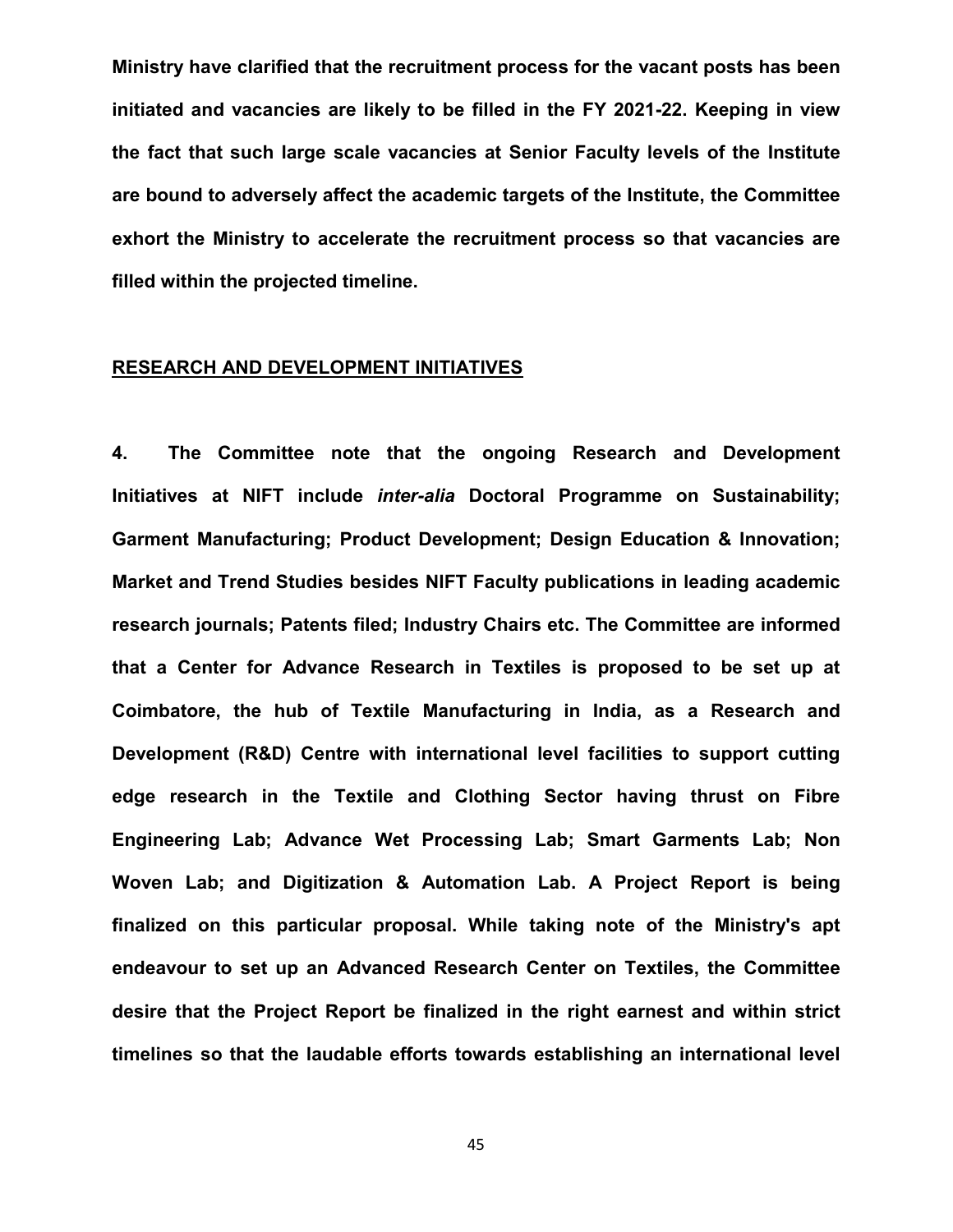**R&D Center with world class cutting edge technologies are drawn to their logical conclusion.**

#### **INITIATIVES TAKEN TO IMPROVE FUNCTIONING OF NIFT**

#### **(i) CRAFT CLUSTER INITIATIVE AND ITS IMPACT**

**5. The Committee note that the Craft Cluster Initiative Programme provides NIFT students a systematic, continuous and regular exposure every year to the diversely rich and unique handlooms and handicrafts of India to inculcate in them a deeper understanding and appreciation of Indian Craft Heritage and its potential to contribute to Global Fashion. According to the Ministry, through this initiative, NIFT has been successful in creating widespread awareness and sensitivity in assimilating crafts into fashion and** *vice-versa* **by giving the students the opportunity to assist artisans to develop a distinct identity of the handloom and handicraft clusters through logo, promotional materials like posters, brochures and catalogues. The Committee appreciate that as many as 7000 students across NIFT Campuses are working in 70 craft clusters of handloom and handicrafts with over 1200 artisans every semester. The Committee appreciate the impact of the Craft Cluster Initiative in providing an opportunity to the students to interact with artisans of varied clusters thereby sensitizing students about Indian Textile/ Craft Traditions. It is heartening that while artisans are benefitted through co-creation of contemporary and viable designs thereby boosting their sales and leading to knowledge dissemination and better understanding of design and urban markets through artisan awareness workshops, students on the other hand are exposed to various handloom and handicraft clusters inspiring them to amalgamate**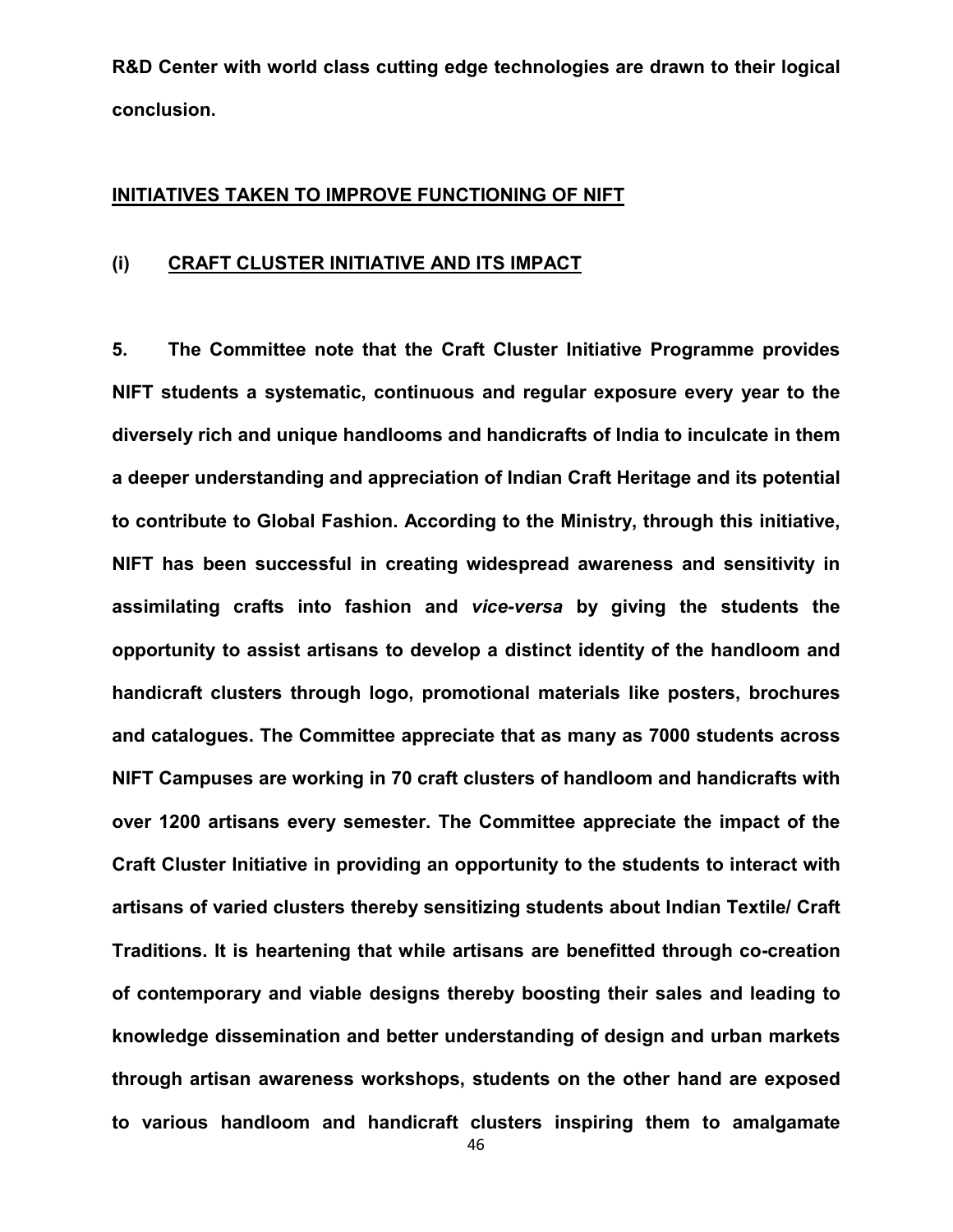**handicraft skills in their design collection with many of them initiating start-ups. Besides, the repository endeavours to showcase creativity and diversity of traditional Indian Textiles, clothing and Crafts and their continuity in contemporary India through a knowledge portal to document the textile and crafts of India with the overall vision to create an integrated database of craft practitioner for promoting them through provisions of direct access to Indian and International Stakeholders. The Committee acknowledge the commendable initiatives taken by the Ministry towards Craft Cluster programme which intends to benefit both students and artisans and desire that the momentum be continued unabated with the needed thrust and impetus for creation of a repository portal to provide direct interface between the artisans and the buyers obviating scope for middlemen.**

#### **(ii) DESIGN INNOVATION INCUBATOR (DII) PROJECT**

**6. The Committee are pleased to find that under the NIFT Design Innovation Incubation (DII) Project, product development through innovative technology in an enabling environment has been envisaged with an expected deliverable of 50- 60 entrepreneurial set ups having capacity to generate employment of over 1500 people. The Committee desire that the Project be expedited so as to make it operational within the projected timelines for achieving the expected outcome deliverables as targeted. The Committee also desire that similar product design**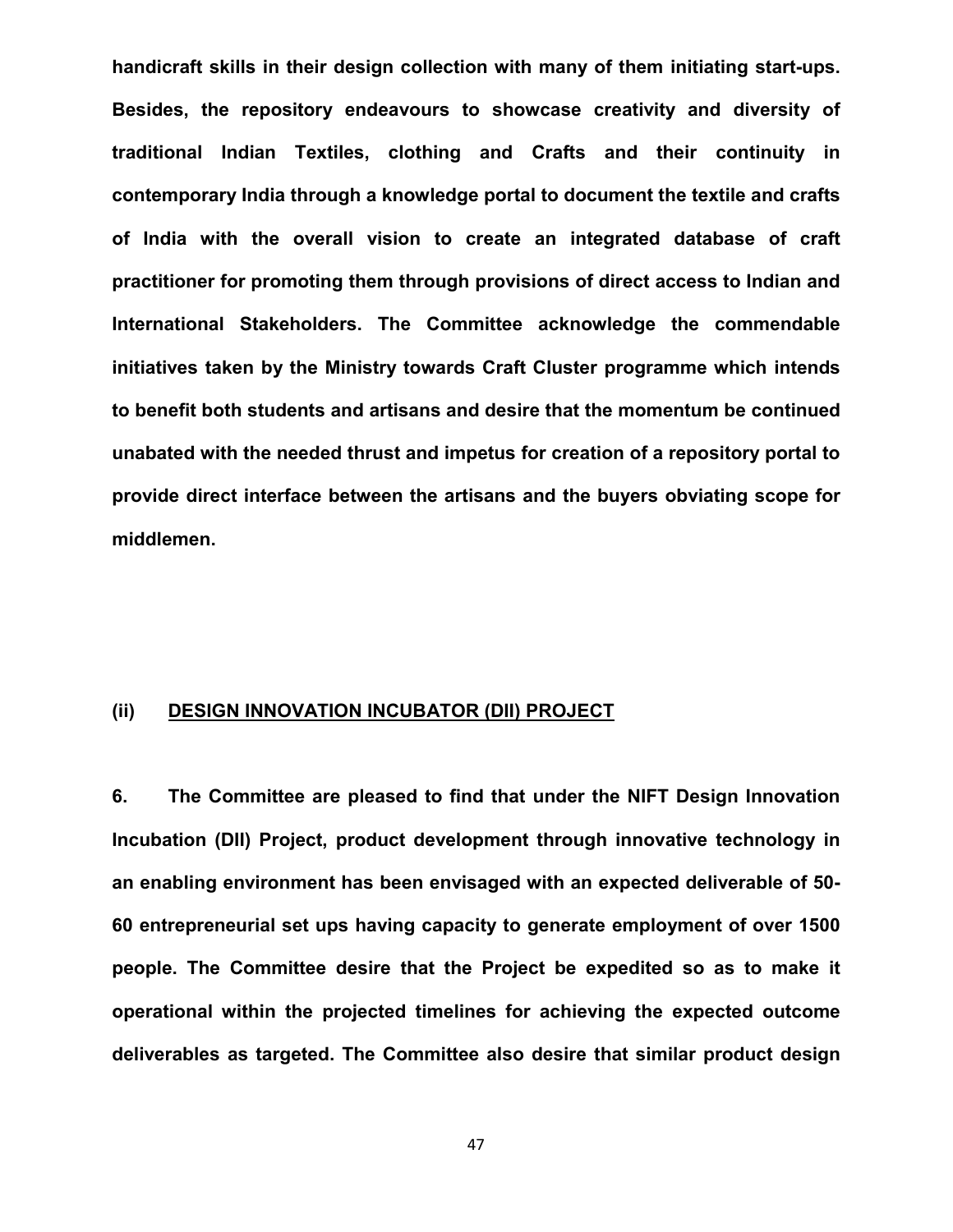**innovative projects be ventured into with a view to encourage more entrepreneurs and enhance employment generation in the fashion sector.**

#### **(iii) VISIONXT-TREND INSIGHTS AND FORECASTING LAB**

**7. The Committee observe that the Visionxt-Trend Insights and Forecasting Lab was sanctioned to create a first ever Artificial Intelligence Enabled Indigenous Fashion Forecasting Service that endeavours to design seasonal directions for the Country aligned to National and Sub-National, Socio- Cultural Constraints and Market requirements. In terms of achievements made, the first Youth Trends Insight Book for India is ready. Keeping in view the importance of being trendy in the fashion world, the Committee would like the Ministry to encourage NIFT to come out with the innovative project at an early date so that the trend forecasting service captures Diversity and Regional Flavours of Indian Trends, covers Micro to Macro Trends capturing the heterogeneity and aspiration of the Diverse Market, integrates Big Data into Design Intelligence for better predictive probability and addresses growing multifold fashion consumption by the aspirational younger population.**

#### **(iv) REPOSITORY – INDIAN TEXTILES AND CRAFTS PROJECT**

**8. The Committee note that the Repository – Indian Textiles and Crafts Project seeks to provide a digital platform, a virtual museum of textiles and apparels including design archives, a craft repository with individuated information on craft persons, their communities, their work processes and products, Case**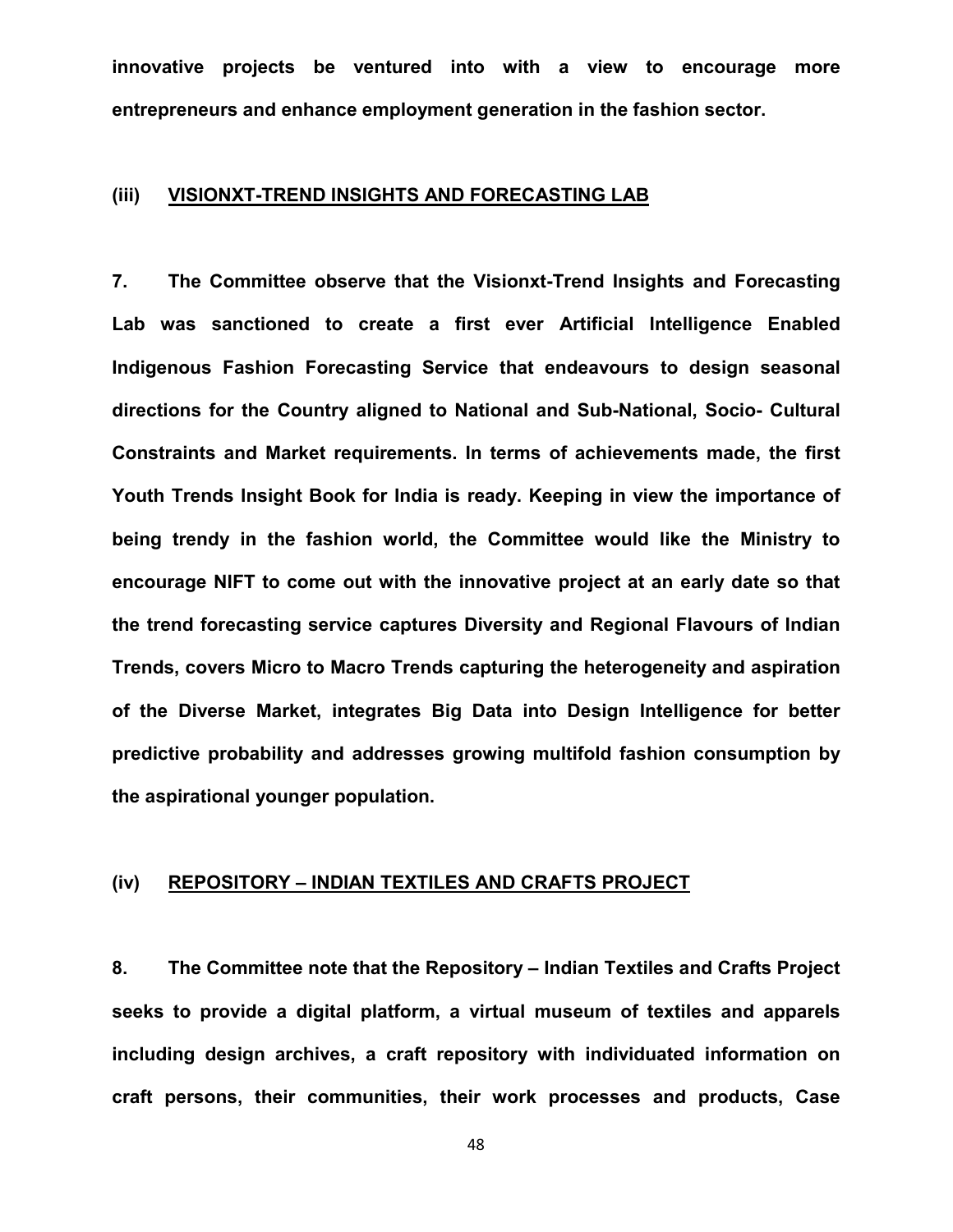**Studies, Research in the areas of Crafts and Textiles, Crafts Museum, Weaver Service Centers, Private Collections etc. The Committee further note that besides showcasing creativity and diversity of traditional Indian Textiles and offering creative resource and information services, this project also offers an interactive platform on indigenous knowledge on textiles and crafts, research and industry trends while also providing information on new developments and current events relating to crafts, clothing and textiles. While appreciating the expected soft launch of the portal in mid 2021, the Committee desire that the requisite wherewithal be completed well in time to achieve the intended benefits of the project. The Committee also desire that, as contemplated, the portal of Textiles and Craft Repository be merged with that of the National Center of Textile Design to offer seamless access to learning and creative resources along with multiple information services to Researchers, Entrepreneurs, etc.**

#### **(v) INDIA SIZE PROJECT**

**9. The Committee note that under the India Size Project, NIFT is undertaking an extensive, anthropometric research study to develop a comprehensive body size chart for Indian population aiming to standardize garment size charts for the Indian apparel sector. The Committee further note that expected ramifications of the findings and insights of the study and data derived thereon are to be used to produce ergonomically designed products well suited for the Indian population in other sectors such as automotive aerospace, fitness and sports, art, computer gaming etc. The project seeks to develop India Size Chart for ready to wear garment through body measurement by 3D Body scanner with contribution of 70**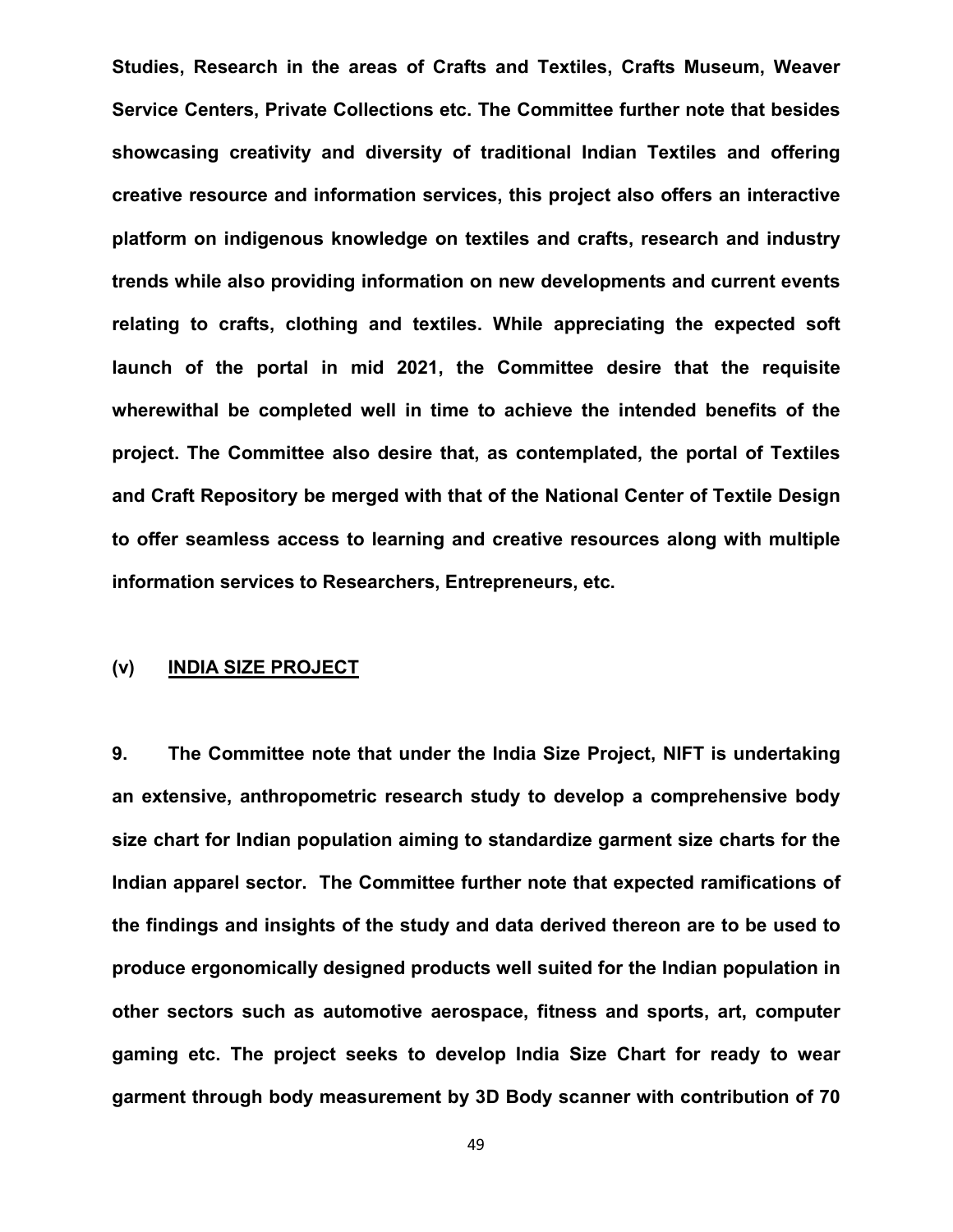**percent funding support by the Government of India and 30 percent by the NIFT/ Industry. Reportedly, a Pilot Study with 350 people has been completed and an Implementation Plan put in place for development of size chart for the Indian population by the end of 2022. Keeping in view the dire need of an India Size Chart for Garments and Apparels based on actual body structure of Indians, the Committee are of the considered opinion that the India Size Project is a laudable initiative in the right direction and therefore the implementation plan as put in place be vigorously pursued so that for the first time an India Size Chart is brought about for large scale manufacturing of branded as well as non branded items, both domestically and internationally.** 

#### **(vi) INTERNATIONAL LINKAGES WITH DUAL DEGREE OPPORTUNITY**

**10. The Committee are appreciative of NIFT's efforts to consciously enhance its international visibility and standing amongst other reputed fashion Institutes abroad through 26 strategic agreements and partnerships with leading international fashion institutes and organizations in Australia, UK, Switzerland, France, Italy, Germany, Netherlands, Japan, Denmark, USA, etc., that share the same academic direction. The Committee observe that such strategic partnerships on one hand gives NIFT students a unique opportunity to integrate with global mainstream fashion through their exchange programme with collaborating partner institutes while on the other hand present international students with a plethora of similar 'study abroad' options under the NIFT Exchange programme. The Committee are pleased to note that NIFT's Global Ranking has been encouraging with the Institute having received three badges of**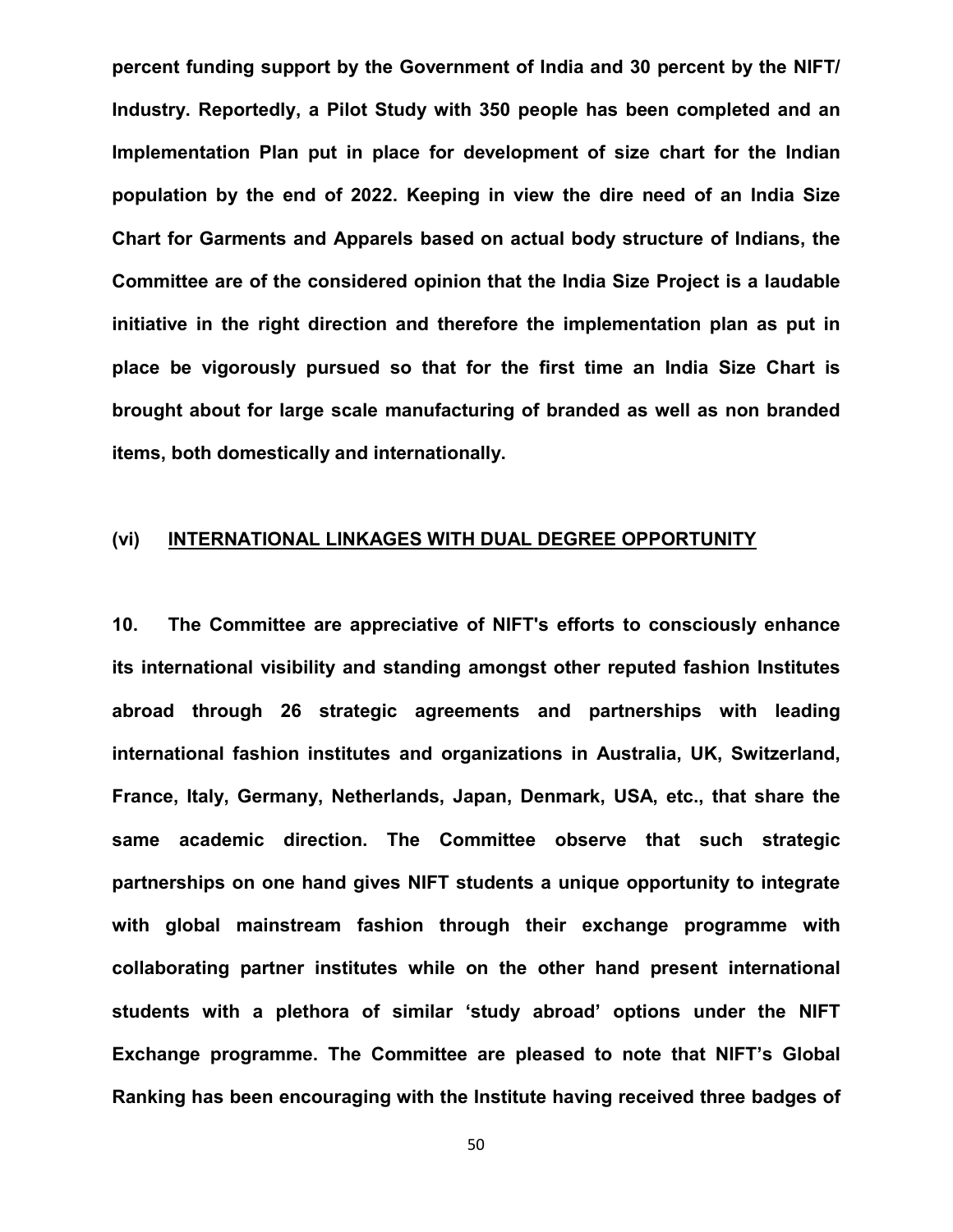**Excellence in Global Ranking of Fashion Schools by business of Fashion** *viz.* **for best overall, best in Global Influence and best in long term value. It is also equally heartening to note that while NIFT has been ranked number one in Fashion Education in the Country, 9 NIFT campuses are in the top 10 and NIFT's ranking in the CEO world listing of top 110 Fashion Schools stands at number two. The Committee trust that NIFT's endeavours towards strategic partnerships with International Fashion Institutes would continue with added fervor towards mutually beneficial linkages so that adequate opportunities are created for students from across the globe to meet and broaden their vision and come up with innovative fashion products through fusion, amalgamation, adoption and adaptation of divergent cultures.** 

**11. Strategic Partnership of NIFT with Fashion Institute of Technology (FIT) New York, USA allowing selection of Meritorious Students from NIFT for a unique opportunity to obtain a dual degree from both NIFT and FIT is a novel feature wherein students from NIFT undertake two years study at home Institute intercepted by study of one year at FIT, after which, the students resume their studies at NIFT to obtain Dual Degree from both the Institutes. The Committee find that since its inceptions in the year 2015-16 till 2019-20, the total number of outgoing students** *vis-a-vis* **incoming students under the programme stood at 290 and 194 respectively whereas the number of students who have benefitted from the Dual Degree Scheme for the year 2019-20 stands at 41 (outgoing Students) and 26 (incoming students). The Committee desire that earnest efforts be made through feasibility studies to give more opportunities to larger number of students by tying up with other countries too for obtaining such unique Dual Degrees.**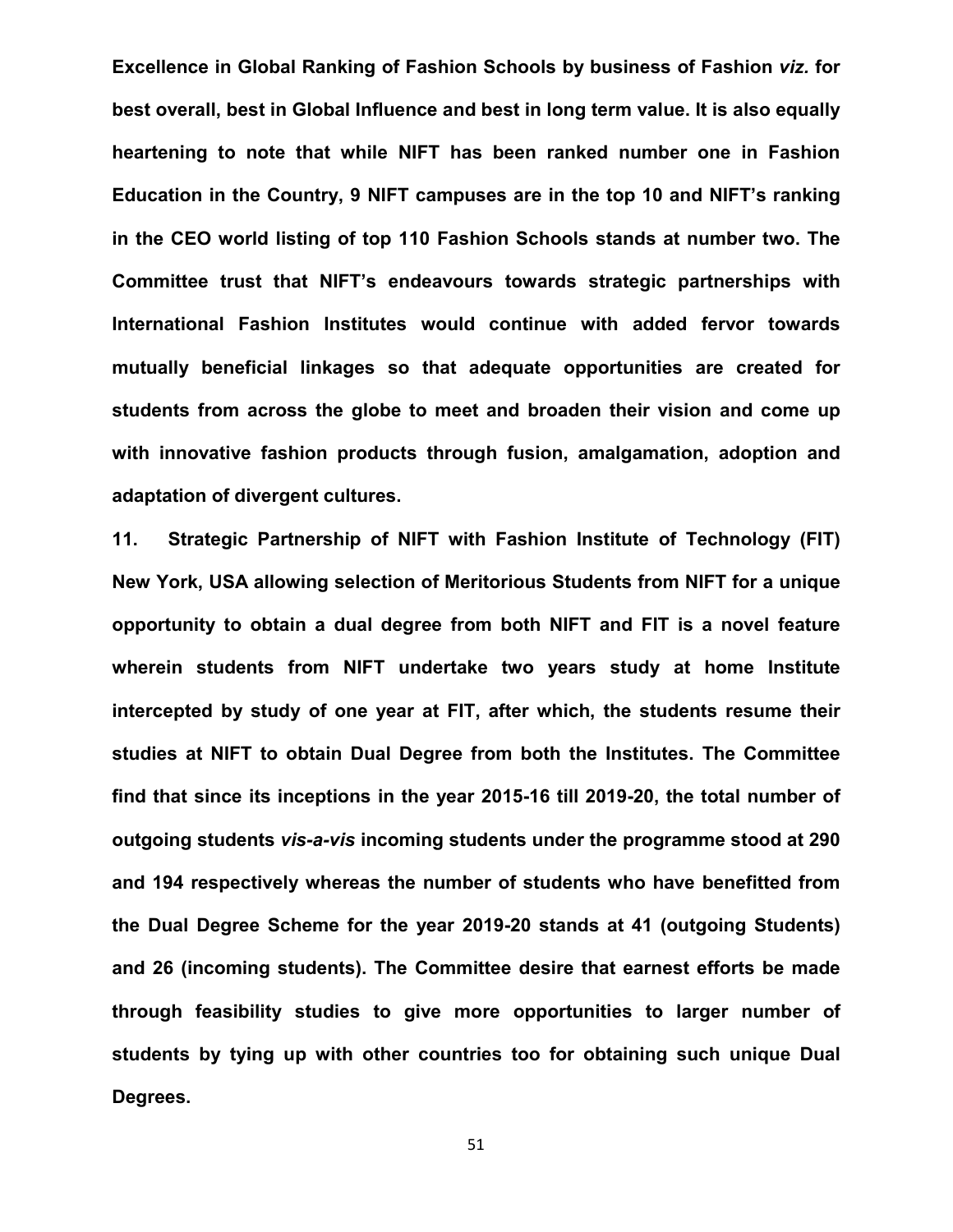#### **(vii) CENTER FOR SUSTAINABLE FASHION AT BHUBANESWAR CAMPUS**

**12. The Committee are happy to note the proposal of NIFT Bhubaneswar to have a 'Center for Sustainable Fashion (CSF)' based on the unique richness of handloom, natural dye and natural fibre wherein 60 different locally grown dye yielding plants and 10 different natural fibre plants are being planted in the Campus, revolving around the concept of 'Farm to Fashion'. Notably, it is the only Institution in the World where students can see the entire value chain of ecofriendly fashion. As the growing demands for sustainable fashion by ecoconscious consumers has created a huge gap between demand and supply, it is a step in right direction to overcome the challenge by integrating sustainable fashion industry with eco-friendly materials and processes through research, development, academics and training. The Committee appreciate that NIFT Bhubaneswar explored the possibility of creating a mini-model to demonstrate the entire eco-friendly value chain in the campus inclusive of natural dye yielding plants, fibre yielding plants; feeder plants** *viz.* **Mulberry, Arjun and Asan trees, Bee Boxes for pollination, Perna Culture, Compost Production, Rain Water Conservation etc. In view of the fact that the biggest advantage would be for students and industry whereby they can see and learn the complete value chain of eco-friendly and sustainable fashion, the Committee trust that this commendable and unique initiative taken up by NIFT Bhubaneswar would enable preparation of the required human resources needed to support and drive the fashion industry towards sustainable fashion. The Committee also desire that as assured to, all NIFT Campuses make an endeavour to replicate similar 'Farm to Fashion' Projects based on their location, geographical and topographical**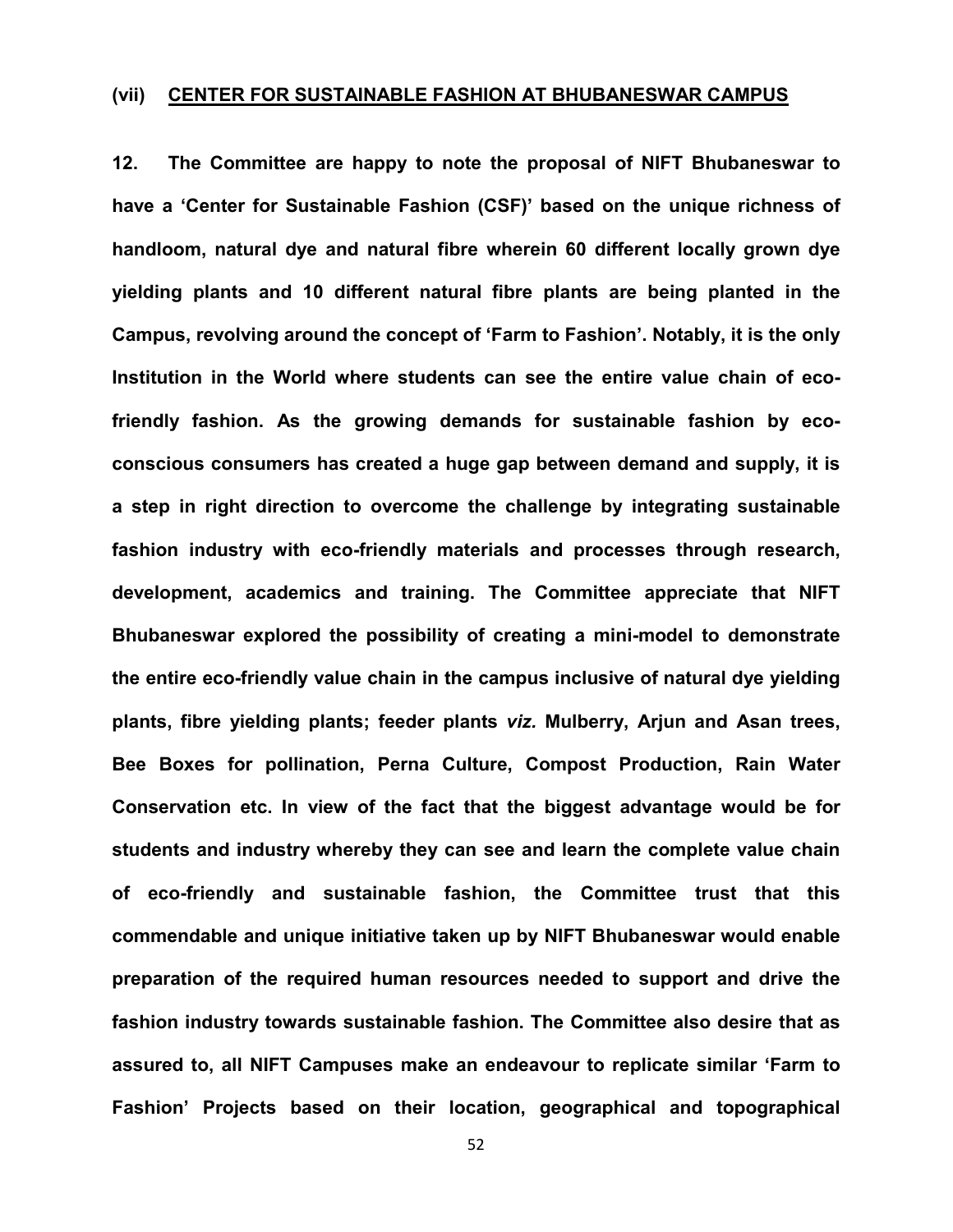**uniqueness and availability of resources so as to cater to the growing demands for sustainable fashion.**

#### **STUDENT SUPPORT AND SCHOLARSHIPS**

**13. The Committee are pleased to note that NIFT offers various Student Support and Scholarships** *viz.* **Sarthak NIFT Financial Assistance Scheme; Udaan - NIFT Scholarship Scheme for Foreign Students; Merit Based Scholarships; Student Laptop Policy; Student Assistantship Program of NIFT; SC/ST Scholarship Assistance and Centralised On-Campus Placements with placement record of 84.2% last year (2019-20). Besides, other exchange programmes** *viz.*  **Reciprocal Exchange (Semester Exchange Programme); Summer Programmes and Study Abroad Policy are also undertaken. The Committee recommend that sincere efforts be made to expand the student support and scholarship scheme so as to benefit more and more students and adequate generation of funds be explored for the purpose.** 

#### **MAJOR ONGOING PROJECTS PERTAINING TO NEW NIFT CAMPUSES**

**14. The Committee note that the stated policy for establishment of new NIFT Campus is one NIFT Campus per State after viability assessment by the Evaluation Committee. In accordance with that, apart from the 17 campuses already established, new campuses at Srinagar (Jammu & Kashmir), Shillong (Meghalaya), Rae Bareli (Uttar Pradesh) and an extended campus at Varanasi (Uttar Pradesh) are being set up. The Committee find that while 97.30% of construction of new campus in Shillong has been completed, the campuses at**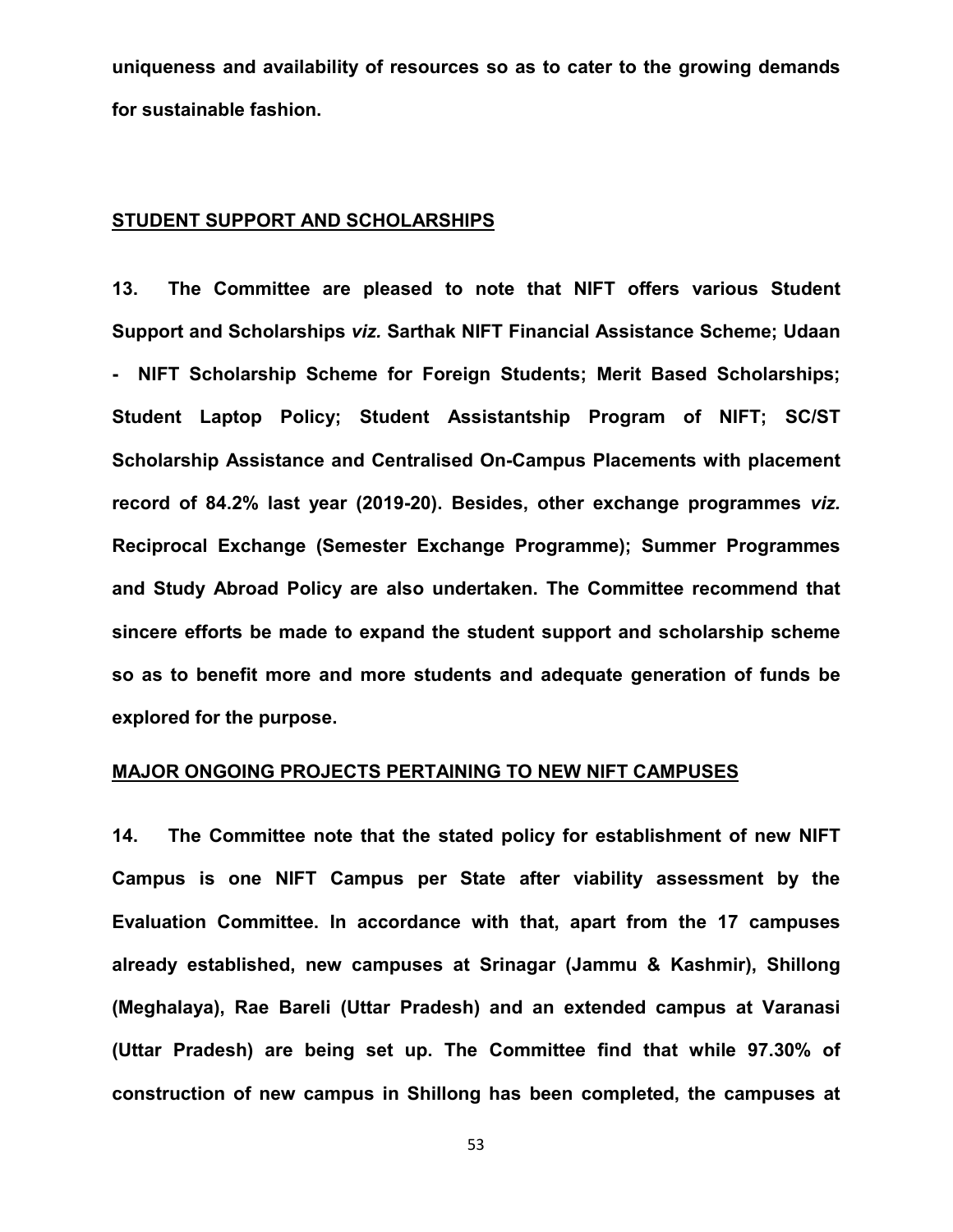**Rae Bareli and Srinagar are already functional. Further, Temporary Panchkula Campus started functioning and space has been allotted in new building complex for Varanasi Extension Campus. The Committee desire that the timelines set for construction of these new campuses are strictly adhered to so that these campuses are made fully functional at an early date for the benefit of aspiring students in the said States.**

#### **BUDGETARY SUPPORT**

**15. The Committee are deeply concerned to note that NIFT used to receive various grants from the Government of India since 1986-97 which was gradually discontinued in 2012-13. Further, NIFT has not been funded to meet any revenue and administrative expenditure and no specific grant has been sanctioned for the purpose. In view of the increasing number of outputs of NIFT in terms of hosting about 3200 Graduates each academic year and keeping in mind the fact that no institution can excel without robust funding support for carrying out research and development activities, the Committee exhort the Ministry to strive to ensure adequate financial support to NIFT enabling it to excel in its mission.**

#### **PROPOSAL TO DECLARE NIFT AS INSTITUTE OF NATIONAL IMPORTANCE AND OTHER ISSUES**

**16. The Committee's attention has been drawn to the specific supports NIFT requires from the Government which** *inter-alia* **include need for a full time Director General, full time faculty for remote campuses, NIFT's aspiration to be declared as an Institute of National Importance, Need for Government Grants and Recognition of NIFT Degrees under Section 22 of the UGC Act. The Committee observe that the long standing aspiration of NIFT to be conferred the status of an Institute of National Importance under Entry 64 in List I of the Seventh Schedule of the Constitution, a proposal which was tabled at the time of passing the NIFT**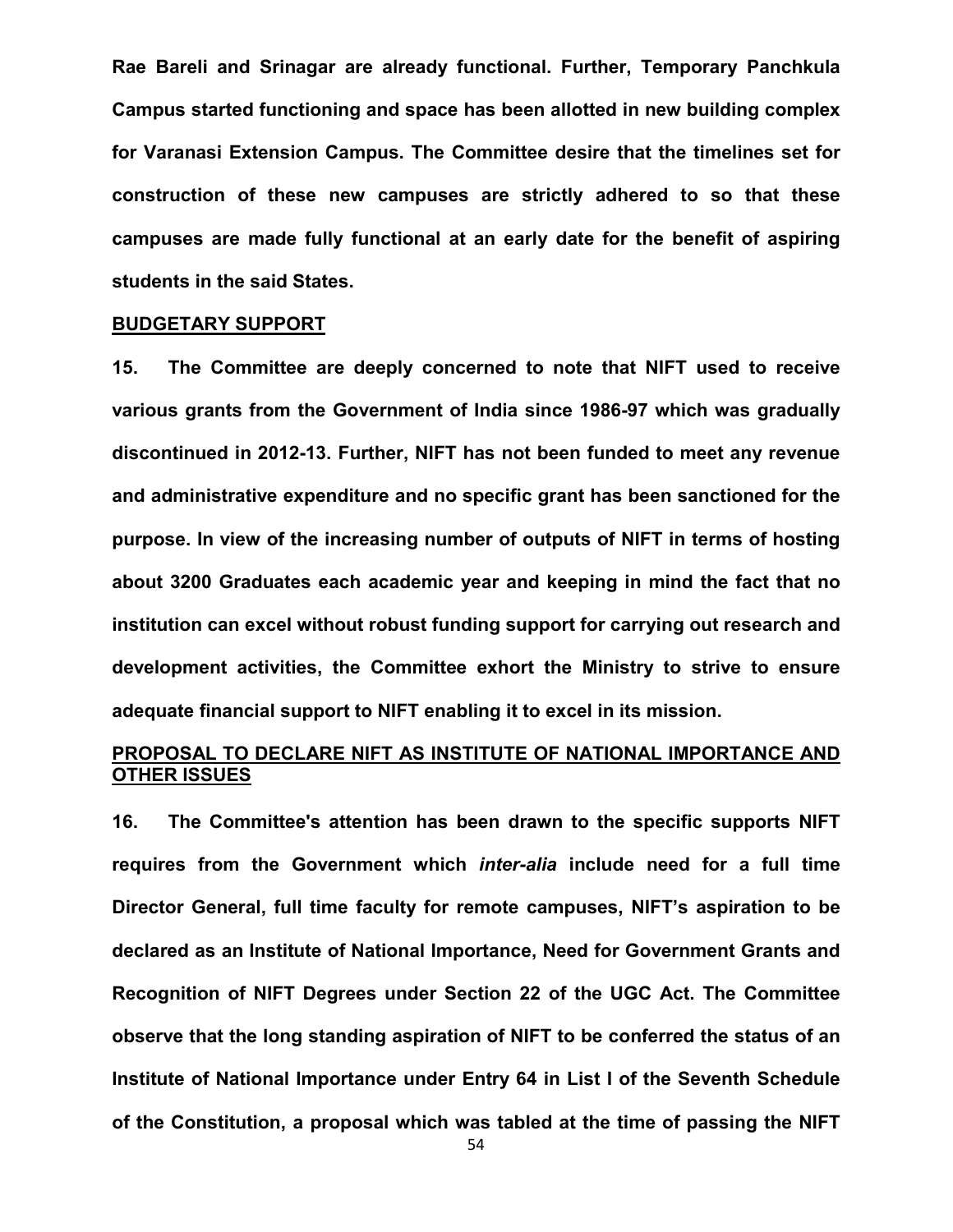**Act, 2006 appears to be genuine. Keeping in view the immense potential for future growth of Indian fashion products which has not yet been fully exploited, the Committee are of the considered opinion that in order to take full advantage of the available opportunities, the declaration of NIFT to be an Institute of National Importance appears to be of paramount importance and accordingly requisite action be taken so that NIFT gets recognition of an Institute of National Importance, commensurate with its prominence and proficiency in the fashion domain.**

**17. The Committee are concerned to note that even though NIFT is empowered by an Act of Parliament to award Bachelor's, Master's and Doctoral Degrees, NIFT Degrees are not yet recognized by the University Grants Commission (UGC). The Committee find that despite several communications from the Ministry of Textiles requesting UGC for giving recognition to NIFT degrees, the same has not been done on the plea that any degree which is not specified under Section 22 of the UGC Act, 1956, shall render it 'invalid'. The Committee desire that this issue be taken up in the right earnest at the appropriate levels so that it is sorted out at the earliest in the larger interest of various Degree Holders of the Institute. The Committee also desire that other constraints being faced by NIFT be looked into with utmost seriousness and resolved appropriately so as to ensure smooth and effective functioning of the Institute.** 

#### **New Delhi; BHARTRUHARI MAHTAB**  *July, 2021 CHAIRPERSON Ashadha, 1943 (Saka) STANDING COMMITTEE ON LABOUR*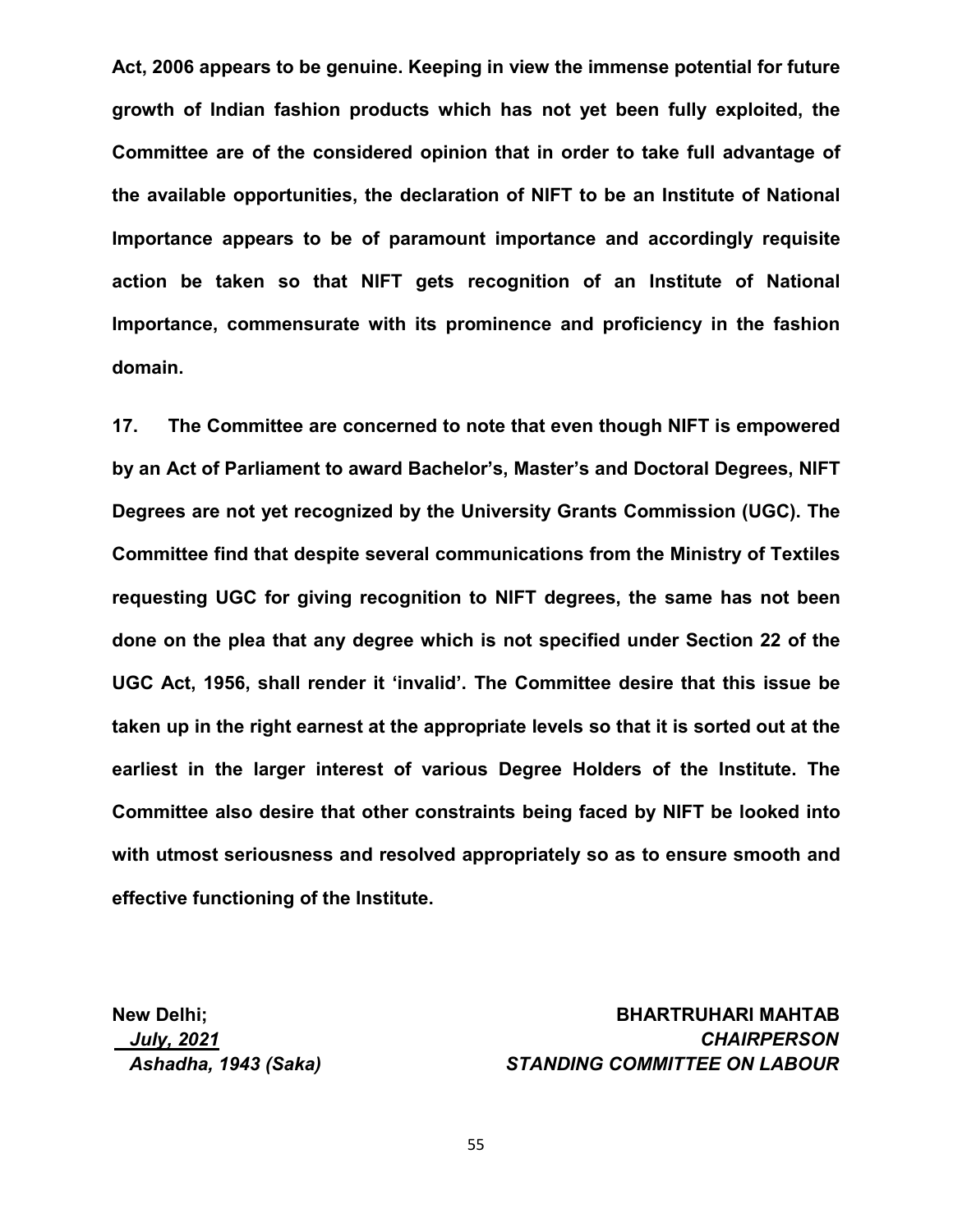#### **APPENDIX-I**

#### **STANDING COMMITTEE ON LABOUR**

#### **(2020-21)**

#### **Minutes of the Sixth Sitting of the Committee**

The Committee sat on Wednesday, the  $2^{nd}$  December, 2020 from 1100 hrs. to 1300 hrs. in Committee Room 'B', Parliament House Annexe, New Delhi.

#### **PRESENT**

#### **Shri Bhartruhari Mahtab – CHAIRPERSON**

#### **MEMBERS**

#### **LOK SABHA**

- 2. Shri Subhash Chandra Baheria
- 3. Shri Feroze Varun Gandhi
- 4. Shri Satish Kumar Gautam
- 5. Dr. Umesh G. Jadhav
- 6. Shri Dharmendra Kumar Kashyap
- 7. Dr. Virendra Kumar
- 8. Shri Nayab Singh Saini
- 9. Shri Bhola Singh

#### **RAJYA SABHA**

10. Shri Neeraj Dangi

#### **SECRETARIAT**

- 1. Shri T.G. Chandrasekhar Joint Secretary
- 2. Shri P.C. Choulda Director
- 3. Shri D.R. Mohanty Additional Director
- 4. Ms. Miranda Ingudam Deputy Secretary<br>5. Shri Kulvinder Singh Deputy Secretary
- 5. Shri Kulvinder Singh -
- 
- 
- 
- -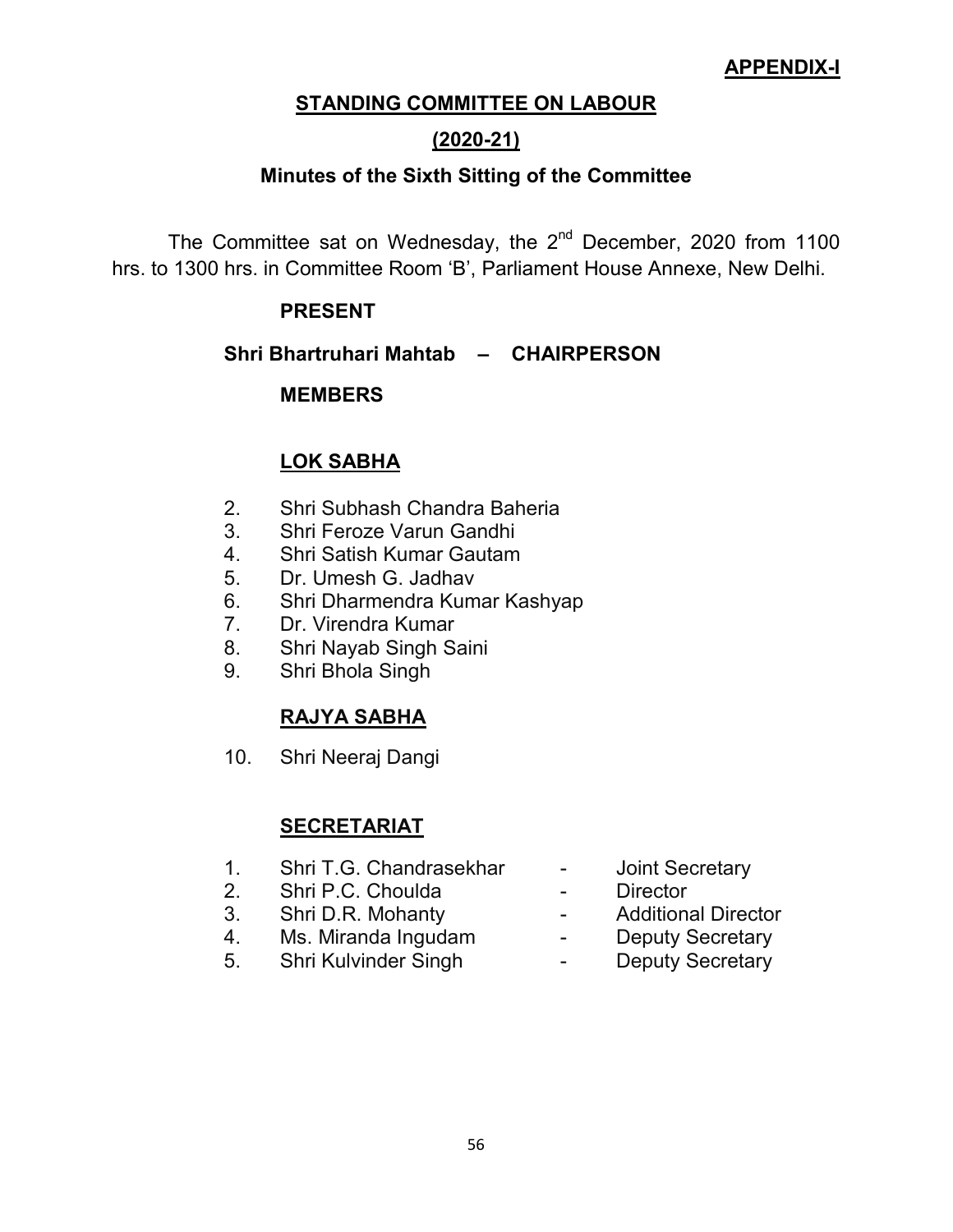#### **Witnesses Representatives of the Ministry of Textiles**

| $\mathbf{1}$ .   | Shri Ravi Capoor           | Secretary       |
|------------------|----------------------------|-----------------|
| 2.               | Shri Shantmanu             | DG (NIFT)       |
| 3.               | Shri Jogi Ranjan Panigrahi | JS (NIFT)       |
| $\overline{4}$ . | Prof. Dr. Vandana Narang   | Dean (A), NIFT  |
| 5.               | Prof. Dr. Suhail Anwar     | Registrar, NIFT |

2. At the outset, the Chairperson welcomed the Members of the Committee and the representatives of the Ministry of Textiles to the sitting of the Committee, convened to have a briefing on the Subject 'Functioning of National Institute of Fashion Technology (NIFT)'. Drawing the attention of the witnesses to Direction of 58 of the 'Directions by the Speaker' regarding confidentiality of the proceedings during deposition before the Parliamentary Committees, the Chairperson asked the Secretary, Ministry of Textiles to brief the Committee on the subject matter.

3. The Secretary, Ministry of Textiles accordingly gave an overview of various issues pertaining to the 'Functioning of National Institute of Fashion Technology' through a Power Point Presentation, which *inter-alia* included outreach of NIFT, salient features of the NIFT Act, Board of Governors, campuses and seats in NIFT, policy for establishment of new campuses, departments and programmes of NIFT, R & D initiatives, Industry interaction, development of India Size chart for ready to wear garments, global ranking of NIFT, current initiatives initiated in wake of Covid-19 etc.

4. The Members then raised certain specific queries on related issues and the representatives of the Ministry responded to them. As some points required detailed and statistical data, the Chairperson asked the Secretary to furnish written replies thereon within 10 days. The Secretary assured to comply.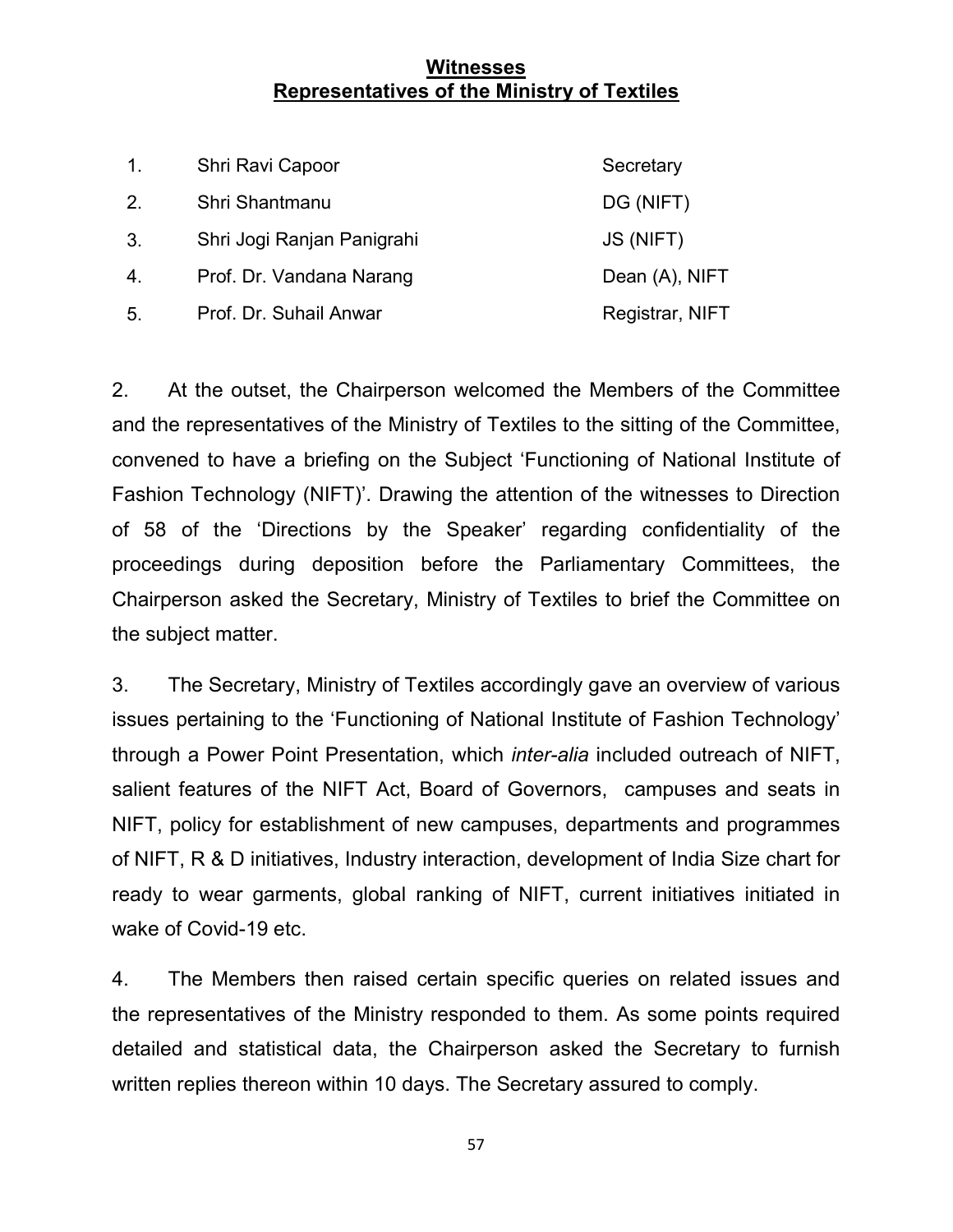5. The Chairperson thanked the Secretary and other representatives of the Ministry for furnishing the available information on the subject matter and responding to the queries of the Members.

## (The witnesses then withdrew)

[A copy of the audio-recorded verbatim proceedings was kept on record]

# **The Committee then adjourned.**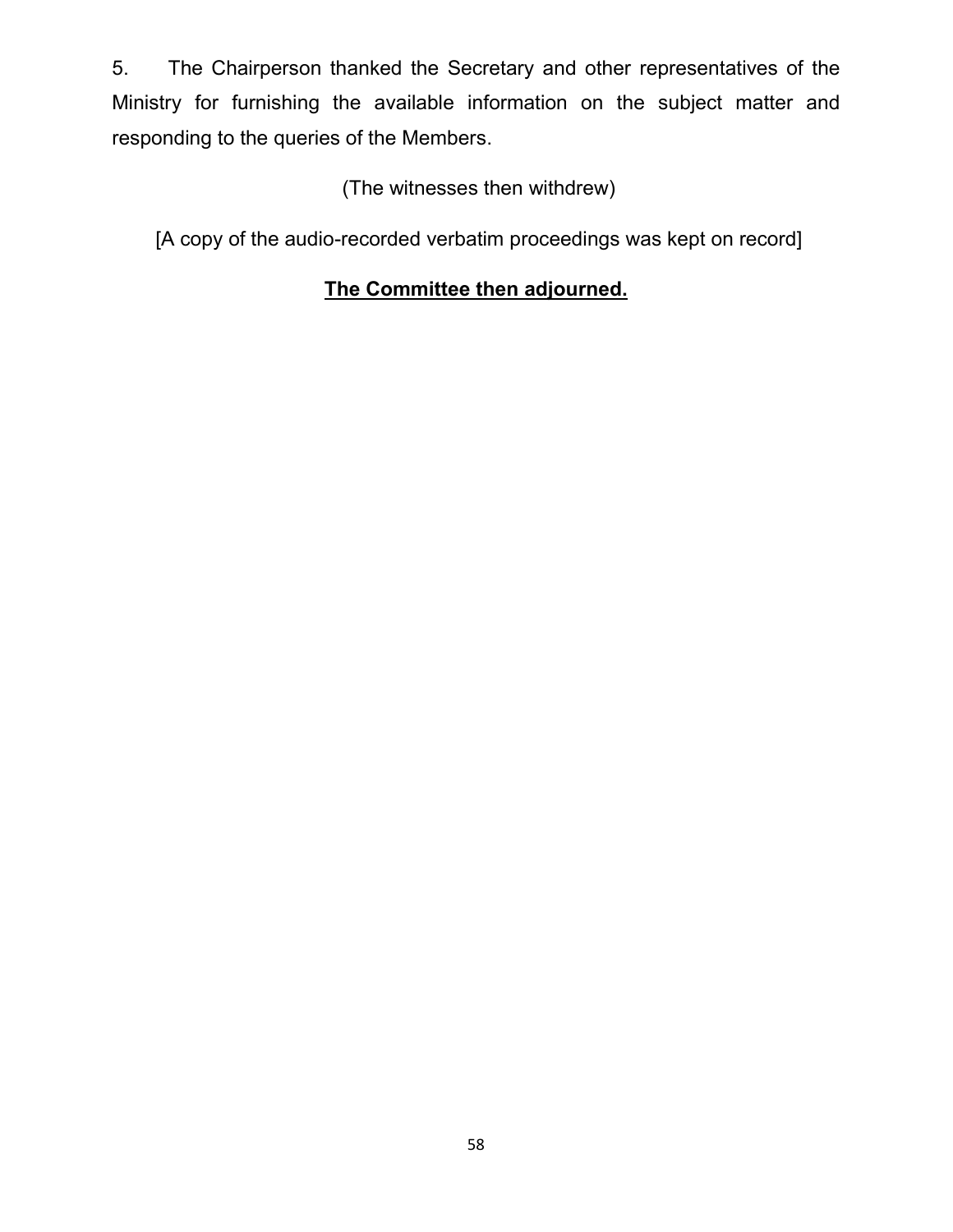### **APPENDIX-II**

#### **STANDING COMMITTEE ON LABOUR**

#### **(2020-21)**

#### **Minutes of the Nineteenth Sitting of the Committee**

The Committee sat on Thursday, the  $08<sup>th</sup>$  July, 2021 from 1100 hrs. to 1315 hrs.

in Committee Room No. '3', Parliament House Annexe, Extension Building, New Delhi.

#### **PRESENT**

#### **Shri Bhartruhari Mahtab, Chairperson**

#### **Lok Sabha**

- 2. Shri Subhash Chandra Baheria
- 3. Shri Pallab Lochan Das
- 4. Shri Dayakar Pasunoori
- 5. Shri Satish Kumar Gautam
- 6. Dr. Umesh G. Jadhav
- 7. Shri Naba Kumar Sarania
- 8. Shri Nayab Singh Saini
- 9. Shri Bhola Singh

#### **Rajya Sabha**

- 10. Dr. Banda Prakash
- 11. Ms. Dola Sen
- 12. Shri M. Shanmugam
- 13. Shri Neeraj Dangi
- 14. Shri Dushyant Gautam
- 15. Shri Vivek Thakur
- 16 Shri Naresh Bansal

#### **SECRETARIAT**

- 1. Shri T.G. Chandrasekhar Joint Secretary
- 2. Shri D.R. Mohanty  **Primerilla Director**
- 
- 4. Shri Kulvinder Singh  **Deputy Secretary**
- 5. Shri Sidhartha Gautam Kamidi Deputy Secretary
- 
- 
- 3. Shri Sanjay Sethi  **Additional Director** 
	- -

2. At the outset, the Chairperson welcomed the Members to the sitting of the Committee, convened for consideration and adoption of the following Draft Reports on: